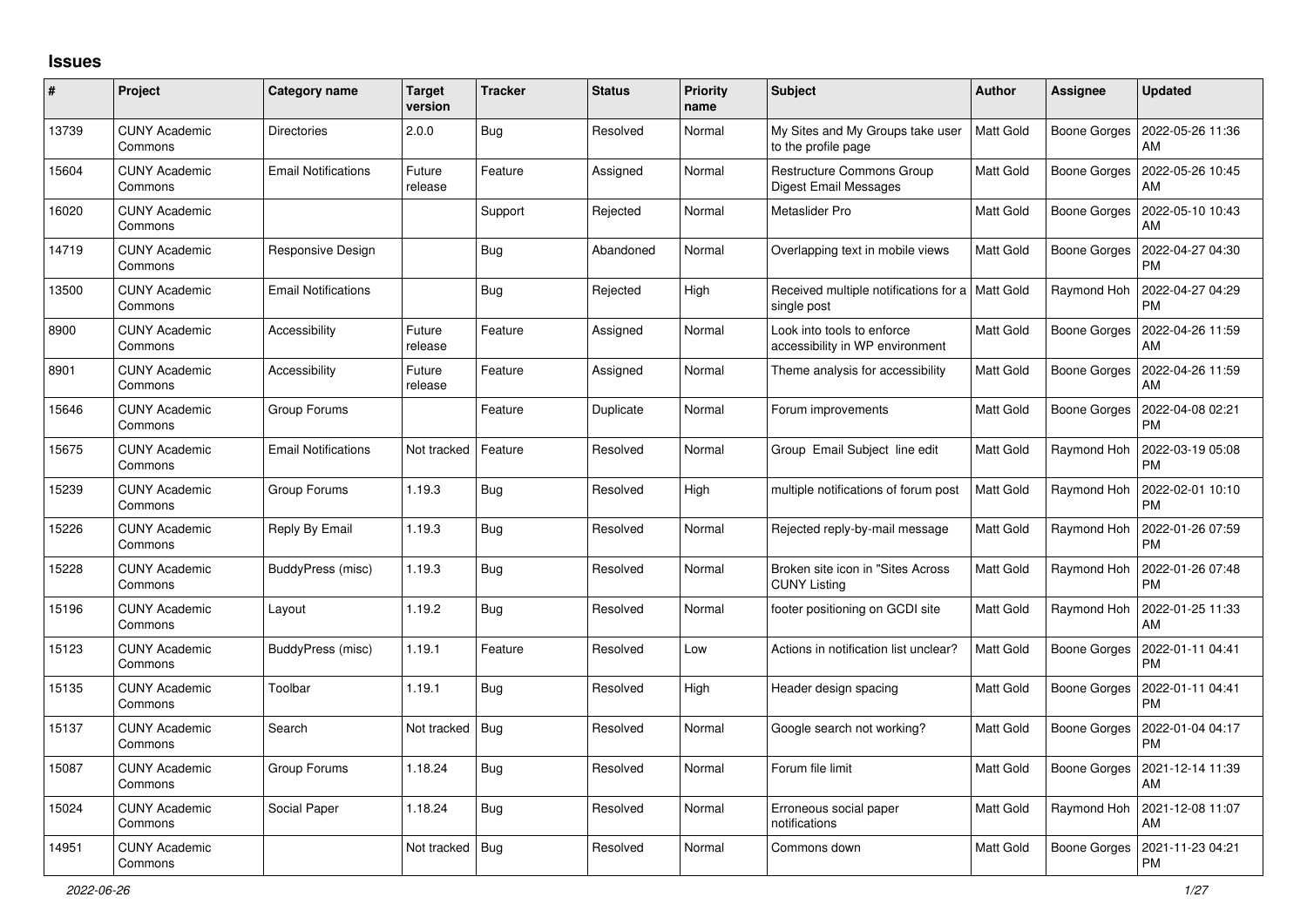| #     | Project                         | Category name              | <b>Target</b><br>version | <b>Tracker</b> | <b>Status</b>        | <b>Priority</b><br>name | <b>Subject</b>                                                       | <b>Author</b> | Assignee            | <b>Updated</b>                |
|-------|---------------------------------|----------------------------|--------------------------|----------------|----------------------|-------------------------|----------------------------------------------------------------------|---------------|---------------------|-------------------------------|
| 14896 | <b>CUNY Academic</b><br>Commons |                            |                          | Bug            | Resolved             | Urgent                  | site down for maintenance                                            | Matt Gold     | Boone Gorges        | 2021-10-26 11:01<br>AM        |
| 14776 | <b>CUNY Academic</b><br>Commons | Toolbar                    | 1.18.19                  | Bug            | Resolved             | Normal                  | Top-level nav-bar drop-down nav<br>doesn't match navigation          | Matt Gold     | Raymond Hoh         | 2021-09-28 11:06<br>AM        |
| 14450 | <b>CUNY Academic</b><br>Commons | Courses                    | Not tracked              | <b>Bug</b>     | Rejected             | Low                     | Misclassified site                                                   | Matt Gold     | Boone Gorges        | 2021-09-15 10:53<br><b>PM</b> |
| 14738 | <b>CUNY Academic</b><br>Commons | Group cloning              | 1.18.18                  | Bug            | Resolved             | Normal                  | unclear language during group/site<br>clone                          | Matt Gold     | Jeremy Felt         | 2021-09-14 11:22<br>AM        |
| 13949 | <b>CUNY Academic</b><br>Commons |                            | Not tracked   Bug        |                | <b>New</b>           | Normal                  | Continued debugging of runaway<br>MySQL connections                  | Matt Gold     | Boone Gorges        | 2021-09-14 10:42<br>AM        |
| 13890 | <b>CUNY Academic</b><br>Commons | <b>Email Notifications</b> | Not tracked              | Bug            | Resolved             | Low                     | Not sure email notification went out                                 | Matt Gold     | Raymond Hoh         | 2021-09-14 10:42<br>AM        |
| 14737 | <b>CUNY Academic</b><br>Commons |                            |                          | Bug            | Duplicate            | Normal                  | Final step of group/site clone<br>reloads page                       | Matt Gold     | <b>Boone Gorges</b> | 2021-08-31 11:41<br>AM        |
| 14017 | <b>CUNY Academic</b><br>Commons | Group Blogs                | 1.18.8                   | <b>Bug</b>     | Resolved             | Normal                  | Editing of blog post leads to group<br>notification                  | Matt Gold     | Raymond Hoh         | 2021-04-13 11:21<br>AM        |
| 14199 | <b>CUNY Academic</b><br>Commons | <b>Email Notifications</b> |                          | <b>Bug</b>     | Resolved             | Normal                  | Email replies delayed                                                | Matt Gold     | Raymond Hoh         | 2021-03-24 12:17<br><b>PM</b> |
| 14221 | <b>CUNY Academic</b><br>Commons | Group Forums               |                          | Feature        | Rejected             | Normal                  | Allow .ics files to be posted as<br>forum attachments                | Matt Gold     | <b>Boone Gorges</b> | 2021-03-23 08:53<br><b>PM</b> |
| 14072 | <b>CUNY Academic</b><br>Commons | <b>Email Notifications</b> | Not tracked              | Support        | Rejected             | Low                     | Posting to multiple groups via email   Matt Gold                     |               | Raymond Hoh         | 2021-02-28 05:58<br><b>PM</b> |
| 13913 | <b>CUNY Academic</b><br>Commons | Groups (misc)              |                          | <b>Bug</b>     | Rejected             | Normal                  | Group Avatar lost after group<br>creation process                    | Matt Gold     | Boone Gorges        | 2021-02-23 10:45<br>AM        |
| 13934 | <b>CUNY Academic</b><br>Commons | cuny.is                    | 1.18.4                   | <b>Bug</b>     | Resolved             | Low                     | Error message on group settings<br>change                            | Matt Gold     | Boone Gorges        | 2021-02-09 11:05<br>AM        |
| 13862 | <b>CUNY Academic</b><br>Commons |                            |                          | <b>Bug</b>     | Resolved             | Normal                  | Under maintenance message                                            | Matt Gold     | Boone Gorges        | 2021-01-28 08:56<br>PM        |
| 13136 | <b>CUNY Academic</b><br>Commons | Group Forums               | 1.18.3                   | Feature        | Duplicate            | Normal                  | Post to multiple group forums by<br>email                            | Matt Gold     | Raymond Hoh         | 2021-01-20 05:52<br><b>PM</b> |
| 13669 | <b>CUNY Academic</b><br>Commons | DiRT Integration           | 1.18.1                   | <b>Bug</b>     | Resolved             | Normal                  | Digital Research Tools showing up<br>in top nav for logged out users | Matt Gold     | Boone Gorges        | 2020-12-08 05:11<br>PM        |
| 7115  | <b>CUNY Academic</b><br>Commons | Groups (misc)              | Future<br>release        | Feature        | Reporter<br>Feedback | Normal                  | make licensing info clear during<br>group creation                   | Matt Gold     | Raymond Hoh         | 2020-12-08 11:32<br>AM        |
| 13458 | <b>CUNY Academic</b><br>Commons | Registration               | 1.18.0                   | Feature        | Resolved             | Normal                  | Simplifying/Reducing verbiage on<br><b>Registration Page</b>         | Matt Gold     | <b>Boone Gorges</b> | 2020-12-08 11:31<br>AM        |
| 13496 | <b>CUNY Academic</b><br>Commons | Accessibility              | 1.18.0                   | <b>Bug</b>     | Resolved             | Normal                  | Review contrast issues on<br>registration page and profile page      | Matt Gold     | Sonja Leix          | 2020-12-08 11:31<br>AM        |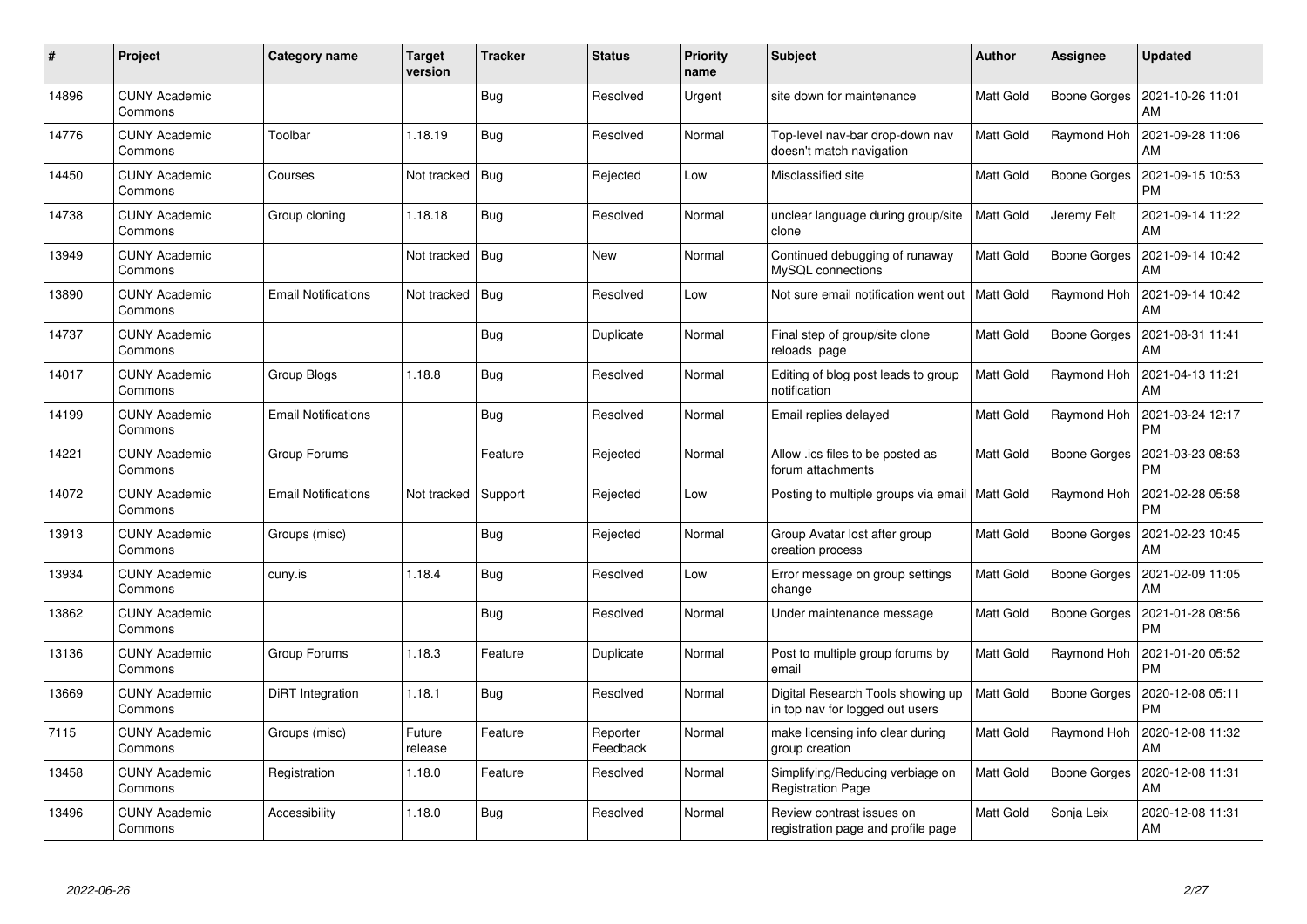| $\#$  | Project                         | <b>Category name</b>       | <b>Target</b><br>version | <b>Tracker</b> | <b>Status</b> | <b>Priority</b><br>name | <b>Subject</b>                                                                        | <b>Author</b>    | <b>Assignee</b>     | <b>Updated</b>                |
|-------|---------------------------------|----------------------------|--------------------------|----------------|---------------|-------------------------|---------------------------------------------------------------------------------------|------------------|---------------------|-------------------------------|
| 13347 | <b>CUNY Academic</b><br>Commons | <b>Public Portfolio</b>    | 1.18.0                   | Feature        | Resolved      | Normal                  | Add Preferred Gender Pronouns to<br><b>CAC Profile</b>                                | <b>Matt Gold</b> | Boone Gorges        | 2020-12-08 11:31<br>AM        |
| 12136 | <b>CUNY Academic</b><br>Commons | <b>Group Files</b>         | 1.18.0                   | Bug            | Resolved      | Normal                  | 'You must login" group file warning<br>shows after log in                             | Matt Gold        | Boone Gorges        | 2020-12-08 11:31<br>AM        |
| 12155 | <b>CUNY Academic</b><br>Commons | DiRT Integration           | 1.18.0                   | Feature        | Resolved      | Normal                  | Update DiRT Tools with new API                                                        | Matt Gold        | <b>Boone Gorges</b> | 2020-12-08 11:06<br>AM        |
| 13581 | <b>CUNY Academic</b><br>Commons | Group Library              |                          | Bug            | Rejected      | Normal                  | Adding link to library didn't<br>generate notification email                          | Matt Gold        | Raymond Hoh         | 2020-11-17 12:33<br><b>PM</b> |
| 13274 | <b>CUNY Academic</b><br>Commons | <b>Email Notifications</b> | 1.17.8                   | Bug            | Resolved      | Normal                  | Messy links in CAC email<br>notifications                                             | Matt Gold        | Raymond Hoh         | 2020-11-17 12:31<br><b>PM</b> |
| 13459 | <b>CUNY Academic</b><br>Commons | Layout                     | 1.17.6                   | <b>Bug</b>     | Resolved      | Normal                  | Line spacing on forum post title is<br>too small                                      | Matt Gold        | Raymond Hoh         | 2020-10-27 11:00<br>AM        |
| 13429 | <b>CUNY Academic</b><br>Commons | <b>Email Notifications</b> | Not tracked              | Bug            | Resolved      | Normal                  | Multiple forum notifications                                                          | Matt Gold        | Raymond Hoh         | 2020-10-13 05:24<br><b>PM</b> |
| 13243 | <b>CUNY Academic</b><br>Commons | Group Library              | Not tracked              | Support        | Resolved      | Normal                  | Request to copy group library                                                         | Matt Gold        | Boone Gorges        | 2020-08-27 06:05<br><b>PM</b> |
| 13242 | <b>CUNY Academic</b><br>Commons | cuny.is                    |                          | <b>Bug</b>     | Rejected      | Normal                  | Unable to edit a cuny.is shortlink                                                    | Matt Gold        | <b>Boone Gorges</b> | 2020-08-26 01:30<br>AM        |
| 13230 | <b>CUNY Academic</b><br>Commons | Layout                     | 1.17.2                   | <b>Bug</b>     | Resolved      | Normal                  | Overlapping notifications on group<br>management member acceptance                    | Matt Gold        | Raymond Hoh         | 2020-08-25 11:27<br>AM        |
| 10263 | <b>CUNY Academic</b><br>Commons | Groups (misc)              | 1.17.0                   | Feature        | Resolved      | Normal                  | Accept multiple group membership<br>requests                                          | Matt Gold        | Boone Gorges        | 2020-07-28 11:09<br>AM        |
| 3176  | <b>CUNY Academic</b><br>Commons | Group Library              | 1.17.0                   | Design/UX      | Resolved      | Normal                  | Consolidate Doc/File/Forum<br>Attachment interface                                    | Matt Gold        | Boone Gorges        | 2020-07-14 01:06<br><b>PM</b> |
| 12966 | <b>CUNY Academic</b><br>Commons | BuddyPress (misc)          | 1.16.15                  | Feature        | Resolved      | Normal                  | Adjust export data page language<br>to indicate that you should not<br>leave the page | Matt Gold        | Raymond Hoh         | 2020-07-14 12:07<br><b>PM</b> |
| 12957 | <b>CUNY Academic</b><br>Commons | BuddyPress (misc)          | 1.16.14                  | Support        | Resolved      | Normal                  | Export data question                                                                  | Matt Gold        | Raymond Hoh         | 2020-06-23 10:53<br>AM        |
| 12847 | <b>CUNY Academic</b><br>Commons | Events                     | 1.16.12                  | <b>Bug</b>     | Resolved      | Normal                  | Error message in event description                                                    | <b>Matt Gold</b> | Raymond Hoh         | 2020-05-26 11:54<br>AM        |
| 12670 | <b>CUNY Academic</b><br>Commons | Responsive Design          | 1.16.10                  | <b>Bug</b>     | Resolved      | Normal                  | Social icons in site header overlap<br>with main nav on mobile                        | Matt Gold        | Raymond Hoh         | 2020-04-28 11:03<br>AM        |
| 5581  | <b>CUNY Academic</b><br>Commons | Analytics                  | Future<br>release        | Feature        | Assigned      | Normal                  | <b>Explore alternatives to Google</b><br>Analytics                                    | Matt Gold        | Valerie<br>Townsend | 2020-04-17 03:12<br><b>PM</b> |
| 12581 | <b>CUNY Academic</b><br>Commons | cuny.is                    | Not tracked              | <b>Bug</b>     | Rejected      | High                    | YOURLS shortlinks not working                                                         | Matt Gold        | Boone Gorges        | 2020-03-27 10:25<br>AM        |
| 12505 | <b>CUNY Academic</b><br>Commons | <b>Email Notifications</b> | 1.16.8                   | Feature        | Resolved      | Normal                  | Email subject lines                                                                   | Matt Gold        | Luke Waltzer        | 2020-03-24 11:43<br>AM        |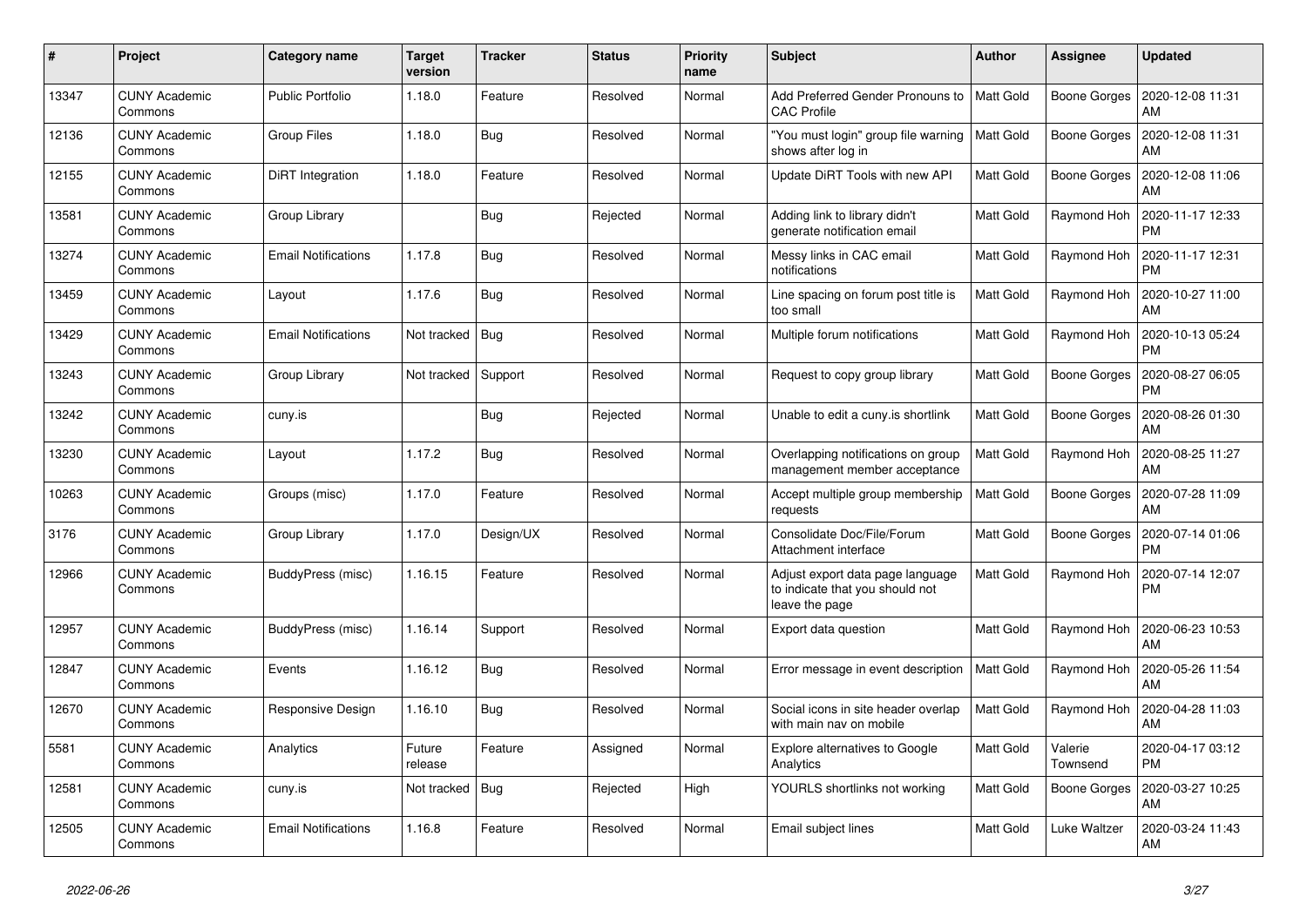| #     | Project                         | Category name              | <b>Target</b><br>version | <b>Tracker</b>              | <b>Status</b> | <b>Priority</b><br>name | Subject                                                                                                    | <b>Author</b> | <b>Assignee</b>     | <b>Updated</b>                |
|-------|---------------------------------|----------------------------|--------------------------|-----------------------------|---------------|-------------------------|------------------------------------------------------------------------------------------------------------|---------------|---------------------|-------------------------------|
| 12332 | <b>CUNY Academic</b><br>Commons | Events                     | 1.16.8                   | Feature                     | Resolved      | Low                     | Limit length of email subject<br>triggered by event activity when<br>activity is linked to multiple groups | Matt Gold     | Raymond Hoh         | 2020-03-24 11:43<br>AM        |
| 12545 | <b>CUNY Academic</b><br>Commons | <b>Email Notifications</b> | Not tracked              | Bug                         | Resolved      | Normal                  | Notifications of replies by email not<br>able to be posted                                                 | Matt Gold     | Raymond Hoh         | 2020-03-24 10:27<br>AM        |
| 12353 | <b>CUNY Academic</b><br>Commons | BuddyPress (misc)          | Not tracked   Bug        |                             | Abandoned     | Normal                  | Member filtering not working                                                                               | Matt Gold     | Boone Gorges        | 2020-03-10 11:14<br>AM        |
| 12471 | <b>CUNY Academic</b><br>Commons | Email Notifications        | 1.16.7                   | Bug                         | Resolved      | Normal                  | forum notificaiton not sent                                                                                | Matt Gold     | Raymond Hoh         | 2020-03-10 10:59<br>AM        |
| 12499 | <b>CUNY Academic</b><br>Commons | Email Notifications        | 1.16.7                   | Bug                         | Resolved      | Normal                  | no email notification                                                                                      | Matt Gold     | Raymond Hoh         | 2020-03-03 09:31<br>PM        |
| 12341 | <b>CUNY Academic</b><br>Commons |                            |                          | Bug                         | Abandoned     | High                    | Commons down                                                                                               | Matt Gold     |                     | 2020-02-11 10:45<br><b>AM</b> |
| 12351 | <b>CUNY Academic</b><br>Commons | <b>Email Notifications</b> | 1.16.5                   | Bug                         | Resolved      | Normal                  | No email notification for forum post                                                                       | Matt Gold     | Boone Gorges        | 2020-02-03 02:33<br>PM        |
| 12335 | <b>CUNY Academic</b><br>Commons | cuny.is                    |                          | Bug                         | Rejected      | Normal                  | cuny.is issue                                                                                              | Matt Gold     | Boone Gorges        | 2020-01-30 12:47<br>AM        |
| 12185 | <b>CUNY Academic</b><br>Commons |                            | 1.16.1                   | <b>Bug</b>                  | Resolved      | Immediate               | Group links not working                                                                                    | Matt Gold     | <b>Boone Gorges</b> | 2019-12-10 10:35<br>AM        |
| 342   | <b>CUNY Academic</b><br>Commons | <b>Blogs (BuddyPress)</b>  | 1.10.2                   | Feature                     | Resolved      | Low                     | <b>Blog Listing Displays User Avatars</b><br>Instead of Blog Avatars                                       | Matt Gold     | Boone Gorges        | 2019-12-06 11:08<br>AM        |
| 11795 | CUNY Academic<br>Commons        | Events                     | 1.16                     | Feature                     | Resolved      | Normal                  | Import Events to group calendars                                                                           | Matt Gold     | Raymond Hoh         | 2019-12-04 10:51<br>AM        |
| 11801 | <b>CUNY Academic</b><br>Commons | Groups (misc)              | 1.16                     | <b>Bug</b>                  | Resolved      | Normal                  | Selecting 'CUNY-wide' when<br>creating group/site forbids<br>selection of other campuses                   | Matt Gold     | Sonja Leix          | 2019-11-14 11:14<br>AM        |
| 10531 | <b>CUNY Academic</b><br>Commons | Reckoning                  | Not tracked              | <b>Bug</b>                  | Rejected      | Normal                  | Problem with the Reckoning plugin                                                                          | Matt Gold     | Boone Gorges        | 2019-10-04 02:31<br><b>PM</b> |
| 8836  | <b>CUNY Academic</b><br>Commons | <b>Blogs (BuddyPress)</b>  | Future<br>release        | Feature                     | Assigned      | Normal                  | Redesign site launch process                                                                               | Matt Gold     | Boone Gorges        | 2019-10-03 02:49<br><b>PM</b> |
| 3758  | <b>CUNY Academic</b><br>Commons | Documentation              | Not tracked              | Documentation               | Resolved      | Normal                  | Update documentation on adding<br>users to blogs                                                           | Matt Gold     | scott voth          | 2019-09-23 03:25<br><b>PM</b> |
| 8666  | <b>CUNY Academic</b><br>Commons | Teaching                   |                          | Not tracked   Documentation | Assigned      | Normal                  | Create Teaching on the Commons<br>Resource Page                                                            | Matt Gold     | Laurie Hurson       | 2019-09-23 03:16<br>PM        |
| 2389  | <b>CUNY Academic</b><br>Commons | commonsinabox.org          | Not tracked              | Documentation               | Resolved      | Normal                  | CBOX slider documentation                                                                                  | Matt Gold     | scott voth          | 2019-09-23 03:03<br>PM        |
| 11864 | <b>CUNY Academic</b><br>Commons | Events                     | Not tracked Support      |                             | Resolved      | Normal                  | Calendar notification question                                                                             | Matt Gold     | Boone Gorges        | 2019-09-16 05:39<br><b>PM</b> |
| 11808 | <b>CUNY Academic</b><br>Commons | Messages                   | 1.15.9                   | <b>Bug</b>                  | Resolved      | Normal                  | Search function on messages not<br>working                                                                 | Matt Gold     | <b>Boone Gorges</b> | 2019-08-30 11:03<br>AM        |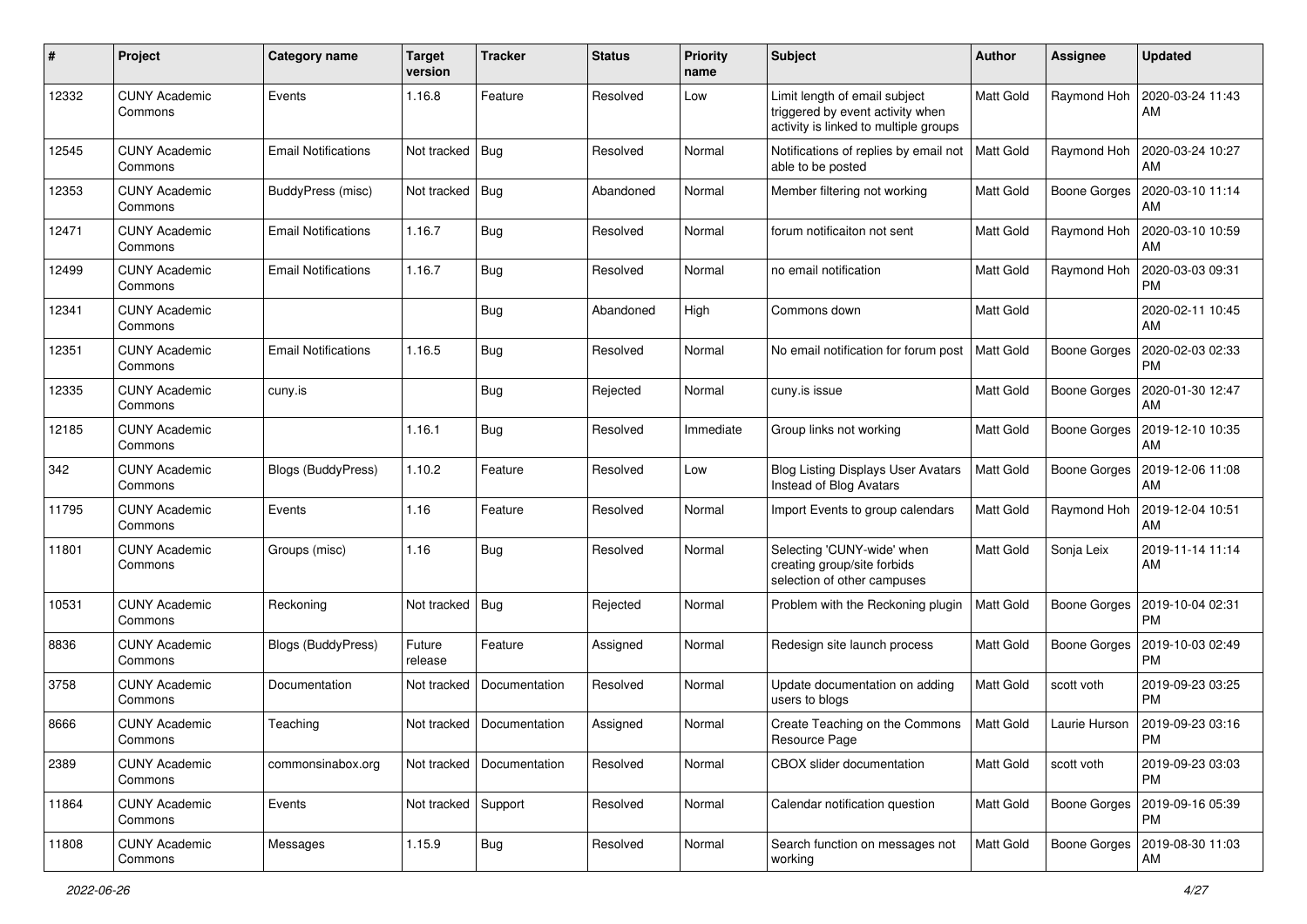| #     | Project                         | Category name              | <b>Target</b><br>version | <b>Tracker</b> | <b>Status</b>        | <b>Priority</b><br>name | Subject                                                                                                          | <b>Author</b>    | <b>Assignee</b>     | <b>Updated</b>                              |
|-------|---------------------------------|----------------------------|--------------------------|----------------|----------------------|-------------------------|------------------------------------------------------------------------------------------------------------------|------------------|---------------------|---------------------------------------------|
| 11800 | <b>CUNY Academic</b><br>Commons | Groups (misc)              | 1.15.9                   | Bug            | Resolved             | Normal                  | 'CUNY-wide' Campus option not<br>saving on groups/sites                                                          | Matt Gold        | <b>Boone Gorges</b> | 2019-08-27 04:17<br>PM                      |
| 11619 | <b>CUNY Academic</b><br>Commons |                            | 1.15.5                   | Bug            | Rejected             | Normal                  | Homepage thumbnails not loading                                                                                  | <b>Matt Gold</b> | Raymond Hoh         | 2019-07-09 03:49<br>AM                      |
| 11610 | <b>CUNY Academic</b><br>Commons |                            | 1.15.5                   | Bug            | Resolved             | Normal                  | Homepage thumbnails not loading                                                                                  | Matt Gold        | <b>Boone Gorges</b> | 2019-06-29 10:38<br><b>PM</b>               |
| 11585 | <b>CUNY Academic</b><br>Commons | <b>WordPress Plugins</b>   | Not tracked              | Bug            | Rejected             | Normal                  | The The Tabs and Accordion plugin<br>weirdness                                                                   | Matt Gold        | scott voth          | 2019-06-25 04:17<br><b>PM</b>               |
| 11522 | <b>CUNY Academic</b><br>Commons | Reply By Email             | Not tracked   Bug        |                | Resolved             | Normal                  | Reply by email didn't work                                                                                       | Matt Gold        | Raymond Hoh         | 2019-06-05 10:40<br>AM                      |
| 11223 | <b>CUNY Academic</b><br>Commons | Design                     | 1.15                     | Feature        | Resolved             | Normal                  | Adjust CC licensing statement on<br>sitewide footer                                                              | Matt Gold        | Sonja Leix          | 2019-05-07 02:31<br><b>PM</b>               |
| 11121 | <b>CUNY Academic</b><br>Commons | Design                     | 1.15                     | Bug            | Resolved             | Low                     | Overlapping elements on mobile<br>view of CAC                                                                    | Matt Gold        | <b>Boone Gorges</b> | 2019-04-23 03:55<br><b>PM</b>               |
| 11209 | <b>CUNY Academic</b><br>Commons | BuddyPress (misc)          | 1.14.11                  | Bug            | Resolved             | Normal                  | Activity timestamp errors                                                                                        | Matt Gold        | Raymond Hoh         | 2019-04-23 12:27<br>PM                      |
| 11086 | <b>CUNY Academic</b><br>Commons | <b>Email Notifications</b> | 1.15                     | Bug            | Resolved             | Normal                  | Users clicking "unsubscribe" on a<br>forwarded CAC group email can<br>unsubscribe a another user from a<br>group | Matt Gold        | Raymond Hoh         | 2019-04-16 12:40<br><b>PM</b>               |
| 11084 | <b>CUNY Academic</b><br>Commons | Documentation              | Not tracked              | Documentation  | Resolved             | Normal                  | document new padlet, voicethread,<br>suturi functionality                                                        | Matt Gold        | scott voth          | 2019-03-27 03:07<br>PM                      |
| 10658 | <b>CUNY Academic</b><br>Commons | Design                     | 1.14.8                   | Design/UX      | Resolved             | Normal                  | Condense sitewide footer                                                                                         | Matt Gold        | Sonja Leix          | 2019-03-12 11:20<br><b>AM</b>               |
| 4331  | <b>CUNY Academic</b><br>Commons | Group Forums               | Future<br>release        | Feature        | Resolved             | Normal                  | Improve visibility of forum "post by<br>email" information                                                       | Matt Gold        | Chris Stein         | 2019-03-12 12:39<br>AM                      |
| 11174 | <b>CUNY Academic</b><br>Commons | Email Notifications        | 1.14.8                   | Bug            | Resolved             | High                    | Email notifications of spammed<br>comment on groupblog                                                           | Matt Gold        | Raymond Hoh         | 2019-03-11 11:42<br><b>PM</b>               |
| 5884  | <b>CUNY Academic</b><br>Commons | Reply By Email             | Not tracked              | Bug            | Resolved             | Normal                  | Reply by email double posting<br>issues                                                                          | Matt Gold        | Raymond Hoh         | 2019-03-11 11:32<br><b>PM</b>               |
| 3858  | <b>CUNY Academic</b><br>Commons | Reply By Email             | Future<br>release        | Bug            | Duplicate            | Normal                  | Improved groupblog-RBE<br>integration                                                                            | Matt Gold        | Raymond Hoh         | 2019-03-11 02:32<br><b>PM</b>               |
| 1544  | <b>CUNY Academic</b><br>Commons | Groups (misc)              | Future<br>release        | Feature        | Reporter<br>Feedback | Normal                  | Group Filtering and Sorting                                                                                      | Matt Gold        | Chris Stein         | 2019-03-01 02:25<br>PM                      |
| 5016  | <b>CUNY Academic</b><br>Commons | Events                     | Future<br>release        | Feature        | Assigned             | Low                     | Allow comments to be posted on<br>events                                                                         | <b>Matt Gold</b> | Raymond Hoh         | 2019-03-01 02:23<br><b>PM</b>               |
| 11016 | <b>CUNY Academic</b><br>Commons | Home Page                  | 1.14.7                   | <b>Bug</b>     | Resolved             | Normal                  | Activity timestamps on homepage<br>are borked                                                                    | <b>Matt Gold</b> |                     | Raymond Hoh   2019-02-26 02:04<br><b>PM</b> |
| 10970 | <b>CUNY Academic</b><br>Commons | Reply By Email             | Not tracked   Bug        |                | Resolved             | High                    | Post by email failure                                                                                            | Matt Gold        | Raymond Hoh         | 2019-01-22 12:05<br><b>PM</b>               |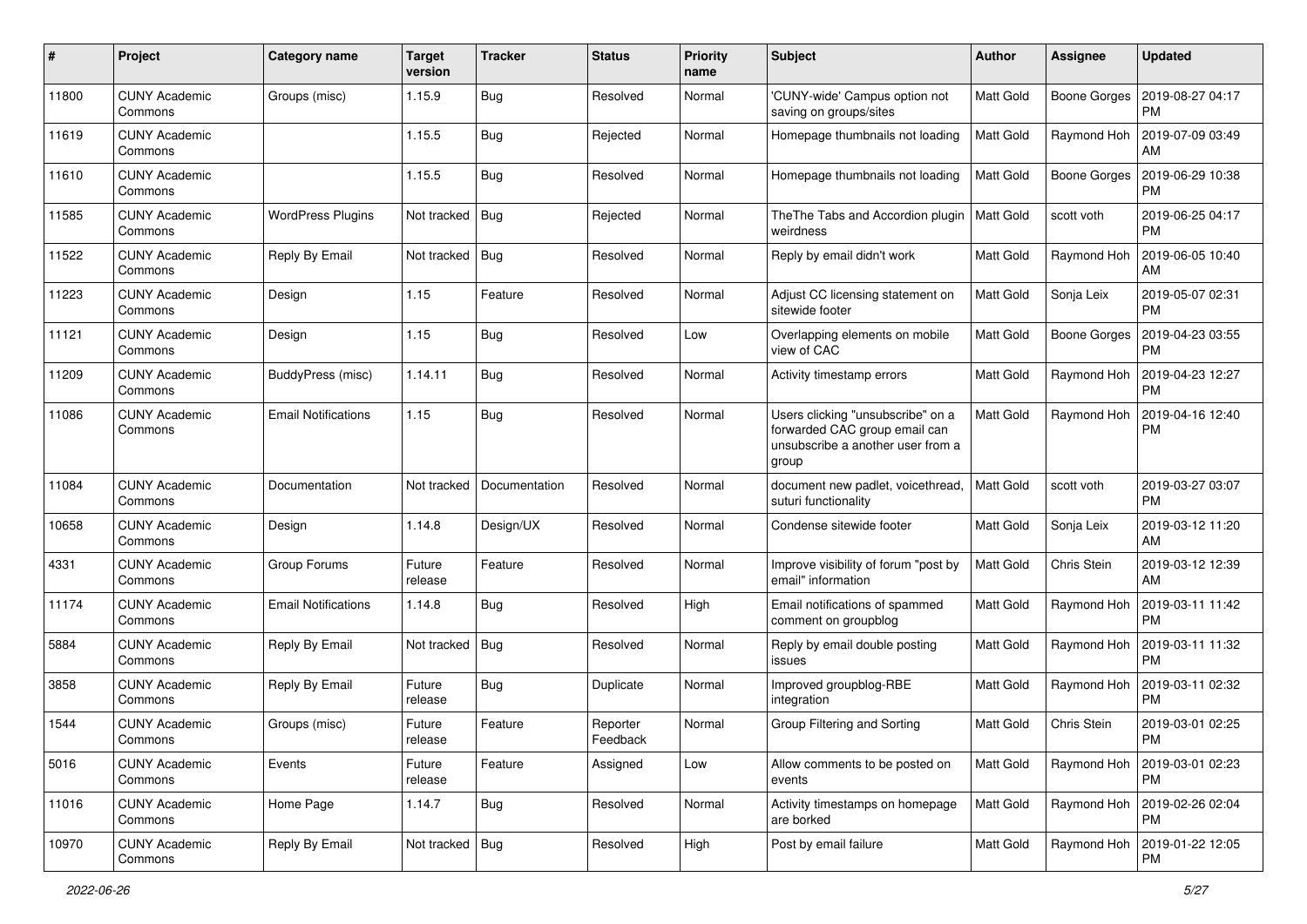| #     | Project                         | <b>Category name</b>        | <b>Target</b><br>version | <b>Tracker</b> | <b>Status</b> | <b>Priority</b><br>name | <b>Subject</b>                                                                                     | <b>Author</b>    | Assignee     | <b>Updated</b>                |
|-------|---------------------------------|-----------------------------|--------------------------|----------------|---------------|-------------------------|----------------------------------------------------------------------------------------------------|------------------|--------------|-------------------------------|
| 10955 | <b>CUNY Academic</b><br>Commons | Home Page                   | 1.14.5                   | Support        | Resolved      | Normal                  | Homepage help link                                                                                 | Matt Gold        | Boone Gorges | 2019-01-22 11:53<br><b>AM</b> |
| 10950 | <b>CUNY Academic</b><br>Commons |                             |                          | Support        | Resolved      | High                    | Create slide for system<br>maintenance                                                             | Matt Gold        | scott voth   | 2019-01-12 10:23<br><b>AM</b> |
| 10859 | <b>CUNY Academic</b><br>Commons | WordPress (misc)            |                          | Support        | Resolved      | Low                     | Prevent trackbacks on previously<br>published pages and posts                                      | Matt Gold        | Boone Gorges | 2018-12-23 07:17<br><b>PM</b> |
| 10854 | <b>CUNY Academic</b><br>Commons | Groups (misc)               | 1.14.3                   | <b>Bug</b>     | Resolved      | Normal                  | Group membership request not<br>appearing on Requests admin tab                                    | Matt Gold        |              | 2018-12-21 04:12<br><b>PM</b> |
| 10789 | <b>CUNY Academic</b><br>Commons | <b>Email Notifications</b>  | 1.14.2                   | Bug            | Resolved      | High                    | Forum Posts not generating email<br>notifications                                                  | Matt Gold        | Boone Gorges | 2018-12-10 07:19<br>PM        |
| 10659 | <b>CUNY Academic</b><br>Commons | Group Forums                | Future<br>release        | Feature        | Assigned      | Normal                  | Post to multiple groups via email                                                                  | Matt Gold        | Raymond Hoh  | 2018-11-15 12:54<br><b>AM</b> |
| 9235  | <b>CUNY Academic</b><br>Commons | Reply By Email              | 1.14                     | Bug            | Resolved      | Normal                  | Better RBE error messaging when<br>duplicate content is detected                                   | <b>Matt Gold</b> | Raymond Hoh  | 2018-11-14 10:35<br>AM        |
| 7112  | <b>CUNY Academic</b><br>Commons | WordPress (misc)            | 1.14                     | Feature        | Resolved      | Normal                  | Add Copyright option/question to<br>users on blog creation wizard                                  | Matt Gold        | Raymond Hoh  | 2018-11-14 10:34<br>AM        |
| 9801  | <b>CUNY Academic</b><br>Commons | Courses                     | 1.14                     | Feature        | Resolved      | Normal                  | Add courses item to main<br>Commons nav                                                            | Matt Gold        | Boone Gorges | 2018-11-13 02:15<br><b>PM</b> |
| 10647 | <b>CUNY Academic</b><br>Commons | Publicity                   |                          | Publicity      | Resolved      | Normal                  | Add JTD to list of Publications on<br>the Commmons                                                 | Matt Gold        | scott voth   | 2018-11-01 01:33<br><b>PM</b> |
| 10356 | <b>CUNY Academic</b><br>Commons | Reply By Email              | 1.13.12                  | <b>Bug</b>     | Resolved      | Normal                  | RBE error                                                                                          | Matt Gold        | Raymond Hoh  | 2018-10-27 04:51<br><b>PM</b> |
| 10229 | <b>CUNY Academic</b><br>Commons | Information<br>Architecture | 1.14                     | Feature        | Resolved      | Normal                  | Remove 1 item from main nav bar<br>when we add courses                                             | Matt Gold        | Chris Stein  | 2018-10-25 02:59<br><b>PM</b> |
| 10597 | <b>CUNY Academic</b><br>Commons | cuny.is                     | Not tracked              | Bug            | Resolved      | Normal                  | cuny is admin unavailable                                                                          | Matt Gold        | Boone Gorges | 2018-10-25 01:44<br><b>PM</b> |
| 502   | <b>CUNY Academic</b><br>Commons | <b>WordPress Themes</b>     | 1.14                     | Feature        | Duplicate     | High                    | <b>Create Site Templates</b>                                                                       | Matt Gold        | Chris Stein  | 2018-10-24 12:34<br><b>PM</b> |
| 9028  | <b>CUNY Academic</b><br>Commons | Onboarding                  | Future<br>release        | Feature        | Assigned      | Normal                  | suggest groups to new members<br>during the registration process                                   | Matt Gold        | Chris Stein  | 2018-10-24 12:34<br><b>PM</b> |
| 10553 | <b>CUNY Academic</b><br>Commons | Group Files                 | 1.13.12                  | <b>Bug</b>     | Resolved      | Normal                  | File category view persists after<br>clicking away                                                 | Matt Gold        | Boone Gorges | 2018-10-23 11:47<br>AM        |
| 10563 | <b>CUNY Academic</b><br>Commons |                             | 1.13.12                  | <b>Bug</b>     | Resolved      | Urgent                  | cllicking on links from site menu<br>leads to 500 error                                            | Matt Gold        | Boone Gorges | 2018-10-23 10:48<br>AM        |
| 10538 | <b>CUNY Academic</b><br>Commons |                             |                          | Bug            | Resolved      | Normal                  | "This Site Can't be Reached"                                                                       | Matt Gold        | Boone Gorges | 2018-10-16 09:39<br>РM        |
| 10410 | <b>CUNY Academic</b><br>Commons | Group Invitations           | 1.13.11                  | Bug            | Resolved      | Normal                  | Navigating to another user's<br>'invites' page leads to portfolio<br>page without redirect message | Matt Gold        | Raymond Hoh  | 2018-10-09 10:43<br>AM        |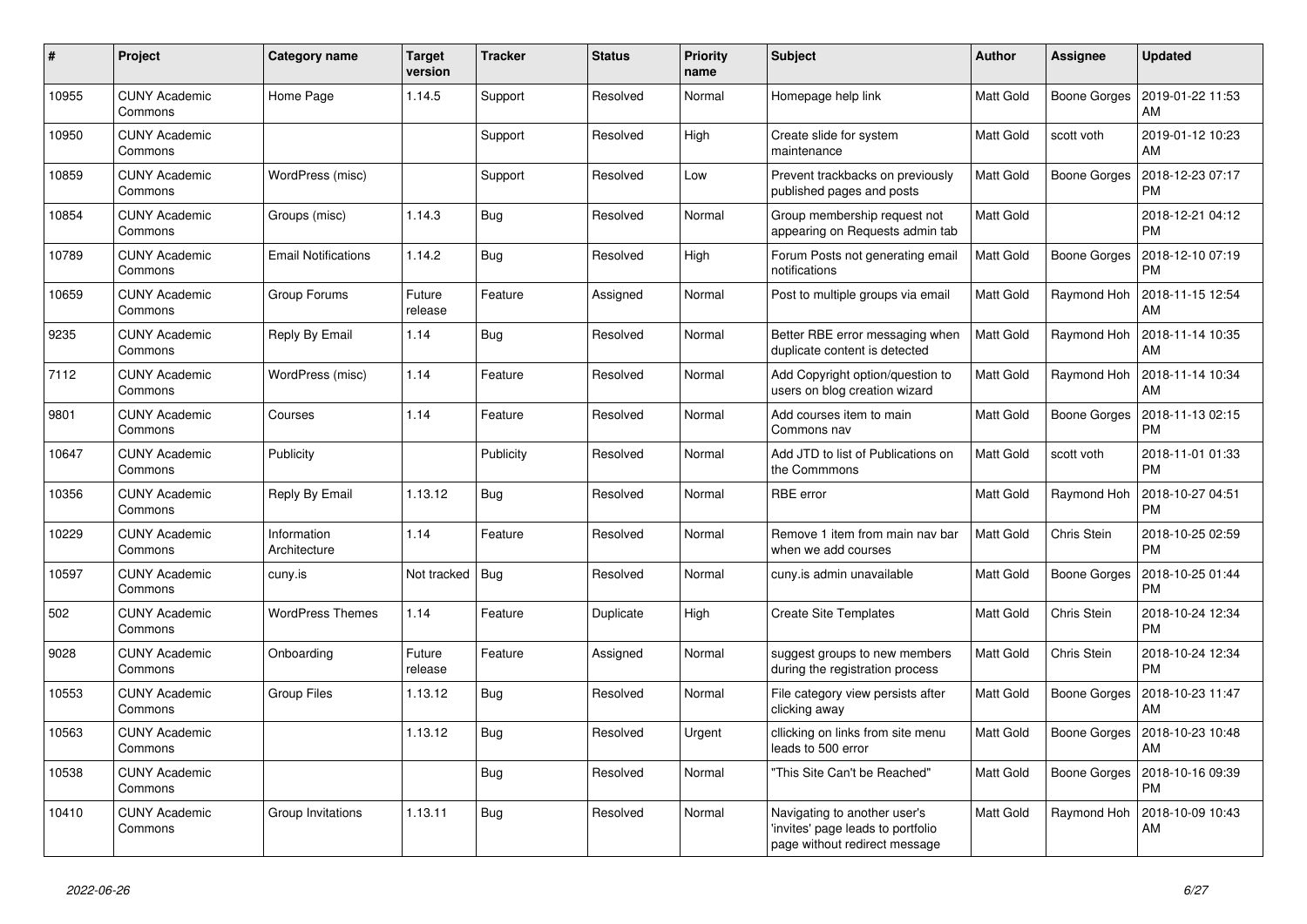| #     | Project                         | <b>Category name</b>       | <b>Target</b><br>version | <b>Tracker</b> | <b>Status</b>        | <b>Priority</b><br>name | <b>Subject</b>                                                                     | <b>Author</b>    | Assignee            | Updated                       |
|-------|---------------------------------|----------------------------|--------------------------|----------------|----------------------|-------------------------|------------------------------------------------------------------------------------|------------------|---------------------|-------------------------------|
| 10381 | <b>CUNY Academic</b><br>Commons | <b>Email Notifications</b> | 1.13.11                  | <b>Bug</b>     | Resolved             | Normal                  | Group Blog Comment notification<br>doesn't include username                        | Matt Gold        | Raymond Hoh         | 2018-10-09 10:36<br>AM        |
| 10144 | <b>CUNY Academic</b><br>Commons | Group Forums               | 1.13.10                  | <b>Bug</b>     | Resolved             | Normal                  | Subscription set to "no email"                                                     | Matt Gold        | Raymond Hoh         | 2018-09-25 10:26<br>AM        |
| 10360 | <b>CUNY Academic</b><br>Commons | Groups (misc)              |                          | Support        | Resolved             | Normal                  | Pruning groups                                                                     | Matt Gold        | Boone Gorges        | 2018-09-20 02:57<br>PM        |
| 10357 | <b>CUNY Academic</b><br>Commons | Onboarding                 |                          | <b>Bug</b>     | Rejected             | Normal                  | Invitation snafu                                                                   | Matt Gold        | Boone Gorges        | 2018-09-20 02:14<br><b>PM</b> |
| 2650  | <b>CUNY Academic</b><br>Commons | commonsinabox.org          | Not tracked              | Design/UX      | Resolved             | Normal                  | Redo CBOX homepage                                                                 | Matt Gold        | scott voth          | 2018-09-12 02:08<br><b>PM</b> |
| 6584  | <b>CUNY Academic</b><br>Commons | cuny.is                    | Not tracked              | Feature        | Resolved             | Normal                  | Create form for requesting cuny.is<br>links                                        | Matt Gold        | scott voth          | 2018-09-12 02:07<br><b>PM</b> |
| 9947  | <b>CUNY Academic</b><br>Commons | <b>WordPress Plugins</b>   | Future<br>release        | Feature        | Reporter<br>Feedback | Normal                  | Install H5P quiz plugin                                                            | Matt Gold        | Boone Gorges        | 2018-09-11 11:01<br>AM        |
| 9894  | <b>CUNY Academic</b><br>Commons | Onboarding                 |                          | Bug            | Rejected             | Normal                  | Super Admin can't add user to site                                                 | <b>Matt Gold</b> | Boone Gorges        | 2018-09-11 09:57<br>AM        |
| 9979  | <b>CUNY Academic</b><br>Commons | Email Notifications        | Not tracked              | Bug            | Reporter<br>Feedback | Normal                  | Reports of slow email activation<br>emails                                         | Matt Gold        | Boone Gorges        | 2018-08-29 09:40<br>PM        |
| 10210 | <b>CUNY Academic</b><br>Commons | Onboarding                 | 1.13.8                   | Bug            | Resolved             | Normal                  | Spacing wonky on invite screen                                                     | Matt Gold        | Boone Gorges        | 2018-08-29 05:39<br>PM        |
| 10209 | <b>CUNY Academic</b><br>Commons | BuddyPress (misc)          | 1.13.8                   | <b>Bug</b>     | Resolved             | Normal                  | Additional login prompt                                                            | Matt Gold        | Raymond Hoh         | 2018-08-29 03:23<br>РM        |
| 10228 | <b>CUNY Academic</b><br>Commons | <b>WordPress Plugins</b>   | Not tracked              | Bug            | Rejected             | Normal                  | NS Cloner network activated                                                        | Matt Gold        | Boone Gorges        | 2018-08-27 09:27<br>AM        |
| 10164 | <b>CUNY Academic</b><br>Commons | Group Forums               | 1.13.8                   | <b>Bug</b>     | Resolved             | Normal                  | A few oddities related to a<br>cross-posted forum post                             | Matt Gold        | Boone Gorges        | 2018-08-17 10:12<br>AM        |
| 10040 | <b>CUNY Academic</b><br>Commons | WordPress (misc)           | Not tracked              | Bug            | Reporter<br>Feedback | Normal                  | User doesn't see full list of themes                                               | <b>Matt Gold</b> | Boone Gorges        | 2018-07-25 10:12<br>AM        |
| 9977  | <b>CUNY Academic</b><br>Commons | <b>WordPress Plugins</b>   | 1.13.5                   | Bug            | Rejected             | High                    | ACERT website down                                                                 | Matt Gold        | <b>Boone Gorges</b> | 2018-07-03 02:09<br><b>PM</b> |
| 9941  | <b>CUNY Academic</b><br>Commons | Wiki                       | Not tracked              | Support        | Assigned             | Normal                  | Wiki functionality                                                                 | Matt Gold        | Boone Gorges        | 2018-06-26 10:57<br>AM        |
| 9875  | <b>CUNY Academic</b><br>Commons | Messages                   | 1.13.3                   | <b>Bug</b>     | Resolved             | Low                     | Can't mark message as read                                                         | Matt Gold        | Boone Gorges        | 2018-06-01 07:54<br><b>PM</b> |
| 9876  | <b>CUNY Academic</b><br>Commons | Messages                   | 1.13.3                   | Bug            | Resolved             | Normal                  | System erroneously indicates<br>super-admin is part of private<br>message exchange | Matt Gold        | <b>Boone Gorges</b> | 2018-06-01 07:36<br>PM        |
| 9814  | <b>CUNY Academic</b><br>Commons | Groups (misc)              | Not tracked              | Bug            | Resolved             | Normal                  | Group email settings "No Email"<br>issue                                           | Matt Gold        | Raymond Hoh         | 2018-05-22 11:45<br>AM        |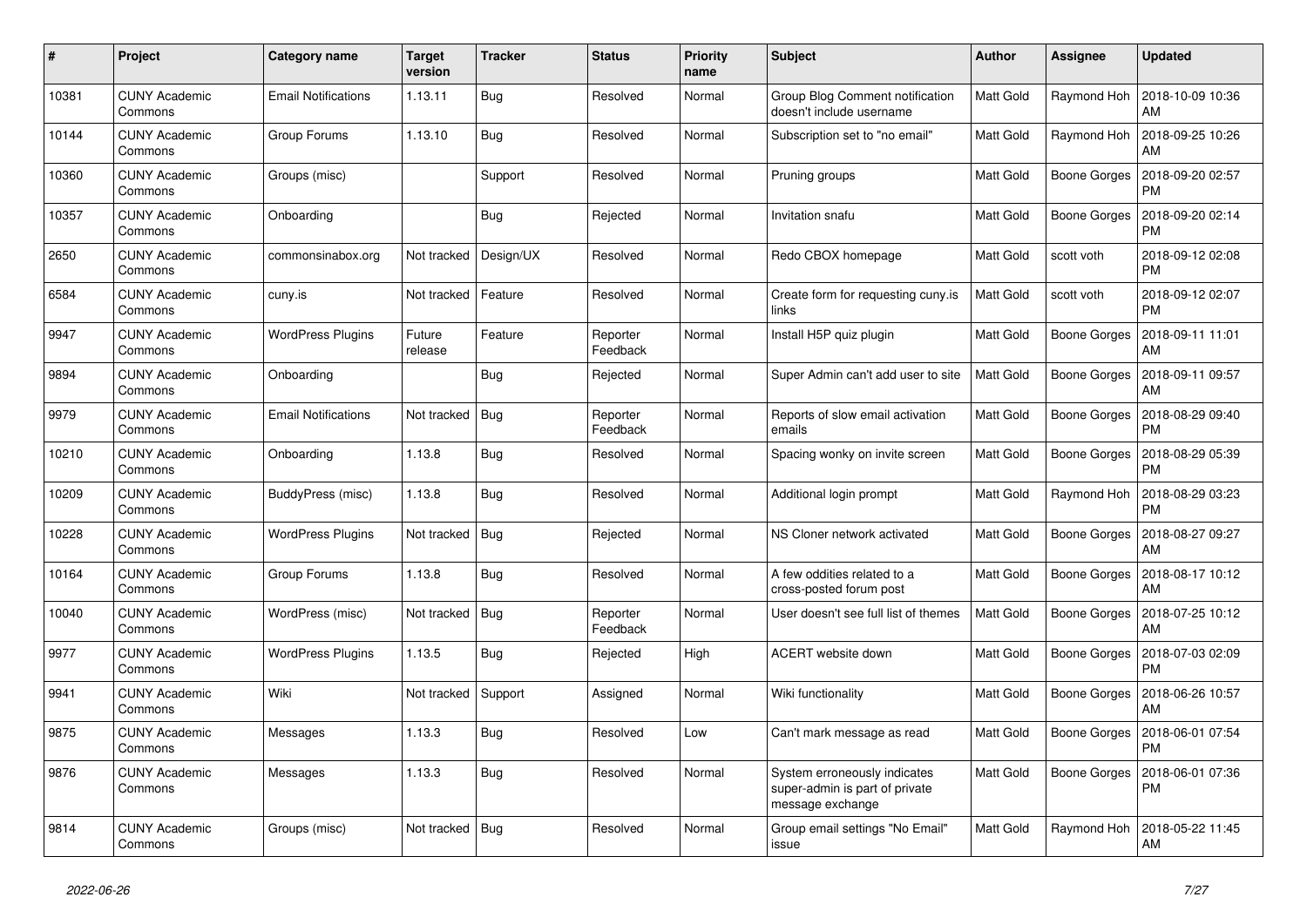| #    | Project                         | <b>Category name</b>    | <b>Target</b><br>version | <b>Tracker</b> | <b>Status</b> | <b>Priority</b><br>name | Subject                                                                            | <b>Author</b>    | <b>Assignee</b>     | <b>Updated</b>                |
|------|---------------------------------|-------------------------|--------------------------|----------------|---------------|-------------------------|------------------------------------------------------------------------------------|------------------|---------------------|-------------------------------|
| 9749 | <b>CUNY Academic</b><br>Commons | Onboarding              | 1.13.2                   | Bug            | Resolved      | Normal                  | New invitation message mentions<br>username as opposed to First/Last<br>Name       | <b>Matt Gold</b> | <b>Boone Gorges</b> | 2018-05-22 10:49<br>AM        |
| 9782 | <b>CUNY Academic</b><br>Commons | Groups (misc)           | 1.13.2                   | <b>Bug</b>     | Resolved      | Normal                  | Site loads/skips last step of group<br>creation                                    | <b>Matt Gold</b> | Boone Gorges        | 2018-05-22 10:45<br>AM        |
| 9492 | <b>CUNY Academic</b><br>Commons | WordPress (misc)        | Not tracked              | Support        | Resolved      | Normal                  | Importing Wikispaces Articles to<br>Blogs in Academic Commons                      | Matt Gold        | Raymond Hoh         | 2018-05-21 03:58<br><b>PM</b> |
| 9748 | <b>CUNY Academic</b><br>Commons | Onboarding              | Not tracked              | Support        | Resolved      | Normal                  | Non-CUNY codes and the new<br>invitation system                                    | Matt Gold        | Boone Gorges        | 2018-05-14 12:54<br><b>PM</b> |
| 8929 | <b>CUNY Academic</b><br>Commons | Groups (misc)           | 1.13                     | Feature        | Resolved      | Normal                  | Editing group forum email address                                                  | <b>Matt Gold</b> | Raymond Hoh         | 2018-05-07 12:44<br><b>PM</b> |
| 8225 | <b>CUNY Academic</b><br>Commons | Group Blogs             | 1.13                     | Bug            | Resolved      | Normal                  | replies to a blog post activity item                                               | <b>Matt Gold</b> | Raymond Hoh         | 2018-05-07 12:32<br><b>PM</b> |
| 9010 | <b>CUNY Academic</b><br>Commons | Groups (misc)           | 1.13                     | Feature        | Resolved      | Normal                  | Add group email address in<br>prominent way to Group homepage                      | Matt Gold        | <b>Erik Trainer</b> | 2018-05-07 12:32<br><b>PM</b> |
| 8899 | <b>CUNY Academic</b><br>Commons | Accessibility           | 1.13                     | Feature        | Resolved      | Normal                  | <b>Accessibility Fixes</b>                                                         | Matt Gold        | <b>Boone Gorges</b> | 2018-04-23 10:55<br>AM        |
| 3768 | <b>CUNY Academic</b><br>Commons | <b>Public Portfolio</b> | Future<br>release        | Feature        | Assigned      | Normal                  | Institutions/Past positions on public<br>portfolios                                | Matt Gold        | <b>Boone Gorges</b> | 2018-04-23 10:44<br>AM        |
| 9622 | <b>CUNY Academic</b><br>Commons | WordPress (misc)        | 1.12.13                  | Feature        | Resolved      | Normal                  | Redirect site URL                                                                  | <b>Matt Gold</b> | Boone Gorges        | 2018-04-19 11:45<br>AM        |
| 9191 | <b>CUNY Academic</b><br>Commons | Reply By Email          | Future<br>release        | Bug            | Rejected      | Normal                  | multiple RBE messages                                                              | Matt Gold        | Raymond Hoh         | 2018-04-13 05:08<br><b>PM</b> |
| 9051 | <b>CUNY Academic</b><br>Commons | Groups (misc)           | 1.13                     | Bug            | Duplicate     | Normal                  | Difficult to know how to change<br>group email address                             | Matt Gold        | Raymond Hoh         | 2018-04-13 05:01<br><b>PM</b> |
| 9466 | <b>CUNY Academic</b><br>Commons | Reply By Email          | 1.12.11                  | Bug            | Resolved      | Normal                  | email post notification does not<br>post notice of attachment                      | Matt Gold        | Raymond Hoh         | 2018-03-27 12:48<br><b>PM</b> |
| 9148 | <b>CUNY Academic</b><br>Commons | Layout                  | 1.12.11                  | Bug            | Resolved      | Normal                  | CAC on Microsoft Edge                                                              | Matt Gold        | Matt Gold           | 2018-03-27 11:34<br>AM        |
| 9489 | <b>CUNY Academic</b><br>Commons | Spam/Spam<br>Prevention | 1.12.11                  | Bug            | Resolved      | Normal                  | Email spam possibly related to<br>CAC form                                         | Matt Gold        | Raymond Hoh         | 2018-03-26 05:28<br><b>PM</b> |
| 8935 | <b>CUNY Academic</b><br>Commons | <b>Public Portfolio</b> | 1.13                     | Feature        | Resolved      | Normal                  | Create a better-looking null state<br>for Portfolios without About You<br>sections | Matt Gold        | <b>Boone Gorges</b> | 2018-03-23 04:37<br><b>PM</b> |
| 9421 | <b>CUNY Academic</b><br>Commons | Reply By Email          |                          | <b>Bug</b>     | Rejected      | Normal                  | RBE posting error                                                                  | Matt Gold        | Raymond Hoh         | 2018-03-19 03:00<br><b>PM</b> |
| 9319 | <b>CUNY Academic</b><br>Commons | Group Blogs             |                          | <b>Bug</b>     | Duplicate     | Normal                  | Question about group/site<br>connections                                           | Matt Gold        | Boone Gorges        | 2018-02-28 01:45<br><b>PM</b> |
| 8991 | <b>CUNY Academic</b><br>Commons | Reply By Email          | Not tracked   Bug        |                | Hold          | Normal                  | RBE duplicate email message<br>issue                                               | Matt Gold        | Raymond Hoh         | 2018-02-18 08:53<br><b>PM</b> |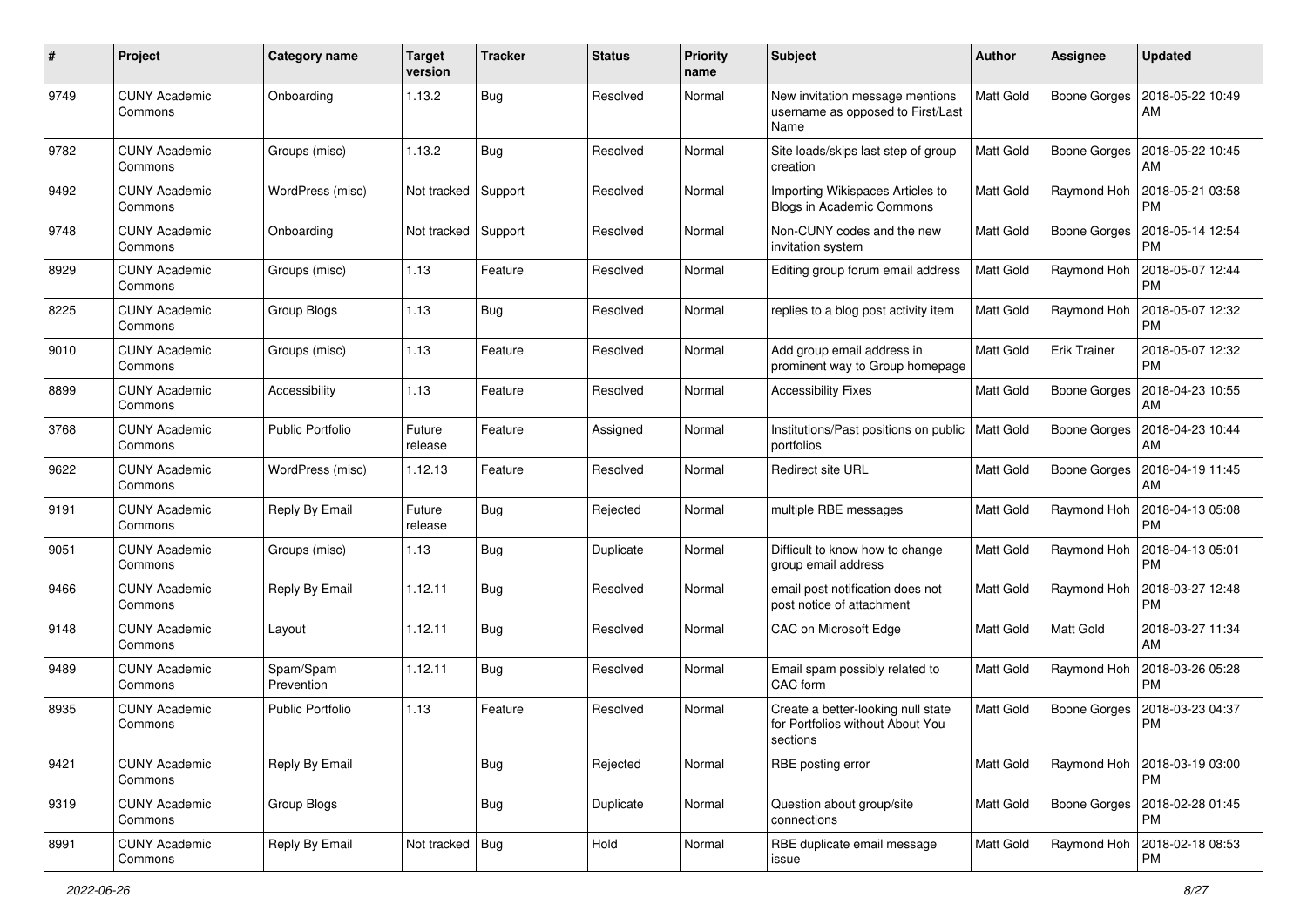| #    | Project                         | <b>Category name</b>       | <b>Target</b><br>version | <b>Tracker</b> | <b>Status</b> | <b>Priority</b><br>name | <b>Subject</b>                                                    | Author           | <b>Assignee</b>     | <b>Updated</b>                |
|------|---------------------------------|----------------------------|--------------------------|----------------|---------------|-------------------------|-------------------------------------------------------------------|------------------|---------------------|-------------------------------|
| 9115 | <b>CUNY Academic</b><br>Commons |                            | Not tracked              | Support        | Resolved      | Normal                  | question about invite by email                                    | Matt Gold        | <b>Matt Gold</b>    | 2018-02-13 11:14<br>AM        |
| 9124 | <b>CUNY Academic</b><br>Commons | Reply By Email             | 1.12.8                   | Bug            | Resolved      | Normal                  | Old RBE new topic email address<br>appears on post editing screen | Matt Gold        | Raymond Hoh         | 2018-02-13 10:49<br>AM        |
| 9132 | <b>CUNY Academic</b><br>Commons | My Commons                 | 1.12.8                   | Bug            | Resolved      | Normal                  | empty activity items on My<br>Commons                             | <b>Matt Gold</b> | Raymond Hoh         | 2018-02-13 10:49<br>AM        |
| 9149 | <b>CUNY Academic</b><br>Commons | <b>BuddyPress Docs</b>     | 1.12.8                   | <b>Bug</b>     | Resolved      | Normal                  | Doc listing layout issue                                          | Matt Gold        | Boone Gorges        | 2018-02-13 10:36<br>AM        |
| 9127 | <b>CUNY Academic</b><br>Commons | <b>WordPress Plugins</b>   |                          | Documentation  | Resolved      | Normal                  | update taxonomy of plugins                                        | Matt Gold        | scott voth          | 2018-02-12 12:03<br><b>PM</b> |
| 9144 | <b>CUNY Academic</b><br>Commons | <b>WordPress Themes</b>    | Not tracked              | Support        | Resolved      | Normal                  | CSS question                                                      | Matt Gold        | Boone Gorges        | 2018-01-30 10:23<br><b>PM</b> |
| 9114 | <b>CUNY Academic</b><br>Commons | Home Page                  | 1.12.8                   | <b>Bug</b>     | Resolved      | Normal                  | group with long name messes up<br>homepage layout                 | Matt Gold        | <b>Boone Gorges</b> | 2018-01-24 05:17<br><b>PM</b> |
| 9112 | <b>CUNY Academic</b><br>Commons |                            | Not tracked              | <b>Bug</b>     | Resolved      | High                    | GCDI site down                                                    | Matt Gold        | Boone Gorges        | 2018-01-23 10:18<br><b>PM</b> |
| 9107 | <b>CUNY Academic</b><br>Commons | Non-CUNY sign up<br>codes  | 1.12.7                   | Bug            | Resolved      | Normal                  | Can't add group to non-CUNY<br>sign-up code                       | Matt Gold        | Boone Gorges        | 2018-01-23 04:15<br><b>PM</b> |
| 9085 | <b>CUNY Academic</b><br>Commons | <b>Email Notifications</b> | 1.12.7                   | Bug            | Resolved      | Normal                  | Email notification for group doc<br>creation                      | Matt Gold        | Raymond Hoh         | 2018-01-23 11:11<br>AM        |
| 9105 | <b>CUNY Academic</b><br>Commons | <b>BuddyPress Docs</b>     | 1.12.7                   | Bug            | Resolved      | Urgent                  | BP doc titles/dates messed up                                     | Matt Gold        | Boone Gorges        | 2018-01-23 11:00<br>AM        |
| 9095 | <b>CUNY Academic</b><br>Commons | <b>Email Notifications</b> |                          | <b>Bug</b>     | Rejected      | Normal                  | Email notifications of events may<br>not be going out             | Matt Gold        | Raymond Hoh         | 2018-01-19 04:58<br><b>PM</b> |
| 9015 | <b>CUNY Academic</b><br>Commons | Groups (misc)              | Not tracked              | Outreach       | Assigned      | Normal                  | Email group admins the email<br>addresses of their groups         | Matt Gold        | Matt Gold           | 2018-01-02 09:54<br>AM        |
| 8943 | <b>CUNY Academic</b><br>Commons | Reply By Email             | 1.12.6                   | Bug            | Resolved      | Normal                  | RBE email attachment not posted<br>from new topic email address   | Matt Gold        | Raymond Hoh         | 2017-12-28 03:49<br><b>PM</b> |
| 8976 | <b>CUNY Academic</b><br>Commons | Reply By Email             | Not tracked              | Feature        | Assigned      | Normal                  | Package RBE new topics posting?                                   | Matt Gold        | Raymond Hoh         | 2017-12-04 02:34<br><b>PM</b> |
| 8945 | <b>CUNY Academic</b><br>Commons | <b>BuddyPress Docs</b>     | Not tracked              | Support        | Duplicate     | Normal                  | Spam report                                                       | Matt Gold        | Boone Gorges        | 2017-11-28 01:39<br><b>PM</b> |
| 8793 | <b>CUNY Academic</b><br>Commons | Help/Codex                 | 1.12.3                   | Bug            | Resolved      | Normal                  | Bold email address on help page                                   | Matt Gold        | Paige Dupont        | 2017-11-28 11:21<br>AM        |
| 8898 | <b>CUNY Academic</b><br>Commons | Social Paper               | Not tracked              | Feature        | Assigned      | Normal                  | Usage data on docs and social<br>paper                            | Matt Gold        | Matt Gold           | 2017-11-16 11:32<br>AM        |
| 3555 | CUNY Academic<br>Commons        | Publicity                  | Not tracked              | Bug            | Resolved      | High                    | Mailchimp email display issue                                     | Matt Gold        | <b>Matt Gold</b>    | 2017-11-15 05:47<br>PM        |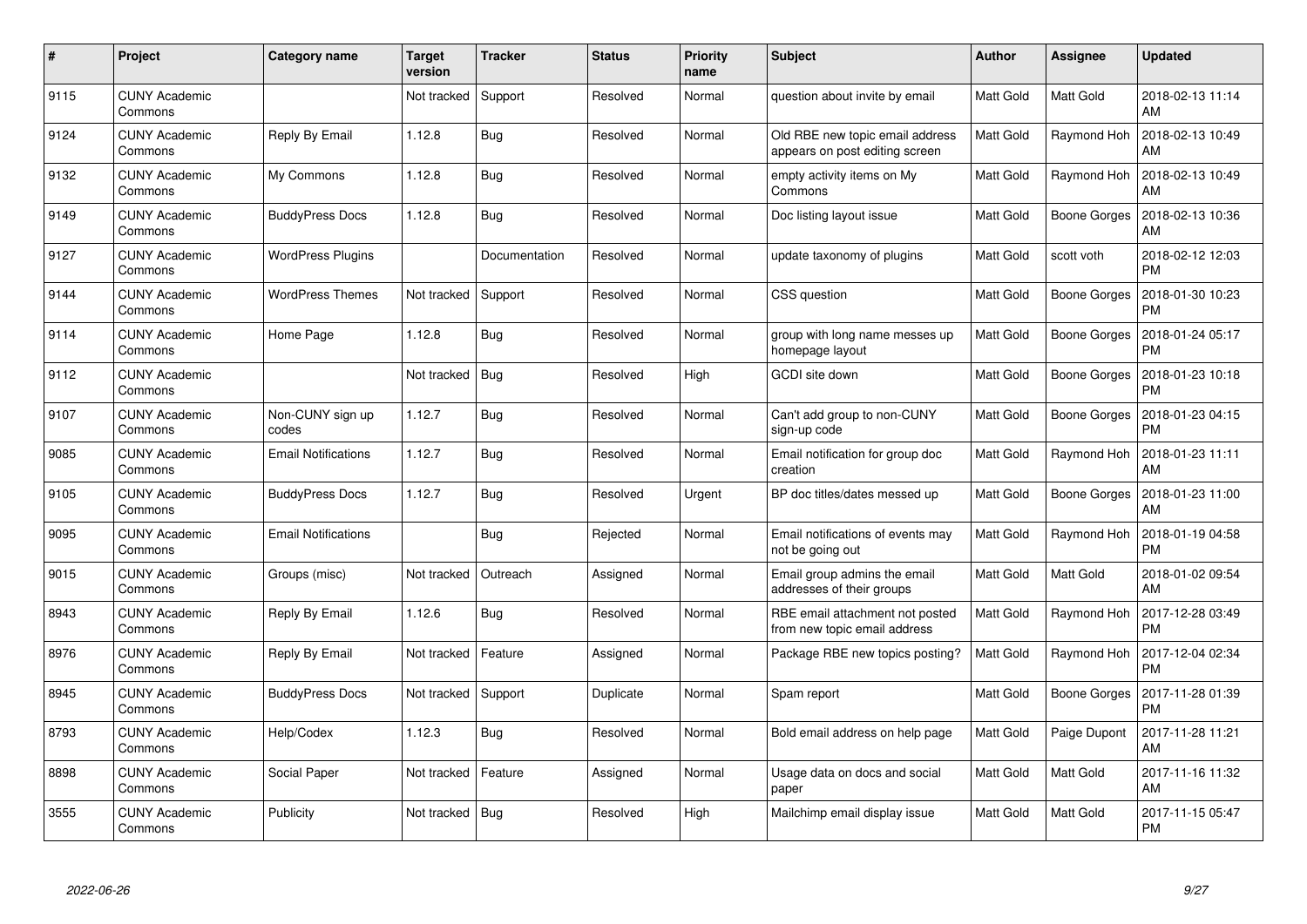| #    | Project                         | Category name              | <b>Target</b><br>version | <b>Tracker</b> | <b>Status</b> | <b>Priority</b><br>name | <b>Subject</b>                                                                        | <b>Author</b>    | <b>Assignee</b>      | <b>Updated</b>                |
|------|---------------------------------|----------------------------|--------------------------|----------------|---------------|-------------------------|---------------------------------------------------------------------------------------|------------------|----------------------|-------------------------------|
| 3785 | <b>CUNY Academic</b><br>Commons | Registration               | Not tracked              | Bug            | Resolved      | Normal                  | New CUNY email addresses                                                              | <b>Matt Gold</b> | Marilyn Weber        | 2017-11-15 05:47<br>PM        |
| 2272 | CUNY Academic<br>Commons        | commonsinabox.org          | Not tracked              | Feature        | Rejected      | Normal                  | Edit inline help on<br>commonsinabox.org                                              | <b>Matt Gold</b> | Chris Stein          | 2017-11-15 05:26<br><b>PM</b> |
| 2285 | <b>CUNY Academic</b><br>Commons | commonsinabox.org          | Not tracked              | Feature        | Rejected      | Normal                  | Feature Community/Group Forums<br>on commonsinabox.org<br>homepage?                   | <b>Matt Gold</b> | Chris Stein          | 2017-11-15 05:24<br><b>PM</b> |
| 6456 | <b>CUNY Academic</b><br>Commons | Documentation              | Not tracked              | Documentation  | Resolved      | Normal                  | Update Dev Blog Free Software<br><b>Contributions Page</b>                            | Matt Gold        | Boone Gorges         | 2017-11-15 05:09<br>PM        |
| 1200 | <b>CUNY Academic</b><br>Commons | WordPress (misc)           | Not tracked              | Feature        | Rejected      | Normal                  | Create Changelog for the<br>Commons                                                   | <b>Matt Gold</b> | Boone Gorges         | 2017-11-15 05:06<br><b>PM</b> |
| 6467 | <b>CUNY Academic</b><br>Commons | BuddyPress (misc)          | Not tracked   Support    |                | Resolved      | Normal                  | Question about what happens<br>when people leave/are removed<br>from groups           | Matt Gold        | Boone Gorges         | 2017-11-15 01:24<br>PM        |
| 8837 | <b>CUNY Academic</b><br>Commons |                            | Not tracked              | Feature        | Assigned      | Normal                  | Create a form to request info from<br>people requesting premium themes<br>and plugins | <b>Matt Gold</b> | Marilyn Weber        | 2017-11-14 03:35<br><b>PM</b> |
| 8902 | <b>CUNY Academic</b><br>Commons | Design                     | Not tracked              | Feature        | Assigned      | Normal                  | Report back on research on<br><b>BuddyPress themes</b>                                | <b>Matt Gold</b> | <b>Michael Smith</b> | 2017-11-10 12:31<br><b>PM</b> |
| 8386 | <b>CUNY Academic</b><br>Commons | Reply By Email             | 1.12                     | <b>Bug</b>     | Resolved      | Normal                  | Post by email did not include<br>attachment                                           | <b>Matt Gold</b> | Raymond Hoh          | 2017-10-30 10:03<br>AM        |
| 8659 | <b>CUNY Academic</b><br>Commons | Help/Codex                 | 1.11.16                  | Bug            | Resolved      | Normal                  | Help email us link not working                                                        | <b>Matt Gold</b> | Raymond Hoh          | 2017-10-11 03:51<br>PM        |
| 8239 | <b>CUNY Academic</b><br>Commons |                            |                          | <b>Bug</b>     | Duplicate     | Normal                  | Help page should have an email<br>address on it                                       | Matt Gold        | Paige Dupont         | 2017-10-11 11:28<br>AM        |
| 8692 | <b>CUNY Academic</b><br>Commons | <b>Email Notifications</b> | 1.11.15                  | Bug            | Resolved      | Normal                  | HTML not rendering in email<br>notifications                                          | Matt Gold        | Raymond Hoh          | 2017-10-11 11:08<br><b>AM</b> |
| 8670 | <b>CUNY Academic</b><br>Commons | <b>Email Notifications</b> | 1.11.15                  | Feature        | Resolved      | Normal                  | Group Forum Notifications                                                             | <b>Matt Gold</b> | Raymond Hoh          | 2017-10-03 02:38<br>PM        |
| 8756 | <b>CUNY Academic</b><br>Commons | Group Blogs                | Future<br>release        | Feature        | Hold          | Normal                  | Connect multiple blogs to one<br>group?                                               | Matt Gold        | Boone Gorges         | 2017-09-30 10:42<br>AM        |
| 8676 | <b>CUNY Academic</b><br>Commons | <b>Group Files</b>         | 1.12                     | Feature        | Resolved      | Normal                  | Share file description when a file is<br>uploaded in Email Notification               | <b>Matt Gold</b> | Paige Dupont         | 2017-09-28 03:58<br>PM        |
| 8702 | <b>CUNY Academic</b><br>Commons | Homepage Slides            | 1.11.13                  | <b>Bug</b>     | Resolved      | Normal                  | Homepage slider doesn't offer<br>option to move through slides                        | <b>Matt Gold</b> | Boone Gorges         | 2017-09-14 11:37<br><b>PM</b> |
| 8660 | <b>CUNY Academic</b><br>Commons | <b>WordPress Themes</b>    | 1.11.12                  | <b>Bug</b>     | Resolved      | Normal                  | Search within theme directory<br>issue                                                | <b>Matt Gold</b> | Boone Gorges         | 2017-09-05 11:48<br>AM        |
| 8625 | <b>CUNY Academic</b><br>Commons | Group Blogs                | 1.11.11                  | Support        | Resolved      | Normal                  | Group / Blog user role syncing not<br>working                                         | Matt Gold        | Boone Gorges         | 2017-08-30 04:07<br>РM        |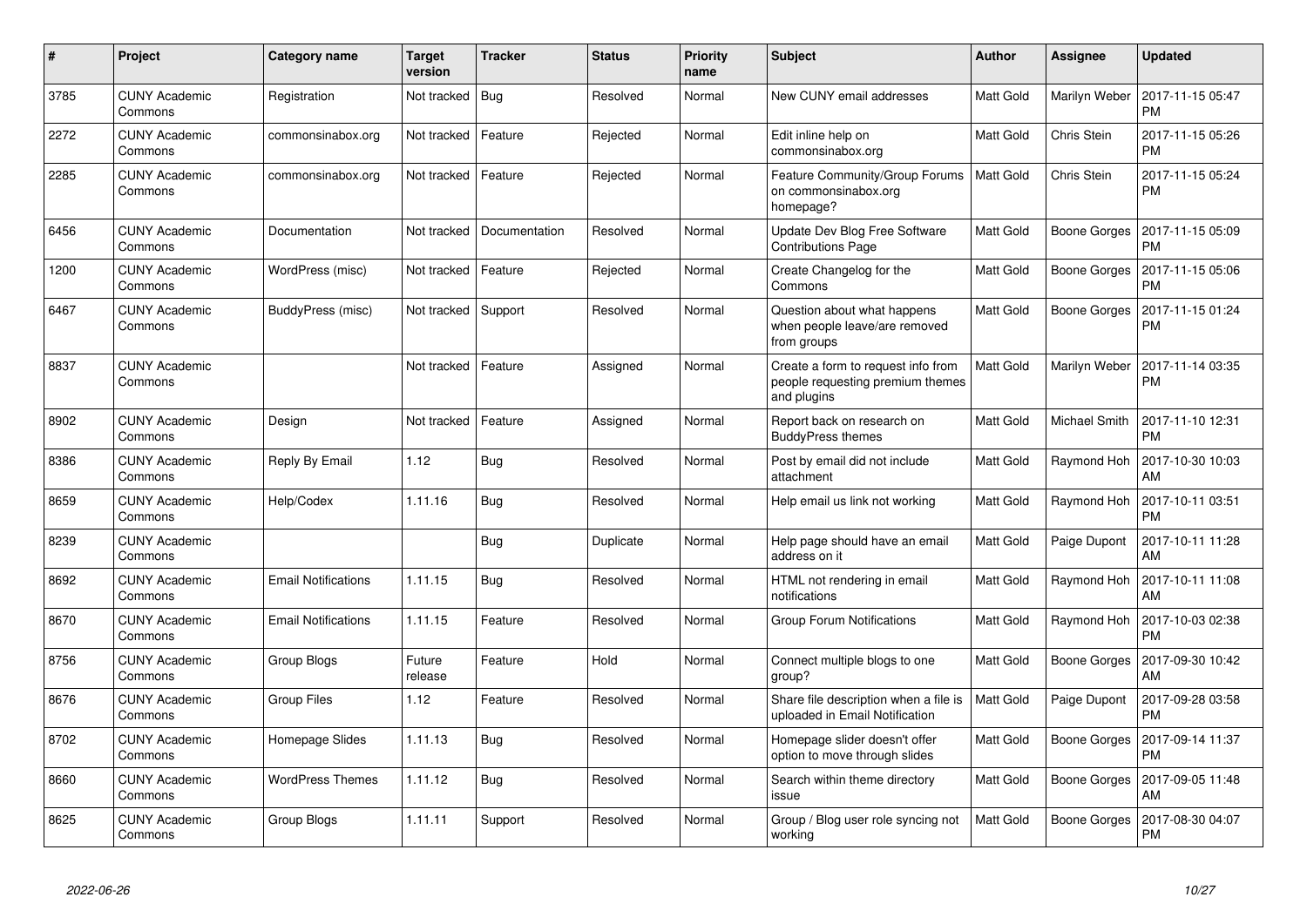| $\#$ | Project                         | <b>Category name</b>     | <b>Target</b><br>version | <b>Tracker</b> | <b>Status</b> | <b>Priority</b><br>name | Subject                                                                         | Author    | Assignee            | <b>Updated</b>                               |
|------|---------------------------------|--------------------------|--------------------------|----------------|---------------|-------------------------|---------------------------------------------------------------------------------|-----------|---------------------|----------------------------------------------|
| 8025 | <b>CUNY Academic</b><br>Commons | Group Forums             | 1.11.11                  | Bug            | Resolved      | Normal                  | HTML markup in group forum<br>notification                                      | Matt Gold | Daniel Jones        | 2017-08-25 11:38<br>AM                       |
| 8510 | <b>CUNY Academic</b><br>Commons | <b>Public Portfolio</b>  | 1.11.10                  | Bug            | Resolved      | Normal                  | Social media icons crowded on<br>mobile view of Portfolio                       | Matt Gold | Boone Gorges        | 2017-08-22 05:31<br><b>PM</b>                |
| 8183 | CUNY Academic<br>Commons        | Group Blogs              | 1.11.2                   | Bug            | Resolved      | Normal                  | Edit of Post creates notification<br>emails                                     | Matt Gold | <b>Boone Gorges</b> | 2017-08-15 05:14<br><b>PM</b>                |
| 8463 | <b>CUNY Academic</b><br>Commons | <b>Public Portfolio</b>  | 1.11.9                   | Bug            | Resolved      | Normal                  | Continued issues with portfolio<br>view on mobile device                        | Matt Gold | Daniel Jones        | 2017-08-13 07:44<br><b>PM</b>                |
| 8460 | <b>CUNY Academic</b><br>Commons | <b>Public Portfolio</b>  | 1.11.9                   | Feature        | Resolved      | Normal                  | ORCID should be a social<br>networking field                                    | Matt Gold | Boone Gorges        | 2017-08-13 06:40<br><b>PM</b>                |
| 5961 | <b>CUNY Academic</b><br>Commons | <b>WordPress Plugins</b> | 1.9.26                   | Bug            | Resolved      | Normal                  | Multisite Clone duplicator plugin                                               | Matt Gold | Boone Gorges        | 2017-07-18 02:56<br><b>PM</b>                |
| 8290 | <b>CUNY Academic</b><br>Commons | <b>Public Portfolio</b>  | 1.11.6                   | Design/UX      | Resolved      | Normal                  | Problems with Commons profile on<br>mobile view                                 | Matt Gold | Daniel Jones        | 2017-07-10 03:07<br><b>PM</b>                |
| 8380 | <b>CUNY Academic</b><br>Commons | commonsinabox.org        | Not tracked              | Support        | Resolved      | Normal                  | Commons In a Box login issue                                                    | Matt Gold | Raymond Hoh         | 2017-06-29 03:44<br><b>PM</b>                |
| 6683 | <b>CUNY Academic</b><br>Commons | Groups (misc)            | 1.11.2                   | Feature        | Resolved      | Normal                  | Update social network connection<br>options during group creation               | Matt Gold | Daniel Jones        | 2017-06-01 11:39<br><b>PM</b>                |
| 8204 | <b>CUNY Academic</b><br>Commons | commonsinabox.org        | Not tracked              | Support        | Resolved      | Normal                  | How to create a group on<br>commonsinabox.org                                   | Matt Gold | <b>Boone Gorges</b> | 2017-05-26 02:50<br><b>PM</b>                |
| 8161 | <b>CUNY Academic</b><br>Commons |                          |                          | Bug            | Rejected      | Normal                  | Contact form info sent to Commons   Matt Gold<br>email                          |           | <b>Boone Gorges</b> | 2017-05-21 10:52<br><b>PM</b>                |
| 2880 | <b>CUNY Academic</b><br>Commons | BuddyPress (misc)        | 1.11                     | Feature        | Resolved      | Normal                  | RBE Group Post New Topic<br><b>Shortlink Addresses</b>                          | Matt Gold | Raymond Hoh         | 2017-05-18 01:04<br><b>PM</b>                |
| 588  | <b>CUNY Academic</b><br>Commons | Group Forums             | 1.11                     | Feature        | Resolved      | Low                     | Quote feature on forums                                                         | Matt Gold | Raymond Hoh         | 2017-05-18 12:49<br><b>PM</b>                |
| 8121 | <b>CUNY Academic</b><br>Commons | Group Forums             |                          | Bug            | Rejected      | Normal                  | Forum reply oddities --<br>RBE/Hidden replies                                   | Matt Gold | Raymond Hoh         | 2017-05-10 01:39<br><b>PM</b>                |
| 8023 | <b>CUNY Academic</b><br>Commons | Reply By Email           | 1.10.18                  | Bug            | Resolved      | High                    | Reply to CAC Message gets<br>posted to forum                                    | Matt Gold | Raymond Hoh         | 2017-04-25 02:35<br><b>PM</b>                |
| 3175 | <b>CUNY Academic</b><br>Commons | Group Forums             | 1.11                     | Feature        | Resolved      | Normal                  | Replace Announcements with a<br>force-email option on new forum<br>posts        | Matt Gold | Daniel Jones        | 2017-04-24 02:54<br><b>PM</b>                |
| 7908 | <b>CUNY Academic</b><br>Commons | WordPress (misc)         | Not tracked   Bug        |                | Resolved      | Low                     | Top nav inconsistent height issue                                               | Matt Gold |                     | Boone Gorges   2017-04-04 09:45<br><b>PM</b> |
| 7907 | <b>CUNY Academic</b><br>Commons | WordPress (misc)         |                          | <b>Bug</b>     | Resolved      | High                    | Site header image shows up for<br>logged in user but not for logged<br>out user | Matt Gold | Boone Gorges        | 2017-04-04 03:16<br>PM                       |
| 7906 | <b>CUNY Academic</b><br>Commons | Reply By Email           |                          | <b>Bug</b>     | Rejected      | Normal                  | RBE Did not post                                                                | Matt Gold | Raymond Hoh         | 2017-04-04 01:10<br><b>PM</b>                |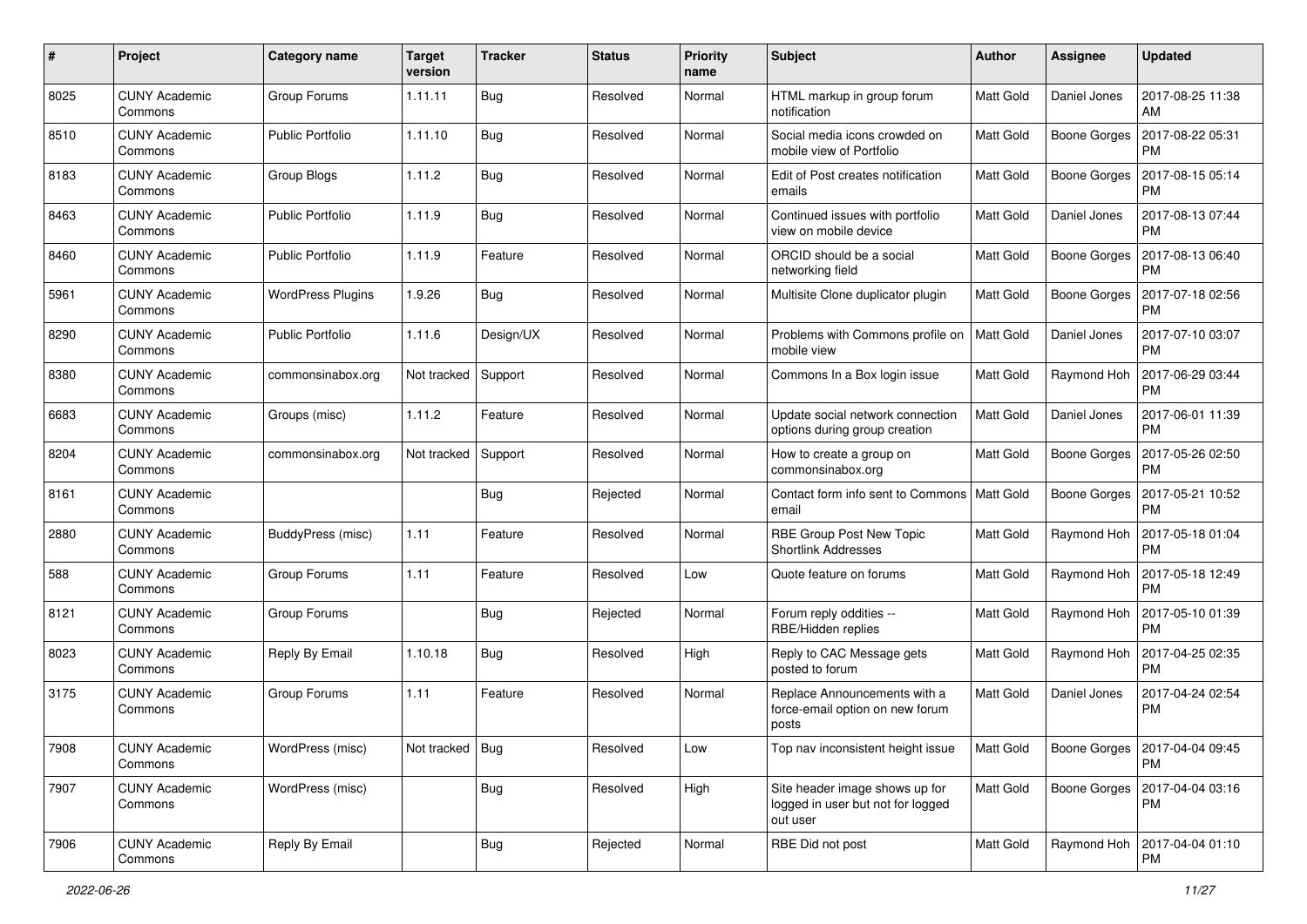| #    | Project                         | <b>Category name</b>       | <b>Target</b><br>version | <b>Tracker</b> | <b>Status</b> | <b>Priority</b><br>name | <b>Subject</b>                                                  | Author           | <b>Assignee</b>     | <b>Updated</b>                |
|------|---------------------------------|----------------------------|--------------------------|----------------|---------------|-------------------------|-----------------------------------------------------------------|------------------|---------------------|-------------------------------|
| 7755 | <b>CUNY Academic</b><br>Commons | Help/Codex                 | Not tracked              | <b>Bug</b>     | Resolved      | Normal                  | help page not loading                                           | Matt Gold        | scott voth          | 2017-03-25 11:10<br>AM        |
| 7823 | <b>CUNY Academic</b><br>Commons | Home Page                  |                          | Feature        | Resolved      | High                    | animated gif on frontpage                                       | Matt Gold        | Boone Gorges        | 2017-03-22 04:36<br><b>PM</b> |
| 7723 | <b>CUNY Academic</b><br>Commons | <b>Public Portfolio</b>    |                          | <b>Bug</b>     | Rejected      | Normal                  | Profile brackets                                                | Matt Gold        | <b>Boone Gorges</b> | 2017-02-27 04:00<br><b>PM</b> |
| 7715 | <b>CUNY Academic</b><br>Commons | Reply By Email             |                          | <b>Bug</b>     | Resolved      | Normal                  | 4 notifications of a single post by<br>email                    | Matt Gold        | Raymond Hoh         | 2017-02-23 04:09<br><b>PM</b> |
| 7689 | <b>CUNY Academic</b><br>Commons |                            |                          | <b>Bug</b>     | Duplicate     | Immediate               | <b>Commons in Blank State</b>                                   | Matt Gold        | Boone Gorges        | 2017-02-15 10:19<br><b>PM</b> |
| 7262 | <b>CUNY Academic</b><br>Commons | Home Page                  | 1.10.6                   | Feature        | Resolved      | Normal                  | replace "take a tour" widget on<br>CAC homepage                 | Matt Gold        | Boone Gorges        | 2016-12-28 03:34<br><b>PM</b> |
| 5316 | <b>CUNY Academic</b><br>Commons | <b>User Experience</b>     | Future<br>release        | Feature        | Assigned      | Normal                  | Prompt user email address<br>updates                            | Matt Gold        | Stephen Real        | 2016-12-21 03:30<br><b>PM</b> |
| 7127 | <b>CUNY Academic</b><br>Commons | cuny.is                    |                          | Feature        | Resolved      | Normal                  | Remove cuny.is form                                             | Matt Gold        | Matt Gold           | 2016-12-18 02:06<br><b>PM</b> |
| 4980 | <b>CUNY Academic</b><br>Commons | Home Page                  | Future<br>release        | Feature        | Assigned      | Normal                  | CAC Featured Content -- Adding<br>Randomization                 | Matt Gold        | Boone Gorges        | 2016-12-12 03:01<br><b>PM</b> |
| 769  | <b>CUNY Academic</b><br>Commons | Search                     |                          | Feature        | Duplicate     | Normal                  | <b>Test Out and Consider Installing</b><br>Sphinx Search Plugin | Matt Gold        | Dominic Giglio      | 2016-12-12 02:47<br><b>PM</b> |
| 1151 | <b>CUNY Academic</b><br>Commons | Wiki                       | Not tracked              | Feature        | Rejected      | High                    | Upgrade MediaWiki to latest                                     | <b>Matt Gold</b> | Dominic Giglio      | 2016-12-12 10:46<br>AM        |
| 6995 | <b>CUNY Academic</b><br>Commons | Home Page                  | Not tracked              | Bug            | Assigned      | Normal                  | member filter on homepage not<br>workina                        | Matt Gold        | Raymond Hoh         | 2016-12-11 09:46<br><b>PM</b> |
| 6992 | <b>CUNY Academic</b><br>Commons | Registration               | Not tracked              | Support        | Resolved      | High                    | User cannot activate account                                    | <b>Matt Gold</b> | Boone Gorges        | 2016-12-08 11:13<br>AM        |
| 6686 | <b>CUNY Academic</b><br>Commons | Group Invitations          | 1.10.3                   | <b>Bug</b>     | Resolved      | Normal                  | Problems with auto-complete on<br>Send Invites tab              | Matt Gold        | Boone Gorges        | 2016-12-01 03:14<br><b>PM</b> |
| 6674 | <b>CUNY Academic</b><br>Commons | Reply By Email             | 1.10.3                   | Bug            | Resolved      | Normal                  | Member RBE responses to<br>document uploads                     | Matt Gold        | Raymond Hoh         | 2016-11-29 09:44<br><b>PM</b> |
| 6869 | <b>CUNY Academic</b><br>Commons | <b>Email Notifications</b> |                          | Bug            | Resolved      | Urgent                  | Report: Email notifications not<br>going out                    | Matt Gold        | Raymond Hoh         | 2016-11-29 09:44<br><b>PM</b> |
| 6872 | <b>CUNY Academic</b><br>Commons | Group Files                | Not tracked              | Bug            | Resolved      | Normal                  | Seeing a red PHP warning                                        | Matt Gold        | Boone Gorges        | 2016-11-29 02:39<br><b>PM</b> |
| 6695 | <b>CUNY Academic</b><br>Commons | <b>Group Announcments</b>  | 1.10.3                   | Bug            | Duplicate     | Normal                  | Member reply to announcement<br>goes to Commons address         | Matt Gold        | Raymond Hoh         | 2016-11-22 01:46<br>AM        |
| 6629 | <b>CUNY Academic</b><br>Commons | <b>Email Notifications</b> | 1.10.2                   | <b>Bug</b>     | Resolved      | Normal                  | email footer demphasizes RBE                                    | Matt Gold        | Raymond Hoh         | 2016-11-20 09:23<br>AM        |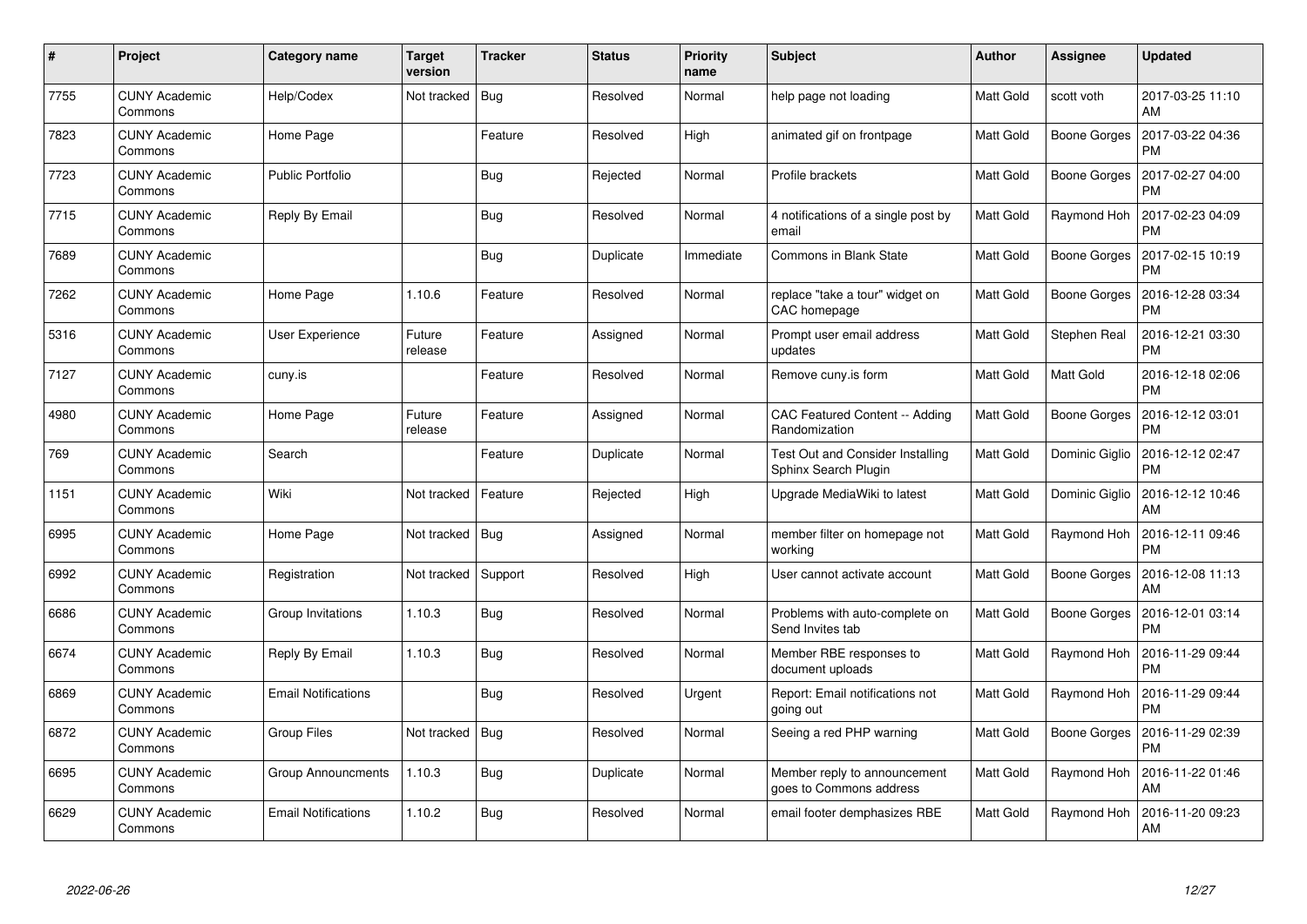| #    | Project                         | <b>Category name</b>       | <b>Target</b><br>version | <b>Tracker</b> | <b>Status</b> | <b>Priority</b><br>name | <b>Subject</b>                                                                     | <b>Author</b>    | Assignee            | <b>Updated</b>                |
|------|---------------------------------|----------------------------|--------------------------|----------------|---------------|-------------------------|------------------------------------------------------------------------------------|------------------|---------------------|-------------------------------|
| 6773 | <b>CUNY Academic</b><br>Commons | Registration               |                          | Support        | Resolved      | Normal                  | tracking non-CUNY sign-up codes                                                    | Matt Gold        | Boone Gorges        | 2016-11-17 01:15<br>AM        |
| 6680 | <b>CUNY Academic</b><br>Commons | Groups (misc)              | 1.10.2                   | Feature        | Resolved      | Normal                  | Make "All email" default on group<br>creation                                      | Matt Gold        | <b>Boone Gorges</b> | 2016-11-11 04:20<br>РM        |
| 6143 | <b>CUNY Academic</b><br>Commons | Events                     | 1.10.1                   | Documentation  | Resolved      | Normal                  | Calendar Embed documentation                                                       | Matt Gold        | scott voth          | 2016-11-11 11:02<br>AM        |
| 6671 | <b>CUNY Academic</b><br>Commons | Reply By Email             | Not tracked              | Bug            | Assigned      | Normal                  | "Post too often" RBE error<br>message                                              | Matt Gold        | Raymond Hoh         | 2016-11-11 09:55<br>AM        |
| 6623 | <b>CUNY Academic</b><br>Commons | <b>Email Notifications</b> | 1.10.1                   | Bug            | Resolved      | Normal                  | Add blank line in cross-posted<br>email notifications                              | Matt Gold        | Daniel Jones        | 2016-11-08 01:07<br><b>PM</b> |
| 6075 | <b>CUNY Academic</b><br>Commons | WordPress (misc)           | 1.9.32                   | <b>Bug</b>     | Resolved      | Normal                  | Suppress useless warnings on<br>sub-blog dashboards                                | Matt Gold        | Daniel Jones        | 2016-11-01 10:06<br><b>PM</b> |
| 2049 | <b>CUNY Academic</b><br>Commons | Group Forums               | 1.10                     | Feature        | Resolved      | Normal                  | Rich-text forum posts                                                              | Matt Gold        | Raymond Hoh         | 2016-11-01 11:21<br>AM        |
| 5342 | <b>CUNY Academic</b><br>Commons | Registration               | 1.10                     | Feature        | Resolved      | Normal                  | Create auto-emails to people on<br>Unconfirmed list to nudge towards<br>completion | Matt Gold        | Boone Gorges        | 2016-10-31 01:48<br>РM        |
| 5717 | <b>CUNY Academic</b><br>Commons | Events                     | 1.10                     | Bug            | Resolved      | Normal                  | Events not showing up on sitewide<br>events calendar                               | Matt Gold        | Raymond Hoh         | 2016-10-27 11:49<br>AM        |
| 6404 | <b>CUNY Academic</b><br>Commons | Registration               | 1.9.32                   | Feature        | Resolved      | Normal                  | Registration page text change                                                      | Matt Gold        | Boone Gorges        | 2016-10-25 01:47<br><b>PM</b> |
| 6426 | <b>CUNY Academic</b><br>Commons | Spam/Spam<br>Prevention    | Future<br>release        | Feature        | Assigned      | Normal                  | Force captcha on all comments?                                                     | Matt Gold        | <b>Tahir Butt</b>   | 2016-10-24 02:06<br><b>PM</b> |
| 615  | <b>CUNY Academic</b><br>Commons | BuddyPress (misc)          |                          | Feature        | Rejected      | Low                     | "Enter" should trigger autocomplete   Matt Gold<br>event                           |                  | Boone Gorges        | 2016-10-24 11:49<br>AM        |
| 1215 | <b>CUNY Academic</b><br>Commons | <b>WordPress Themes</b>    |                          | Feature        | Rejected      | Normal                  | <b>Consider Buying Viva Themes</b><br>Pack                                         | Matt Gold        | Matt Gold           | 2016-10-24 11:41<br><b>AM</b> |
| 3090 | <b>CUNY Academic</b><br>Commons | Twitter page               | Future<br>release        | Feature        | Assigned      | Normal                  | Prevent Retweets from showing up<br>on Commons twitter page                        | <b>Matt Gold</b> | <b>Tahir Butt</b>   | 2016-10-24 11:31<br>AM        |
| 506  | <b>CUNY Academic</b><br>Commons | BuddyPress (misc)          |                          | Feature        | Rejected      | Normal                  | <b>Attachments for Group</b><br><b>Announcement Posts</b>                          | Matt Gold        | Boone Gorges        | 2016-10-24 11:20<br>AM        |
| 6413 | <b>CUNY Academic</b><br>Commons | WordPress - Media          |                          | <b>Bug</b>     | Duplicate     | Normal                  | Images not showing up                                                              | Matt Gold        | Boone Gorges        | 2016-10-24 10:16<br><b>AM</b> |
| 5221 | <b>CUNY Academic</b><br>Commons | Reply By Email             | 1.10                     | Bug            | Resolved      | Normal                  | Alter Error messages for RBE                                                       | Matt Gold        | Raymond Hoh         | 2016-10-24 02:11<br>AM        |
| 6365 | <b>CUNY Academic</b><br>Commons | BuddyPress (misc)          | Not tracked              | Feature        | Duplicate     | Normal                  | Create Undergraduate Student<br>status/role on the CAC                             | Matt Gold        | Boone Gorges        | 2016-10-20 11:38<br>AM        |
| 6350 | <b>CUNY Academic</b><br>Commons | <b>Blogs (BuddyPress)</b>  | 1.9.31                   | <b>Bug</b>     | Resolved      | Normal                  | Editing blog posts results in activity<br>items                                    | Matt Gold        | Boone Gorges        | 2016-10-18 09:24<br><b>PM</b> |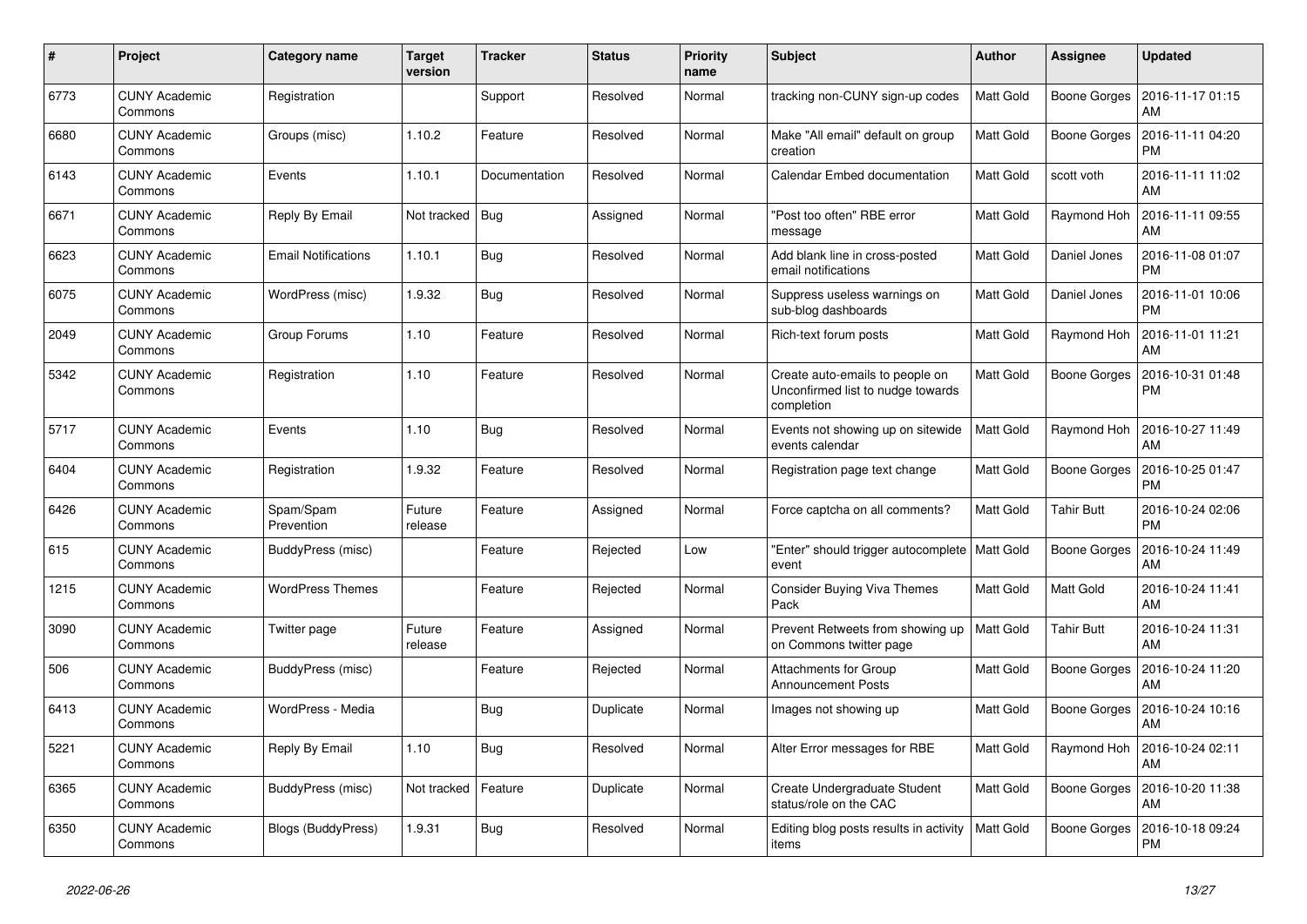| #    | Project                         | <b>Category name</b>     | <b>Target</b><br>version | <b>Tracker</b> | <b>Status</b>        | Priority<br>name | <b>Subject</b>                                                            | Author           | <b>Assignee</b>     | <b>Updated</b>                |
|------|---------------------------------|--------------------------|--------------------------|----------------|----------------------|------------------|---------------------------------------------------------------------------|------------------|---------------------|-------------------------------|
| 2695 | <b>CUNY Academic</b><br>Commons | WordPress (misc)         | 1.10                     | Feature        | Resolved             | Normal           | Create Private File Uploads for<br><b>Blogs</b>                           | Matt Gold        | Boone Gorges        | 2016-10-18 09:45<br>AM        |
| 6220 | <b>CUNY Academic</b><br>Commons | Support                  | Not tracked              | Documentation  | Resolved             | Normal           | Add password protection info to<br>privacy page                           | Matt Gold        | scott voth          | 2016-10-16 11:36<br>AM        |
| 6298 | <b>CUNY Academic</b><br>Commons | <b>User Experience</b>   | Not tracked              | Design/UX      | Assigned             | Normal           | Examine data from survey                                                  | Matt Gold        | Margaret<br>Galvan  | 2016-10-14 12:16<br><b>PM</b> |
| 4082 | <b>CUNY Academic</b><br>Commons | Events                   | 1.10                     | Feature        | Resolved             | Normal           | Events Calendar: Expose sitewide<br>events listings                       | Matt Gold        | Samantha<br>Raddatz | 2016-10-13 03:58<br><b>PM</b> |
| 2670 | <b>CUNY Academic</b><br>Commons | <b>Public Portfolio</b>  |                          | Feature        | Duplicate            | Normal           | Design review of our new profile<br>header                                | Matt Gold        | Matt Gold           | 2016-10-13 12:46<br><b>PM</b> |
| 4903 | <b>CUNY Academic</b><br>Commons | Events                   | Future<br>release        | Design/UX      | Assigned             | Normal           | Improving visual appearance of<br>event calendars                         | Matt Gold        | <b>Boone Gorges</b> | 2016-10-13 11:51<br>AM        |
| 5696 | <b>CUNY Academic</b><br>Commons | Events                   | Future<br>release        | Feature        | Assigned             | Normal           | Events Calendar - display options /<br>calendar aggregation               | <b>Matt Gold</b> | Boone Gorges        | 2016-10-13 11:44<br><b>AM</b> |
| 6115 | <b>CUNY Academic</b><br>Commons | Publicity                | Not tracked              | Feature        | Assigned             | Normal           | create digital signage for GC                                             | Matt Gold        | scott voth          | 2016-10-11 10:09<br><b>PM</b> |
| 6126 | <b>CUNY Academic</b><br>Commons | Wiki                     | Not tracked              | <b>Bug</b>     | Resolved             | Normal           | <b>CUNY DHI Guide</b>                                                     | Matt Gold        | Boone Gorges        | 2016-10-09 02:59<br><b>PM</b> |
| 6082 | <b>CUNY Academic</b><br>Commons | <b>WordPress Themes</b>  | 1.9.29                   | <b>Bug</b>     | Resolved             | Immediate        | Sites down                                                                | Matt Gold        | Boone Gorges        | 2016-09-23 03:32<br>PM        |
| 5954 | <b>CUNY Academic</b><br>Commons |                          | Not tracked              | Feature        | Resolved             | Normal           | replace video on homepage with<br>featured sites/groups                   | Matt Gold        | Boone Gorges        | 2016-09-23 02:23<br>PM        |
| 6014 | <b>CUNY Academic</b><br>Commons | Publicity                | Future<br>release        | Publicity      | Reporter<br>Feedback | Normal           | Google search listing                                                     | Matt Gold        | Boone Gorges        | 2016-09-21 03:48<br><b>PM</b> |
| 5978 | <b>CUNY Academic</b><br>Commons | BuddyPress (misc)        | Not tracked              | Feature        | Resolved             | Normal           | Add Undergraduate Student to<br>Checkable filters on People page          | Matt Gold        | Boone Gorges        | 2016-09-04 09:48<br><b>PM</b> |
| 5977 | <b>CUNY Academic</b><br>Commons | Registration             | Not tracked              | Feature        | Resolved             | Normal           | Add Undergraduate Student to list<br>of Profile choices upon registration | Matt Gold        | Boone Gorges        | 2016-09-04 09:47<br><b>PM</b> |
| 5955 | <b>CUNY Academic</b><br>Commons | Outreach                 | Future<br>release        | Feature        | Assigned             | Normal           | Create auto-newsletter for<br>commons members                             | Matt Gold        | Luke Waltzer        | 2016-08-30 10:34<br>AM        |
| 5925 | <b>CUNY Academic</b><br>Commons | <b>WordPress Plugins</b> | 1.9.26                   | Feature        | Resolved             | High             | Add Github Embed plugin                                                   | Matt Gold        | Boone Gorges        | 2016-08-24 12:56<br>РM        |
| 5890 | <b>CUNY Academic</b><br>Commons | <b>Commons Profile</b>   | 1.9.24                   | Bug            | Resolved             | Normal           | Commons user profile erroneously<br>indicates a group for a member        | <b>Matt Gold</b> | Boone Gorges        | 2016-08-11 11:53<br><b>PM</b> |
| 5881 | <b>CUNY Academic</b><br>Commons | Groups (misc)            | 1.9.24                   | Bug            | Resolved             | Normal           | shown "Request membership"<br>button when admin/creator of<br>group       | Matt Gold        | <b>Boone Gorges</b> | 2016-08-11 10:56<br>PM        |
| 5879 | <b>CUNY Academic</b><br>Commons | Group Forums             | 1.10                     | Feature        | Resolved             | Normal           | Enable Group Forums By Default                                            | Matt Gold        | Boone Gorges        | 2016-08-11 10:40<br><b>PM</b> |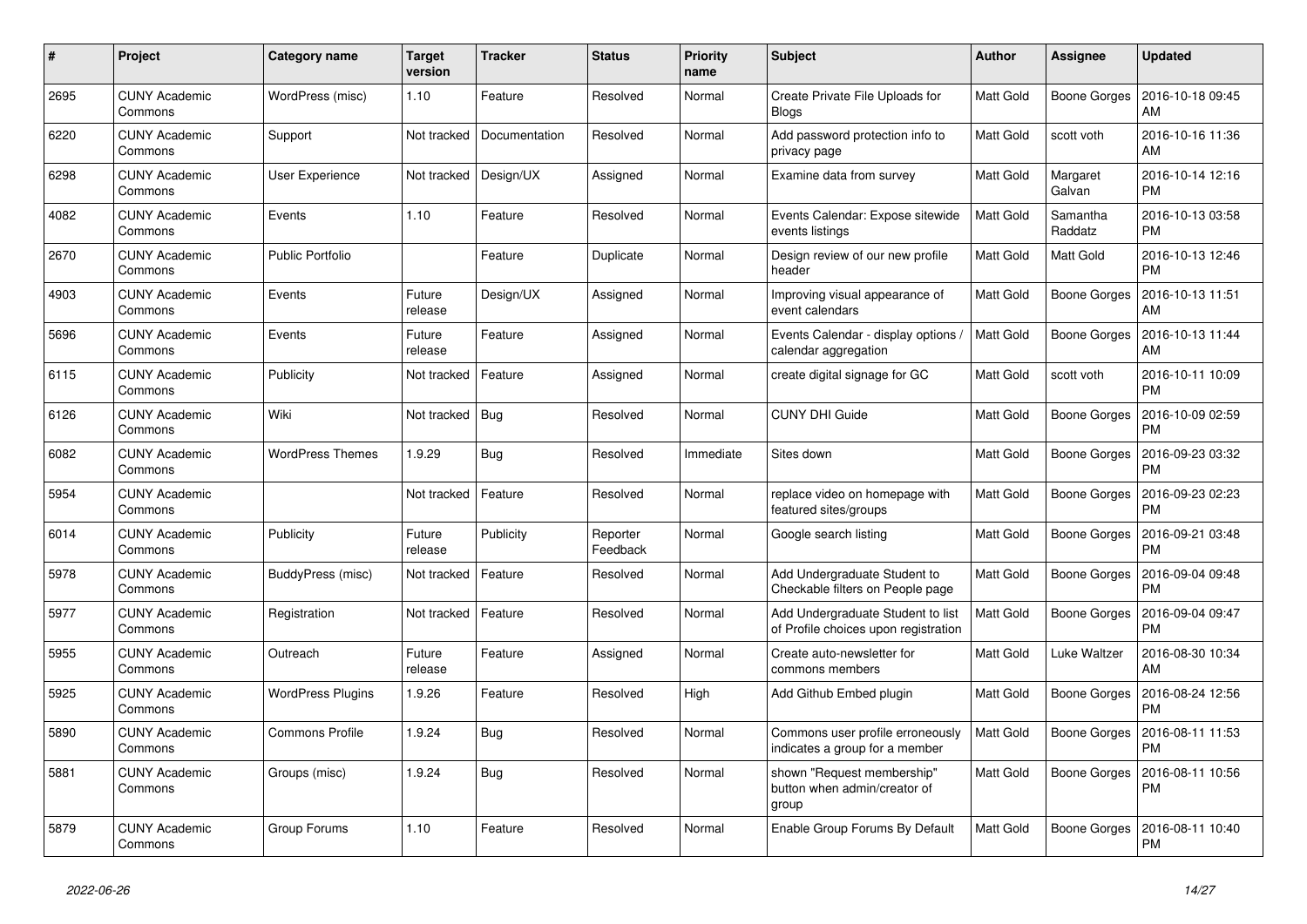| #    | Project                         | Category name             | <b>Target</b><br>version | <b>Tracker</b> | <b>Status</b> | <b>Priority</b><br>name | <b>Subject</b>                                                                                           | <b>Author</b>    | <b>Assignee</b>     | <b>Updated</b>                |
|------|---------------------------------|---------------------------|--------------------------|----------------|---------------|-------------------------|----------------------------------------------------------------------------------------------------------|------------------|---------------------|-------------------------------|
| 5880 | <b>CUNY Academic</b><br>Commons | Groups (misc)             | 1.10                     | Bug            | Resolved      | Normal                  | Option to send invites to group<br>shown in group creation process<br>even when no invitees are selected | <b>Matt Gold</b> | Paige Dupont        | 2016-08-11 11:55<br>AM        |
| 5878 | <b>CUNY Academic</b><br>Commons | Group Blogs               | 1.10                     | <b>Bug</b>     | Resolved      | Normal                  | Group Blog creation improvements                                                                         | <b>Matt Gold</b> | Boone Gorges        | 2016-08-10 09:36<br>PM        |
| 5823 | <b>CUNY Academic</b><br>Commons | Domain Mapping            | 1.9.22                   | Support        | Resolved      | Normal                  | <b>Redirect CFR sites</b>                                                                                | <b>Matt Gold</b> | Boone Gorges        | 2016-08-01 11:58<br>PM        |
| 5767 | <b>CUNY Academic</b><br>Commons | WordPress (misc)          | 1.9.20                   | Feature        | Resolved      | Normal                  | Migrate the social paper cbox site<br>into the Commons                                                   | Matt Gold        | <b>Boone Gorges</b> | 2016-07-21 03:52<br><b>PM</b> |
| 5738 | <b>CUNY Academic</b><br>Commons | Group Forums              |                          | Bug            | Rejected      | Normal                  | Forum post list formatting didn't<br>come through                                                        | Matt Gold        | Boone Gorges        | 2016-07-02 01:09<br><b>PM</b> |
| 5736 | <b>CUNY Academic</b><br>Commons | WordPress (misc)          | Not tracked              | Support        | Resolved      | Normal                  | Create GCDI dev site                                                                                     | <b>Matt Gold</b> | <b>Boone Gorges</b> | 2016-06-27 04:23<br><b>PM</b> |
| 5516 | <b>CUNY Academic</b><br>Commons | Social Paper              | 1.9.19                   | Bug            | Rejected      | Normal                  | Adding a link to Social Paper<br>jumps position to top of page                                           | <b>Matt Gold</b> | <b>Boone Gorges</b> | 2016-06-21 09:54<br>PM        |
| 5693 | <b>CUNY Academic</b><br>Commons | Social Paper              | Not tracked              | Publicity      | Resolved      | Normal                  | Social Paper Stats for grant report                                                                      | Matt Gold        | Boone Gorges        | 2016-06-14 09:21<br>PM        |
| 5691 | <b>CUNY Academic</b><br>Commons | <b>Blogs (BuddyPress)</b> | Future<br>release        | <b>Bug</b>     | Assigned      | High                    | Differing numbers on Sites display                                                                       | <b>Matt Gold</b> | Raymond Hoh         | 2016-06-13 01:37<br>PM        |
| 5631 | <b>CUNY Academic</b><br>Commons | <b>WordPress Plugins</b>  | 1.9.17                   | Feature        | Resolved      | Normal                  | WP Super Edit Plugin                                                                                     | <b>Matt Gold</b> | Boone Gorges        | 2016-06-01 11:57<br>PM        |
| 335  | <b>CUNY Academic</b><br>Commons | Wiki                      |                          | <b>Bug</b>     | Rejected      | Normal                  | Link attribute on images is stripped<br>when MW pages are edited                                         | <b>Matt Gold</b> | Boone Gorges        | 2016-05-31 12:17<br><b>PM</b> |
| 5513 | <b>CUNY Academic</b><br>Commons | Reply By Email            | 1.9.17                   | <b>Bug</b>     | Resolved      | Low                     | Header issues on a RBE post                                                                              | <b>Matt Gold</b> | Raymond Hoh         | 2016-05-31 11:44<br>AM        |
| 5606 | <b>CUNY Academic</b><br>Commons | Group Forums              | Not tracked              | Feature        | Resolved      | Normal                  | Allow .txt files as forum post<br>attachments                                                            | <b>Matt Gold</b> | Boone Gorges        | 2016-05-24 07:37<br>AM        |
| 5556 | <b>CUNY Academic</b><br>Commons | WordPress (misc)          | 1.9.16                   | Bug            | Resolved      | Normal                  | Blog comment leads to<br>unauthorized post warning                                                       | Matt Gold        | Boone Gorges        | 2016-05-21 11:12<br><b>PM</b> |
| 5512 | <b>CUNY Academic</b><br>Commons | <b>WordPress Plugins</b>  | 1.9.15                   | Feature        | Resolved      | Normal                  | Update premium plugin -- Google<br><b>Drive</b>                                                          | <b>Matt Gold</b> | Boone Gorges        | 2016-05-11 11:12<br><b>PM</b> |
| 5411 | <b>CUNY Academic</b><br>Commons | <b>WordPress Themes</b>   | 1.10                     | Feature        | Resolved      | Normal                  | Child theme for the MALS program                                                                         | <b>Matt Gold</b> | Daniel Jones        | 2016-05-09 08:51<br>PM        |
| 5504 | <b>CUNY Academic</b><br>Commons | <b>WordPress Plugins</b>  |                          | Support        | Resolved      | Normal                  | Embedding CartoDB maps                                                                                   | Matt Gold        | Boone Gorges        | 2016-04-30 10:49<br>AM        |
| 5486 | <b>CUNY Academic</b><br>Commons | <b>BuddyPress Docs</b>    | 1.9.15                   | <b>Bug</b>     | Resolved      | Low                     | Doc history not showing up                                                                               | <b>Matt Gold</b> | Boone Gorges        | 2016-04-24 11:50<br>AM        |
| 5440 | <b>CUNY Academic</b><br>Commons |                           |                          | Bug            | Rejected      | Normal                  | New account notification email<br>question                                                               | Matt Gold        | Raymond Hoh         | 2016-04-21 12:12<br>AM        |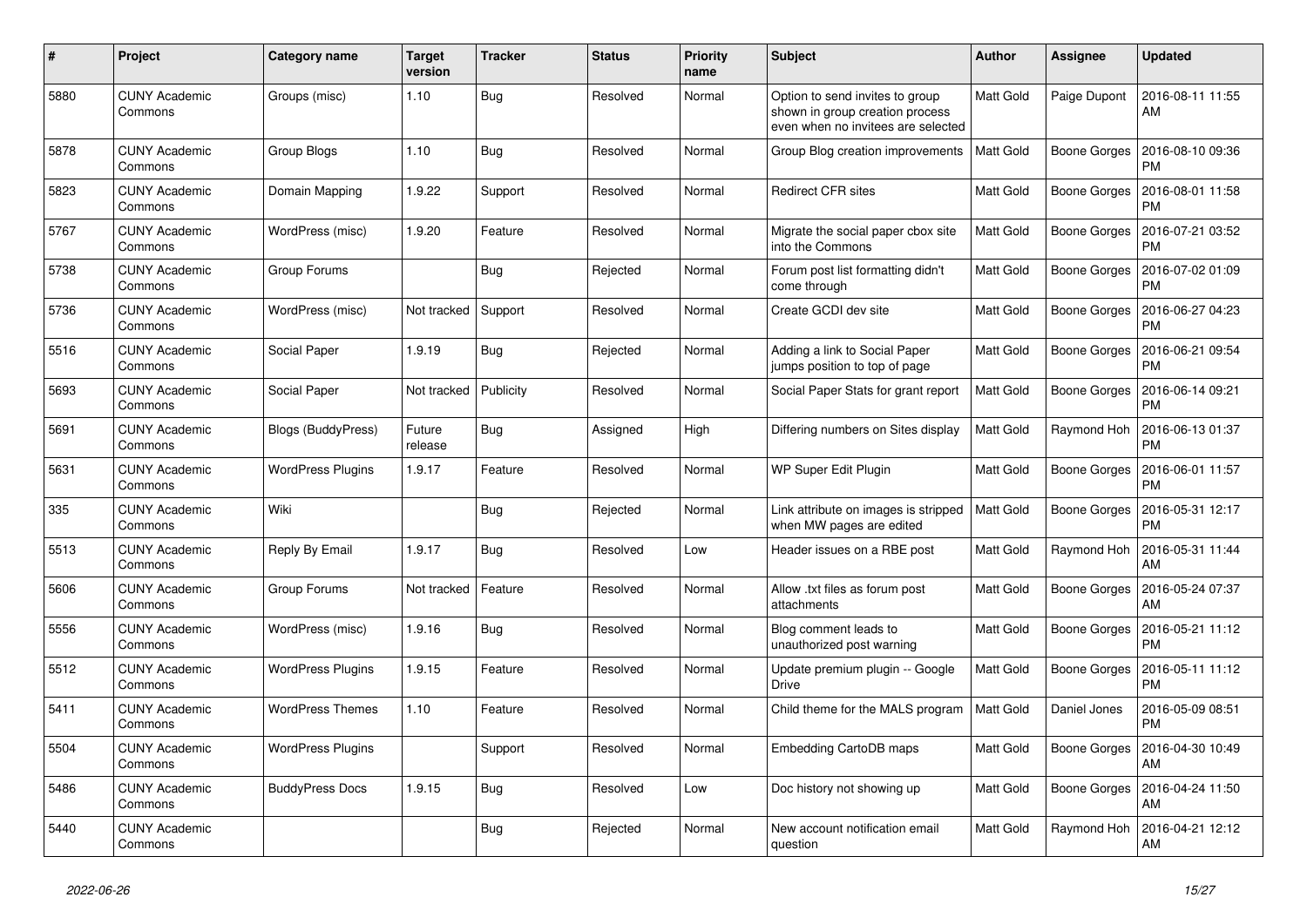| $\#$ | Project                         | Category name              | <b>Target</b><br>version | <b>Tracker</b> | <b>Status</b> | <b>Priority</b><br>name | Subject                                                                                      | Author           | Assignee            | <b>Updated</b>                |
|------|---------------------------------|----------------------------|--------------------------|----------------|---------------|-------------------------|----------------------------------------------------------------------------------------------|------------------|---------------------|-------------------------------|
| 3657 | <b>CUNY Academic</b><br>Commons | WordPress (misc)           | Not tracked              | Feature        | New           | Normal                  | Create alert for GC email<br>addresses                                                       | <b>Matt Gold</b> | Matt Gold           | 2016-04-14 11:29<br><b>PM</b> |
| 5442 | <b>CUNY Academic</b><br>Commons | cuny.is                    | 1.9.14                   | <b>Bug</b>     | Resolved      | Normal                  | Shortlink creation problem                                                                   | <b>Matt Gold</b> | <b>Boone Gorges</b> | 2016-04-12 11:03<br><b>PM</b> |
| 5222 | CUNY Academic<br>Commons        | <b>Email Notifications</b> | Not tracked              | Feature        | Resolved      | Normal                  | Change email address in the footer<br>of email notifications                                 | Matt Gold        | Matt Gold           | 2016-04-08 11:49<br>AM        |
| 5415 | <b>CUNY Academic</b><br>Commons | Reply By Email             | 1.9.13                   | Bug            | Resolved      | Normal                  | Received a "Your RBE Message<br>could not be posted" error even<br>though the message posted | <b>Matt Gold</b> | Raymond Hoh         | 2016-04-07 03:41<br>PM        |
| 5097 | <b>CUNY Academic</b><br>Commons | Registration               | Not tracked              | Support        | Resolved      | Normal                  | Bulk account creation                                                                        | <b>Matt Gold</b> | <b>Boone Gorges</b> | 2016-04-07 11:14<br>AM        |
| 4405 | <b>CUNY Academic</b><br>Commons | <b>Public Portfolio</b>    | 1.9.12                   | Bug            | Resolved      | Normal                  | New portfolio text not saving                                                                | <b>Matt Gold</b> | Boone Gorges        | 2016-04-04 02:12<br><b>PM</b> |
| 4676 | <b>CUNY Academic</b><br>Commons | Events                     | 1.9.12                   | Feature        | Resolved      | Normal                  | Offer silent option (no email<br>notification) for events calendar in<br>groups              | Matt Gold        | Daniel Jones        | 2016-03-28 03:57<br>PM        |
| 3497 | <b>CUNY Academic</b><br>Commons | Publicity                  | Not tracked              | <b>Bug</b>     | Resolved      | Normal                  | News blog post & hero slide on<br>free software contributions                                | Matt Gold        | scott voth          | 2016-03-09 06:48<br>PM        |
| 3370 | <b>CUNY Academic</b><br>Commons | <b>WordPress Plugins</b>   | Not tracked              | Outreach       | Resolved      | Normal                  | Package Registration Plugin for<br>WP Repo Release                                           | Matt Gold        | Raymond Hoh         | 2016-03-08 11:57<br>AM        |
| 1382 | <b>CUNY Academic</b><br>Commons | WordPress (misc)           | Not tracked              | Outreach       | Resolved      | Normal                  | <b>Add Recent Commons</b><br>Presentations to "Campus<br>Outreach" Tab on News Blog          | Matt Gold        | scott voth          | 2016-03-04 08:48<br>AM        |
| 3369 | <b>CUNY Academic</b><br>Commons | Reply By Email             | Not tracked              | Outreach       | Hold          | Normal                  | Release reply by email to WP<br>plugin directory                                             | Matt Gold        | Raymond Hoh         | 2016-03-01 12:46<br>PM        |
| 5220 | <b>CUNY Academic</b><br>Commons | Reply By Email             | 1.9.9                    | Bug            | Resolved      | Normal                  | Post by Email error                                                                          | <b>Matt Gold</b> | Raymond Hoh         | 2016-03-01 12:30<br><b>PM</b> |
| 5274 | <b>CUNY Academic</b><br>Commons |                            |                          | Bug            | Resolved      | Normal                  | RBE - received erroneous<br>notification of reply not being<br>posted                        | <b>Matt Gold</b> |                     | 2016-02-29 03:46<br>PM        |
| 4986 | <b>CUNY Academic</b><br>Commons | ZenDesk                    | Not tracked              | Support        | Assigned      | Normal                  | Prepare documentation for<br>Zendesk re web widget                                           | Matt Gold        | Samantha<br>Raddatz | 2016-02-25 03:09<br><b>PM</b> |
| 861  | <b>CUNY Academic</b><br>Commons | WordPress (misc)           | Not tracked              | Feature        | Rejected      | Normal                  | Embed Wikipedia Page in About<br>Page                                                        | <b>Matt Gold</b> | Matt Gold           | 2016-02-23 06:00<br><b>PM</b> |
| 636  | <b>CUNY Academic</b><br>Commons | WordPress (misc)           | Not tracked Support      |                | Assigned      | Normal                  | Create Lynda.com-like Table of<br>Contents for Prospective Tutorial<br>Screencasts           | Matt Gold        | scott voth          | 2016-02-23 03:12<br><b>PM</b> |
| 4070 | <b>CUNY Academic</b><br>Commons | Analytics                  | Not tracked              | Support        | Assigned      | Normal                  | Request for JITP site analytics                                                              | Matt Gold        | Seth Persons        | 2016-02-23 03:09<br>PM        |
| 5237 | <b>CUNY Academic</b><br>Commons | <b>Email Invitations</b>   | 1.9.8                    | Feature        | Resolved      | Normal                  | Remove restrictions on undergrad<br>student email domains                                    | Matt Gold        | <b>Boone Gorges</b> | 2016-02-19 03:16<br>PM        |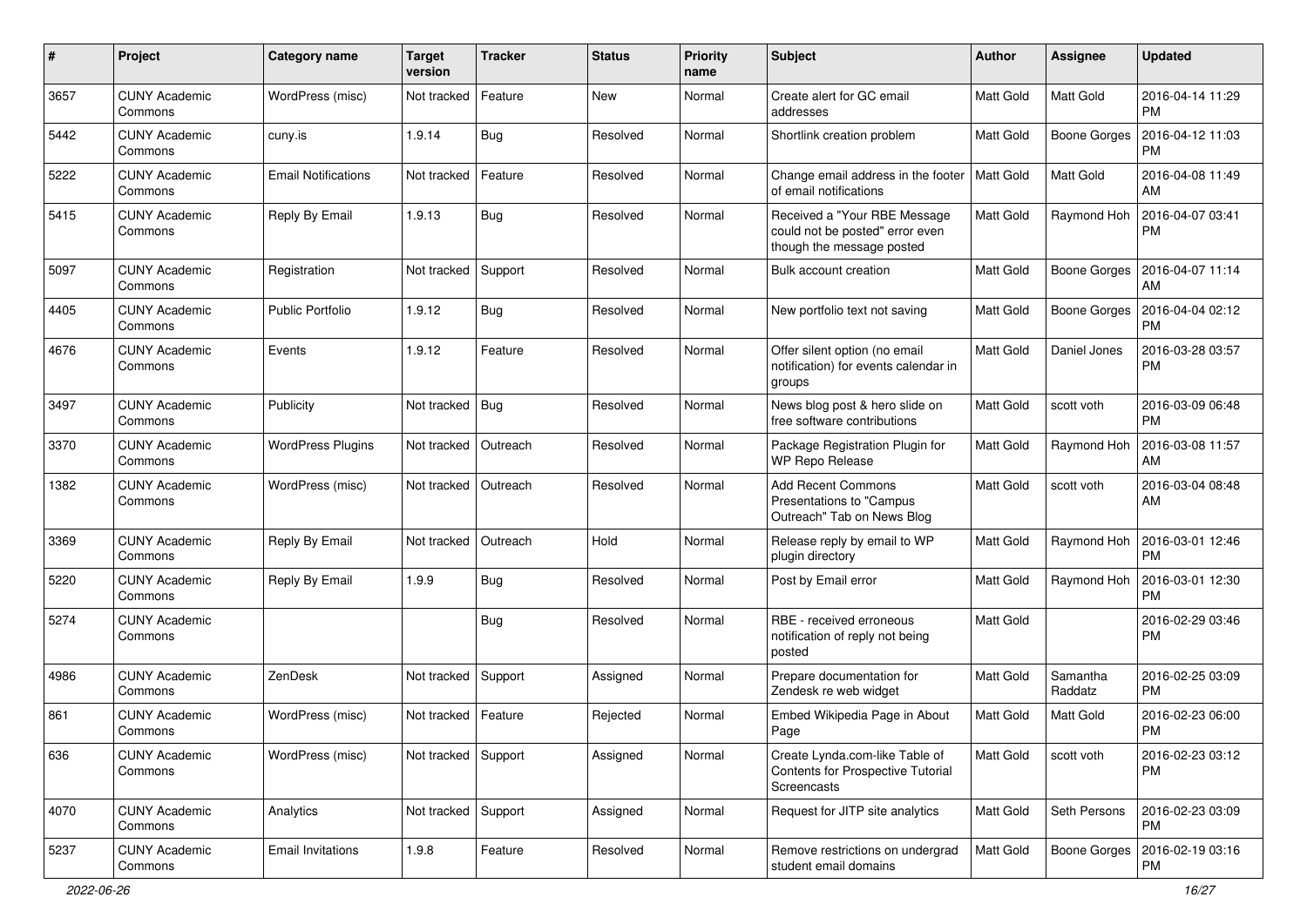| $\#$ | Project                         | Category name              | <b>Target</b><br>version | <b>Tracker</b> | <b>Status</b> | <b>Priority</b><br>name | <b>Subject</b>                                                                      | <b>Author</b>    | Assignee      | <b>Updated</b>                |
|------|---------------------------------|----------------------------|--------------------------|----------------|---------------|-------------------------|-------------------------------------------------------------------------------------|------------------|---------------|-------------------------------|
| 5231 | <b>CUNY Academic</b><br>Commons | Registration               | 1.9.8                    | Feature        | Resolved      | Normal                  | Create role that allows community<br>facilitators to access the<br>Unconfirmed tool | <b>Matt Gold</b> | Boone Gorges  | 2016-02-19 01:31<br>AM        |
| 2580 | <b>CUNY Academic</b><br>Commons | Events                     |                          | Feature        | Rejected      | Low                     | Time.ly - possible calendar plugin                                                  | <b>Matt Gold</b> | Chris Stein   | 2016-02-15 11:19<br><b>PM</b> |
| 5127 | <b>CUNY Academic</b><br>Commons | <b>Email Notifications</b> | 1.9.7                    | Bug            | Resolved      | Normal                  | Forum posts to multiple groups --<br>no notice in attachment                        | <b>Matt Gold</b> | Daniel Jones  | 2016-02-07 10:08<br><b>PM</b> |
| 3153 | <b>CUNY Academic</b><br>Commons | Documentation              | Not tracked              | Documentation  | Resolved      | Normal                  | Update Sliders Page on Codex                                                        | <b>Matt Gold</b> | scott voth    | 2016-02-07 10:05<br>PM        |
| 4180 | <b>CUNY Academic</b><br>Commons | WordPress (misc)           | Not tracked   Bug        |                | Resolved      | High                    | Cache issues: site deletion process                                                 | Matt Gold        | Boone Gorges  | 2016-02-07 10:05<br>PM        |
| 5179 | <b>CUNY Academic</b><br>Commons | Homepage Slides            | 1.9.6                    | Bug            | Resolved      | High                    | homepage slider image broken                                                        | <b>Matt Gold</b> | Raymond Hoh   | 2016-02-01 11:26<br>PM        |
| 3706 | <b>CUNY Academic</b><br>Commons | commonsinabox.org          | Not tracked              | Feature        | Resolved      | Normal                  | CBOX nav bar                                                                        | Matt Gold        | scott voth    | 2016-01-26 05:26<br><b>PM</b> |
| 4979 | <b>CUNY Academic</b><br>Commons | Group Forums               | Not tracked   Bug        |                | Resolved      | Normal                  | File size limit exceeded?                                                           | <b>Matt Gold</b> | Matt Gold     | 2016-01-26 05:16<br><b>PM</b> |
| 383  | <b>CUNY Academic</b><br>Commons | Documentation              | Not tracked              | Feature        | Rejected      | Normal                  | Purchase WP101 Videos                                                               | <b>Matt Gold</b> | Matt Gold     | 2016-01-26 05:12<br><b>PM</b> |
| 176  | <b>CUNY Academic</b><br>Commons | Documentation              | Not tracked              | Feature        | Rejected      | Normal                  | Consider adding submenu to Help<br>section                                          | <b>Matt Gold</b> | Matt Gold     | 2016-01-26 05:12<br>PM        |
| 3547 | <b>CUNY Academic</b><br>Commons | <b>Email Notifications</b> | Not tracked              | Bug            | Resolved      | Urgent                  | Email notifications not working                                                     | Matt Gold        | Matt Gold     | 2016-01-26 05:11<br><b>PM</b> |
| 3489 | <b>CUNY Academic</b><br>Commons | commonsinabox.org          | Not tracked              | Feature        | Resolved      | Normal                  | Tighten security on CBOX demo<br>site registration                                  | <b>Matt Gold</b> | Boone Gorges  | 2016-01-26 04:32<br>PM        |
| 3518 | <b>CUNY Academic</b><br>Commons | WordPress (misc)           | Not tracked              | Support        | Rejected      | Normal                  | Moderated comment spam                                                              | <b>Matt Gold</b> | Boone Gorges  | 2016-01-26 03:26<br>РM        |
| 3437 | <b>CUNY Academic</b><br>Commons | Registration               | Not tracked              | Support        | Resolved      | Normal                  | Unconfirmed question                                                                | <b>Matt Gold</b> | Boone Gorges  | 2016-01-26 12:07<br><b>PM</b> |
| 3410 | <b>CUNY Academic</b><br>Commons | cuny.is                    | Not tracked              | Publicity      | Resolved      | Normal                  | DH Praxis cuny.is request                                                           | <b>Matt Gold</b> | Boone Gorges  | 2016-01-26 12:03<br>РM        |
| 3243 | <b>CUNY Academic</b><br>Commons | <b>Email Notifications</b> | Not tracked              | Support        | Rejected      | Normal                  | LAGCC email system stripping<br>links from email message                            | <b>Matt Gold</b> | Micki Kaufman | 2016-01-26 11:55<br>AM        |
| 3127 | <b>CUNY Academic</b><br>Commons | <b>WordPress Plugins</b>   | Not tracked              | Documentation  | Resolved      | Normal                  | Document our Google Form embed   Matt Gold                                          |                  | scott voth    | 2016-01-26 11:27<br><b>AM</b> |
| 2150 | <b>CUNY Academic</b><br>Commons | WordPress (misc)           | Not tracked              | Support        | Rejected      | Normal                  | Issue getting new member onto the   Matt Gold<br>Commons                            |                  | Matt Gold     | 2016-01-26 11:03<br>AM        |
| 1260 | <b>CUNY Academic</b><br>Commons | WordPress (misc)           | Not tracked              | Outreach       | Resolved      | Normal                  | Send email blast                                                                    | <b>Matt Gold</b> | Michael Smith | 2016-01-26 11:01<br>AM        |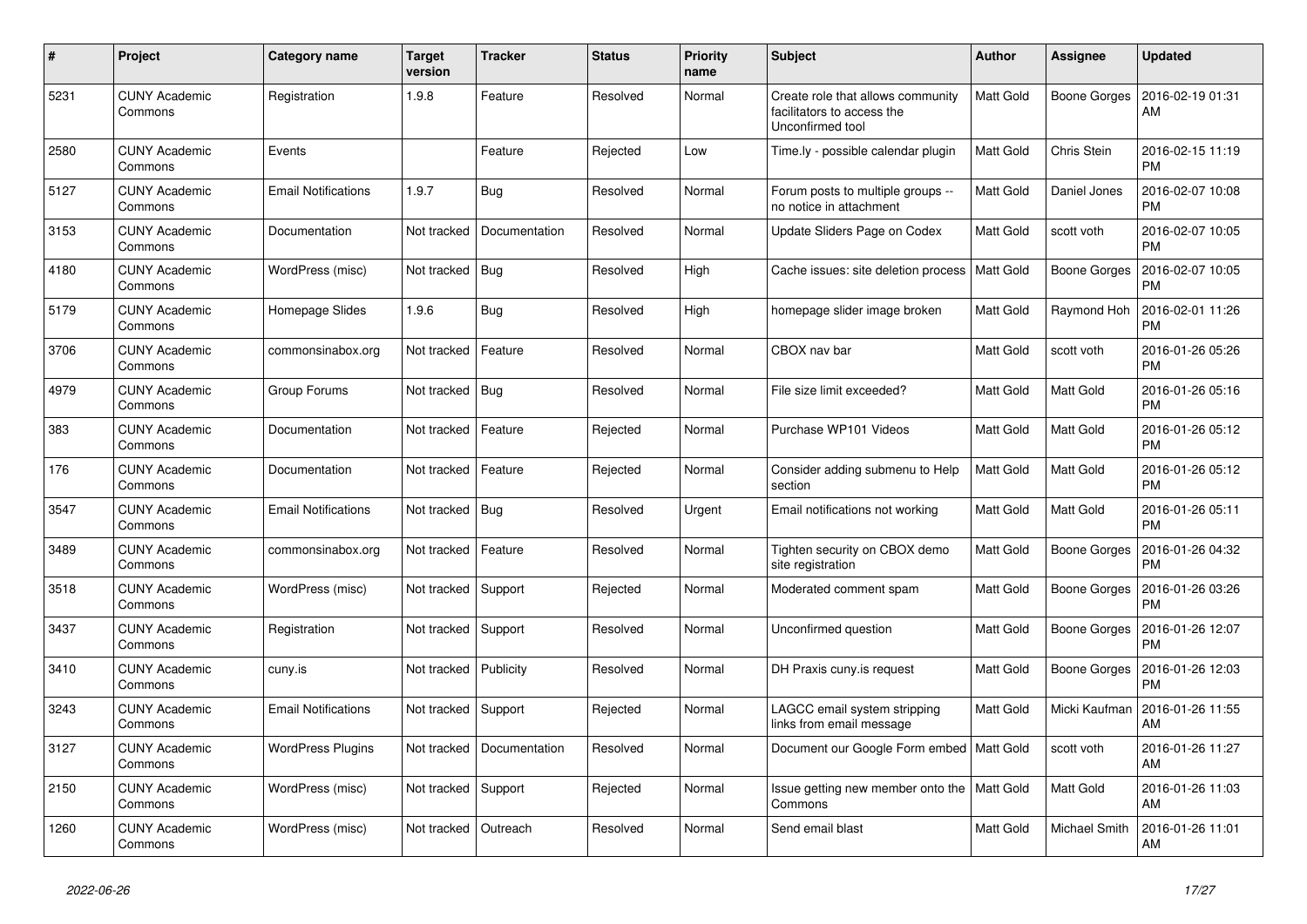| #    | Project                         | <b>Category name</b>     | <b>Target</b><br>version | <b>Tracker</b> | <b>Status</b> | <b>Priority</b><br>name | <b>Subject</b>                                                        | Author    | <b>Assignee</b>     | <b>Updated</b>                |
|------|---------------------------------|--------------------------|--------------------------|----------------|---------------|-------------------------|-----------------------------------------------------------------------|-----------|---------------------|-------------------------------|
| 637  | <b>CUNY Academic</b><br>Commons | WordPress (misc)         | Not tracked              | Outreach       | Resolved      | Normal                  | <b>Create Table of Contents for</b><br>Hour-Long Commons presentation | Matt Gold | Michael Smith       | 2016-01-26 10:55<br>AM        |
| 598  | <b>CUNY Academic</b><br>Commons | Wiki                     | Not tracked              | Feature        | Rejected      | Normal                  | Get wiki redesign info to CIC                                         | Matt Gold | Matt Gold           | 2016-01-26 10:54<br>AM        |
| 654  | <b>CUNY Academic</b><br>Commons | BuddyPress (misc)        | Not tracked              | Feature        | Rejected      | Normal                  | User Interface Issues                                                 | Matt Gold | Chris Stein         | 2016-01-26 10:53<br>AM        |
| 329  | <b>CUNY Academic</b><br>Commons |                          | Not tracked              | Support        | Resolved      | Normal                  | 10 Things to Do After You Sign Up                                     | Matt Gold | <b>Brian Foote</b>  | 2016-01-26 10:51<br>AM        |
| 122  | <b>CUNY Academic</b><br>Commons | Upgrades                 | Not tracked              | Feature        | Rejected      | Normal                  | Create Single Sign on for<br>UserVoice                                | Matt Gold | Zach Davis          | 2016-01-26 10:50<br><b>AM</b> |
| 2355 | <b>CUNY Academic</b><br>Commons | commonsinabox.org        | Not tracked              | Feature        | Resolved      | Normal                  | Set up cbox.org                                                       | Matt Gold | Boone Gorges        | 2016-01-26 12:34<br>AM        |
| 2271 | <b>CUNY Academic</b><br>Commons | commonsinabox.org        | Not tracked              | Feature        | Resolved      | Normal                  | CBOX forum posts include "notify"<br>by email" checkbox               | Matt Gold | <b>Boone Gorges</b> | 2016-01-26 12:33<br>AM        |
| 2106 | <b>CUNY Academic</b><br>Commons | BuddyPress (misc)        | Not tracked              | Support        | Resolved      | Normal                  | Blog posts part of group activity<br>feed                             | Matt Gold | Boone Gorges        | 2016-01-26 12:30<br>AM        |
| 2084 | <b>CUNY Academic</b><br>Commons | WordPress (misc)         | Not tracked              | Support        | Rejected      | Normal                  | User reports redirect error                                           | Matt Gold | Boone Gorges        | 2016-01-26 12:27<br><b>AM</b> |
| 1177 | <b>CUNY Academic</b><br>Commons | WordPress (misc)         | Not tracked              | Support        | Rejected      | Normal                  | Member claims that a previously<br>created account has disappeared    | Matt Gold | Boone Gorges        | 2016-01-26 12:23<br>AM        |
| 1103 | <b>CUNY Academic</b><br>Commons | WordPress (misc)         | Not tracked              | Support        | Resolved      | Normal                  | Slideshare Embeds?                                                    | Matt Gold | Boone Gorges        | 2016-01-26 12:21<br>AM        |
| 1095 | <b>CUNY Academic</b><br>Commons | <b>WordPress Plugins</b> | Not tracked              | Feature        | Rejected      | Normal                  | <b>Install ComicPress Theme and</b><br>Plugin                         | Matt Gold | Boone Gorges        | 2016-01-26 12:19<br>AM        |
| 812  | <b>CUNY Academic</b><br>Commons | <b>WordPress Plugins</b> | Not tracked              | Feature        | Resolved      | Normal                  | Wiki Inc on the Main Commons<br>blog                                  | Matt Gold | Boone Gorges        | 2016-01-26 12:19<br>AM        |
| 708  | <b>CUNY Academic</b><br>Commons | WordPress (misc)         | Not tracked              | Support        | Rejected      | Normal                  | Question about Backup                                                 | Matt Gold | Boone Gorges        | 2016-01-26 12:17<br>AM        |
| 157  | <b>CUNY Academic</b><br>Commons | BuddyPress (misc)        | Not tracked              | Feature        | Rejected      | Normal                  | Conduct a review of BuddyPress<br>plugins                             | Matt Gold | Boone Gorges        | 2016-01-26 12:16<br>AM        |
| 402  | <b>CUNY Academic</b><br>Commons | BuddyPress (misc)        | Not tracked              | Support        | Resolved      | Normal                  | Name Change Request                                                   | Matt Gold | Boone Gorges        | 2016-01-26 12:15<br>AM        |
| 2059 | <b>CUNY Academic</b><br>Commons | Domain Mapping           | 1.9.6                    | Bug            | Resolved      | Low                     | Domain Mapping Issue                                                  | Matt Gold | Boone Gorges        | 2016-01-25 11:54<br><b>PM</b> |
| 5128 | <b>CUNY Academic</b><br>Commons | Group Forums             | 1.9.5                    | Bug            | Resolved      | Normal                  | Botched forum display of posting to<br>multiple groups info           | Matt Gold | Daniel Jones        | 2016-01-19 03:13<br><b>PM</b> |
| 5131 | <b>CUNY Academic</b><br>Commons | Commons In A Box         |                          | Outreach       | Resolved      | Normal                  | Add digital archaeology commons<br>to CBOX showcase                   | Matt Gold | scott voth          | 2016-01-16 03:27<br><b>PM</b> |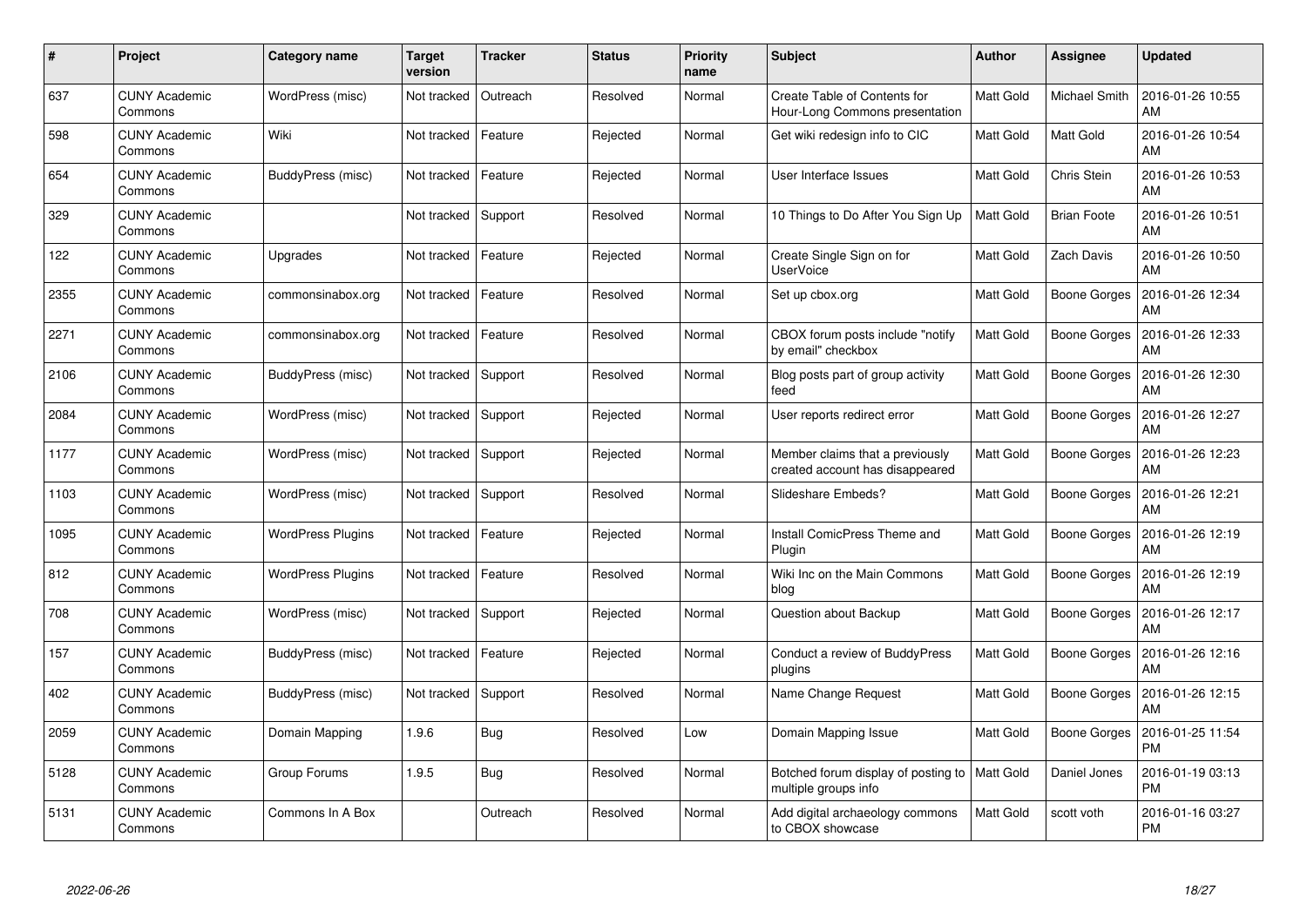| #    | Project                         | Category name          | <b>Target</b><br>version | <b>Tracker</b> | <b>Status</b> | <b>Priority</b><br>name | <b>Subject</b>                                                                                | <b>Author</b>    | <b>Assignee</b>     | <b>Updated</b>                |
|------|---------------------------------|------------------------|--------------------------|----------------|---------------|-------------------------|-----------------------------------------------------------------------------------------------|------------------|---------------------|-------------------------------|
| 4648 | <b>CUNY Academic</b><br>Commons | Wiki                   | 1.10                     | Feature        | Duplicate     | Normal                  | Create plan for deprecating the<br>wiki                                                       | Matt Gold        | Stephen Real        | 2016-01-06 12:35<br><b>PM</b> |
| 5014 | <b>CUNY Academic</b><br>Commons | Social Paper           | 1.9.1                    | Bug            | Resolved      | Normal                  | Slow loading of new SP papers                                                                 | Matt Gold        | Boone Gorges        | 2015-12-14 10:08<br>AM        |
| 5022 | <b>CUNY Academic</b><br>Commons | Wiki                   | 1.9.1                    | <b>Bug</b>     | Resolved      | High                    | Main nav bar different on wiki page                                                           | Matt Gold        | <b>Boone Gorges</b> | 2015-12-11 09:31<br>PM        |
| 5017 | <b>CUNY Academic</b><br>Commons | Social Paper           | 1.9.1                    | <b>Bug</b>     | Resolved      | Normal                  | Paper Hub styling issue                                                                       | Matt Gold        | Boone Gorges        | 2015-12-11 03:36<br>PM        |
| 4080 | <b>CUNY Academic</b><br>Commons | Events                 | 1.9                      | <b>Bug</b>     | Resolved      | Normal                  | Events Calendar: Allow sites to<br>embed calendars from groups<br>(perhaps via BP group blog) | Matt Gold        | Raymond Hoh         | 2015-12-03 06:24<br><b>PM</b> |
| 4939 | <b>CUNY Academic</b><br>Commons | Social Paper           | 1.9                      | Design/UX      | Resolved      | Normal                  | Embiggen the Create New Paper<br>button on the Social Paper Hub                               | Matt Gold        | Samantha<br>Raddatz | 2015-11-30 08:51<br><b>AM</b> |
| 4636 | <b>CUNY Academic</b><br>Commons | Group Forums           | 1.8.18                   | Bug            | Resolved      | Normal                  | Silent edit option for editing forum<br>posts                                                 | Matt Gold        | Raymond Hoh         | 2015-11-29 04:20<br><b>PM</b> |
| 4923 | <b>CUNY Academic</b><br>Commons | WordPress (misc)       | Not tracked              | Support        | Resolved      | Normal                  | Comment posting censoring                                                                     | Matt Gold        | <b>Boone Gorges</b> | 2015-11-20 10:37<br>PM        |
| 4244 | <b>CUNY Academic</b><br>Commons | User Experience        | 1.9                      | Design/UX      | Resolved      | Normal                  | Posting to multiple groups                                                                    | Matt Gold        | Daniel Jones        | 2015-11-12 05:20<br><b>PM</b> |
| 291  | <b>CUNY Academic</b><br>Commons | BuddyPress (misc)      | Future<br>release        | Feature        | Rejected      | Normal                  | Add Chat/IM functionality                                                                     | Matt Gold        | Boone Gorges        | 2015-11-12 01:36<br>AM        |
| 120  | <b>CUNY Academic</b><br>Commons | BuddyPress (misc)      | 1.4                      | Feature        | Resolved      | Normal                  | <b>Consider Adding Privacy Options</b><br><b>Plugin for Profiles</b>                          | <b>Matt Gold</b> | Boone Gorges        | 2015-11-12 01:02<br>AM        |
| 260  | <b>CUNY Academic</b><br>Commons | <b>Group Files</b>     | Future<br>release        | Feature        | Rejected      | Normal                  | Possible synergy between Group<br>Docs plugin and Forum<br>Attachments?                       | Matt Gold        |                     | 2015-11-12 01:00<br>AM        |
| 1187 | <b>CUNY Academic</b><br>Commons | <b>BuddyPress Docs</b> | Future<br>release        | Feature        | Rejected      | Normal                  | <b>Personal Docs</b>                                                                          | Matt Gold        | Boone Gorges        | 2015-11-12 12:58<br><b>AM</b> |
| 1334 | <b>CUNY Academic</b><br>Commons | Analytics              | Future<br>release        | Feature        | Abandoned     | Normal                  | <b>Create Tool To Count Email</b><br>Notifications                                            | Matt Gold        | Matt Gold           | 2015-11-12 12:56<br>AM        |
| 4602 | <b>CUNY Academic</b><br>Commons | Group Forums           | Future<br>release        | <b>Bug</b>     | Duplicate     | Normal                  | "Home" button in forum search<br>leads to CAC homepage rather<br>than group homepage          | Matt Gold        | Raymond Hoh         | 2015-11-09 06:43<br><b>PM</b> |
| 1105 | <b>CUNY Academic</b><br>Commons | WordPress (misc)       | Future<br>release        | Feature        | Assigned      | Normal                  | Rephrase Blog Privacy Options                                                                 | Matt Gold        | Samantha<br>Raddatz | 2015-11-09 06:19<br><b>PM</b> |
| 554  | <b>CUNY Academic</b><br>Commons | BuddyPress (misc)      | Future<br>release        | Feature        | Assigned      | Normal                  | Add Trackback notifications to<br>site-wide activity feed                                     | Matt Gold        | <b>Boone Gorges</b> | 2015-11-09 06:19<br><b>PM</b> |
| 365  | <b>CUNY Academic</b><br>Commons | WordPress (misc)       | Future<br>release        | Feature        | Assigned      | Normal                  | <b>Create Mouseover Tooltips</b><br>throughout Site                                           | Matt Gold        | Chris Stein         | 2015-11-09 06:18<br><b>PM</b> |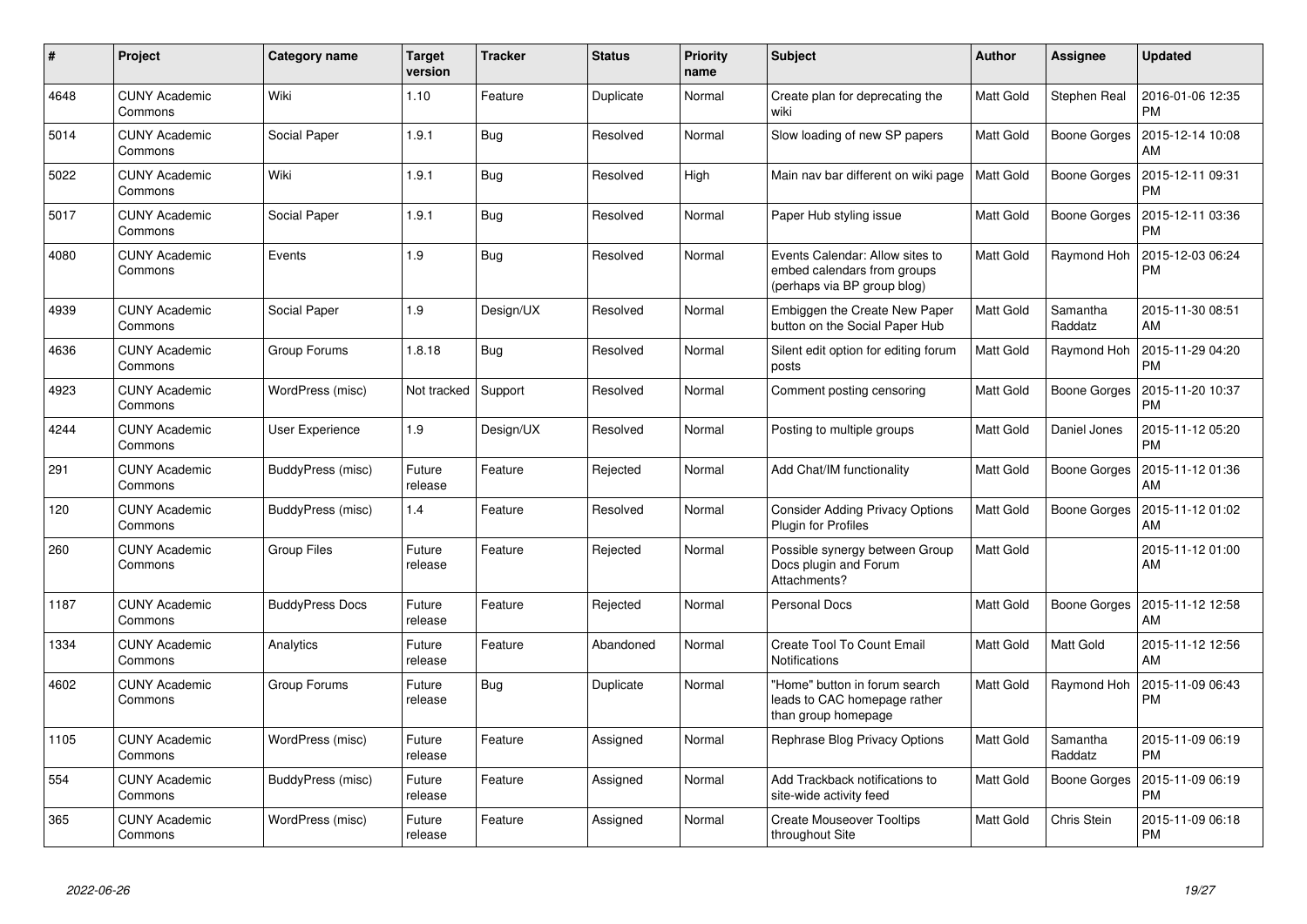| #    | Project                         | Category name              | <b>Target</b><br>version | <b>Tracker</b> | <b>Status</b>        | <b>Priority</b><br>name | <b>Subject</b>                                                                         | <b>Author</b> | Assignee            | <b>Updated</b>                |
|------|---------------------------------|----------------------------|--------------------------|----------------|----------------------|-------------------------|----------------------------------------------------------------------------------------|---------------|---------------------|-------------------------------|
| 497  | <b>CUNY Academic</b><br>Commons | <b>WordPress Plugins</b>   | Future<br>release        | Feature        | Assigned             | Normal                  | Drag and Drop Ordering on Gallery   Matt Gold<br>Post Plugin                           |               | Ron Rennick         | 2015-11-09 06:18<br><b>PM</b> |
| 287  | CUNY Academic<br>Commons        | WordPress (misc)           | Future<br>release        | Feature        | Assigned             | Normal                  | Create troubleshooting tool for<br>account sign-up                                     | Matt Gold     | Boone Gorges        | 2015-11-09 06:17<br><b>PM</b> |
| 2523 | <b>CUNY Academic</b><br>Commons | <b>BuddyPress Docs</b>     | Future<br>release        | Feature        | Assigned             | Normal                  | Allow Users to Upload Images to<br><b>BP</b> Docs                                      | Matt Gold     | <b>Boone Gorges</b> | 2015-11-09 06:14<br><b>PM</b> |
| 2013 | <b>CUNY Academic</b><br>Commons | <b>Public Portfolio</b>    | Future<br>release        | Feature        | Assigned             | Low                     | Have Profile Privacy Options show<br>up only for filled-in fields                      | Matt Gold     | Boone Gorges        | 2015-11-09 06:09<br><b>PM</b> |
| 333  | <b>CUNY Academic</b><br>Commons | <b>Email Notifications</b> | Future<br>release        | Feature        | Assigned             | Low                     | <b>Delay Forum Notification Email</b><br>Delivery Until After Editing Period<br>Ends   | Matt Gold     | Raymond Hoh         | 2015-11-09 06:01<br><b>PM</b> |
| 1456 | <b>CUNY Academic</b><br>Commons | Group Invitations          | Future<br>release        | Feature        | Reporter<br>Feedback | Low                     | Invite to Group Button from Profile<br>Field                                           | Matt Gold     | Samantha<br>Raddatz | 2015-11-09 05:59<br><b>PM</b> |
| 1192 | <b>CUNY Academic</b><br>Commons | <b>Group Files</b>         | Future<br>release        | Feature        | Assigned             | Low                     | When posting group files, allow<br>users to add a category without<br>saving           | Matt Gold     | Raymond Hoh         | 2015-11-09 05:53<br><b>PM</b> |
| 1228 | <b>CUNY Academic</b><br>Commons | Groups (misc)              |                          | Feature        | Rejected             | Normal                  | Listserv-Like Group Email<br><b>Announcements for Non-Members</b>                      | Matt Gold     | Boone Gorges        | 2015-11-09 05:53<br><b>PM</b> |
| 1191 | <b>CUNY Academic</b><br>Commons | BuddyPress (misc)          |                          | Feature        | Rejected             | Normal                  | Integrate Zotero Libraries into<br><b>Individual and Group Profiles</b>                | Matt Gold     | <b>Boone Gorges</b> | 2015-11-09 05:46<br><b>PM</b> |
| 653  | <b>CUNY Academic</b><br>Commons | Group Blogs                | Future<br>release        | Feature        | Assigned             | Normal                  | Redesign Integration of Groups<br>and Blogs                                            | Matt Gold     | Samantha<br>Raddatz | 2015-11-09 05:40<br><b>PM</b> |
| 310  | <b>CUNY Academic</b><br>Commons | BuddyPress (misc)          | Future<br>release        | Feature        | Assigned             | Low                     | <b>Friend Request Email</b>                                                            | Matt Gold     | Samantha<br>Raddatz | 2015-11-09 05:08<br><b>PM</b> |
| 253  | <b>CUNY Academic</b><br>Commons | Groups (misc)              | Future<br>release        | Feature        | Duplicate            | Low                     | Group Keywords, Taxonomies, and   Matt Gold<br><b>Suggestion Systems</b>               |               | Boone Gorges        | 2015-11-09 05:04<br><b>PM</b> |
| 1981 | <b>CUNY Academic</b><br>Commons | WordPress (misc)           |                          | Feature        | Rejected             | Normal                  | Create a WordPress-based<br>alternative to UserVoice                                   | Matt Gold     | Boone Gorges        | 2015-11-09 02:50<br><b>PM</b> |
| 4402 | <b>CUNY Academic</b><br>Commons | <b>Public Portfolio</b>    | 1.9                      | <b>Bug</b>     | Resolved             | Normal                  | Github link needs full URL rather<br>than ID                                           | Matt Gold     | Daniel Jones        | 2015-11-09 02:21<br><b>PM</b> |
| 3517 | <b>CUNY Academic</b><br>Commons | My Commons                 | Future<br>release        | Feature        | Assigned             | Normal                  | Mute/Unmute My Commons<br>updates                                                      | Matt Gold     | Raymond Hoh         | 2015-11-09 01:19<br><b>PM</b> |
| 2707 | <b>CUNY Academic</b><br>Commons | Group Invitations          | 1.9                      | Feature        | Resolved             | Normal                  | Revise Group Invitation<br><b>Explanatory Text</b>                                     | Matt Gold     | Boone Gorges        | 2015-11-09 01:00<br><b>PM</b> |
| 4081 | <b>CUNY Academic</b><br>Commons | Events                     | 1.9                      | <b>Bug</b>     | Duplicate            | Normal                  | Events Calendar: Allow restriction<br>of event creation ability to admins<br>on groups | Matt Gold     | Samantha<br>Raddatz | 2015-11-09 12:37<br><b>PM</b> |
| 4816 | CUNY Academic<br>Commons        | Group Invitations          | 1.8.15                   | Bug            | Resolved             | High                    | Group invite email notifications not<br>received                                       | Matt Gold     | Boone Gorges        | 2015-10-26 11:56<br>AM        |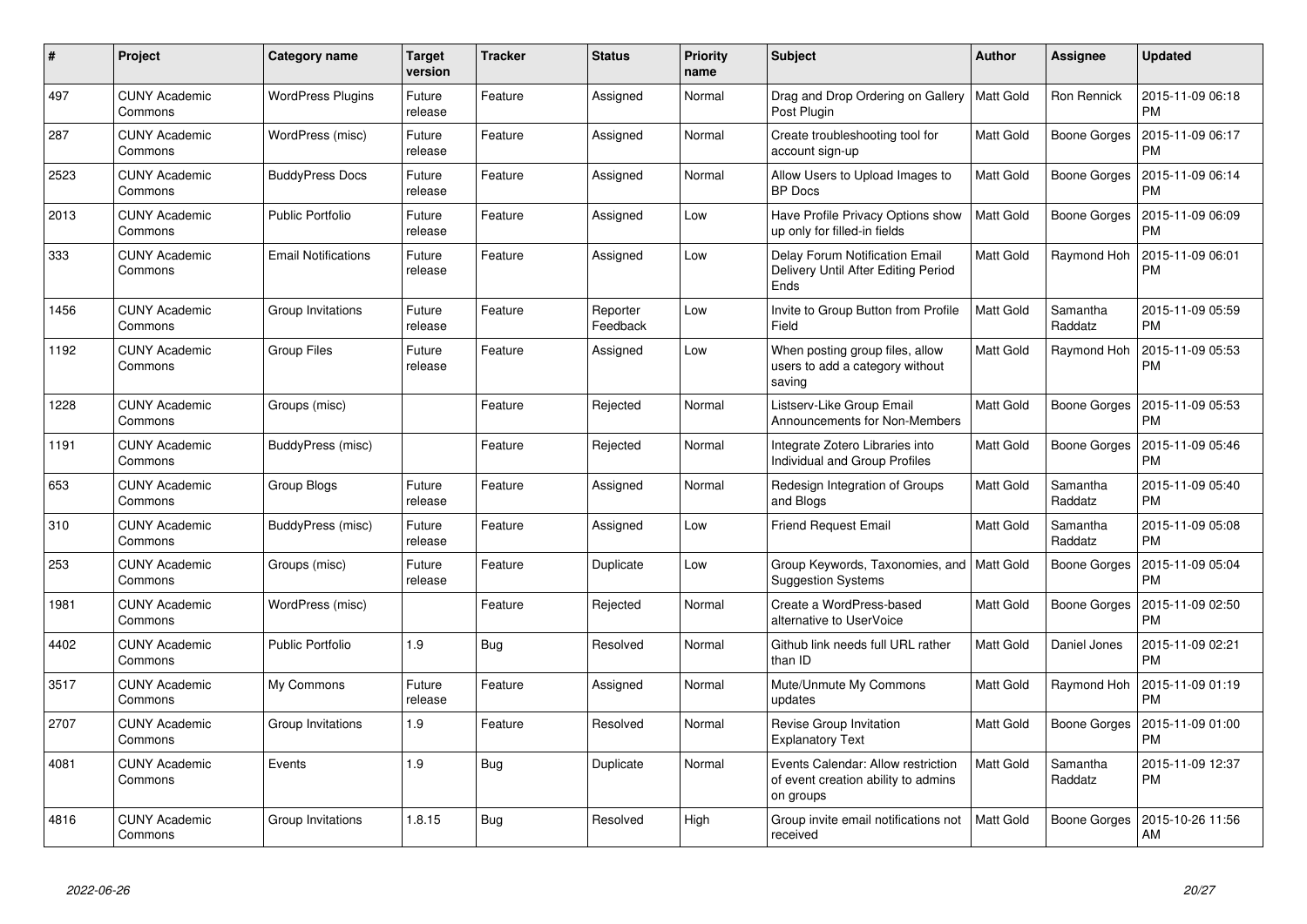| #    | Project                         | <b>Category name</b>       | <b>Target</b><br>version | <b>Tracker</b> | <b>Status</b> | <b>Priority</b><br>name | <b>Subject</b>                                                           | Author           | Assignee            | <b>Updated</b>                |
|------|---------------------------------|----------------------------|--------------------------|----------------|---------------|-------------------------|--------------------------------------------------------------------------|------------------|---------------------|-------------------------------|
| 4802 | <b>CUNY Academic</b><br>Commons | Events                     | Not tracked              | Feature        | Resolved      | Normal                  | Calendar Display                                                         | <b>Matt Gold</b> | Boone Gorges        | 2015-10-25 01:38<br><b>PM</b> |
| 4803 | <b>CUNY Academic</b><br>Commons | <b>WordPress Plugins</b>   | 1.8.14                   | Feature        | Resolved      | Normal                  | Update Slider Revolution Plugin                                          | Matt Gold        | Boone Gorges        | 2015-10-22 03:26<br>AM        |
| 4798 | <b>CUNY Academic</b><br>Commons | DiRT Integration           | Not tracked              | <b>Bug</b>     | Resolved      | Normal                  | DiRT plugin seems to have<br>disappeared                                 | Matt Gold        | <b>Boone Gorges</b> | 2015-10-20 10:05<br><b>PM</b> |
| 4765 | <b>CUNY Academic</b><br>Commons | Group Forums               | 1.8.13                   | <b>Bug</b>     | Resolved      | Normal                  | Forum preview not showing HTML<br>tags                                   | Matt Gold        | Boone Gorges        | 2015-10-11 10:30<br><b>PM</b> |
| 4760 | <b>CUNY Academic</b><br>Commons | <b>Email Notifications</b> | Not tracked              | <b>Bug</b>     | Rejected      | Normal                  | email notification contains broken<br>image                              | Matt Gold        | Boone Gorges        | 2015-10-11 10:24<br><b>PM</b> |
| 4722 | <b>CUNY Academic</b><br>Commons | <b>BuddyPress Docs</b>     | Not tracked              | Bug            | Rejected      | Normal                  | Doc listing overflow issue                                               | Matt Gold        | Boone Gorges        | 2015-10-11 10:09<br><b>PM</b> |
| 4661 | <b>CUNY Academic</b><br>Commons | <b>User Experience</b>     | Future<br>release        | <b>Bug</b>     | Assigned      | Normal                  | Simplify Events text                                                     | Matt Gold        | Samantha<br>Raddatz | 2015-10-02 09:06<br><b>PM</b> |
| 4078 | <b>CUNY Academic</b><br>Commons | Events                     | 1.8.12                   | Feature        | Resolved      | Normal                  | Add iCal link to Event Calendar<br>notification emails                   | Matt Gold        | Raymond Hoh         | 2015-09-25 09:39<br><b>PM</b> |
| 3788 | <b>CUNY Academic</b><br>Commons | cuny.is                    | 1.8.11                   | <b>Bug</b>     | Resolved      | Normal                  | CUNY is default links?                                                   | Matt Gold        | Boone Gorges        | 2015-09-25 12:53<br>AM        |
| 4662 | <b>CUNY Academic</b><br>Commons | Events                     |                          | Bug            | Resolved      | Normal                  | Events ICS download not working                                          | Matt Gold        | Raymond Hoh         | 2015-09-23 05:37<br>PM        |
| 4663 | <b>CUNY Academic</b><br>Commons | Events                     |                          | Feature        | Duplicate     | Normal                  | Add ICS download link to events<br>email notification                    | Matt Gold        | Boone Gorges        | 2015-09-22 08:10<br><b>PM</b> |
| 4660 | <b>CUNY Academic</b><br>Commons | Events                     | Not tracked              | <b>Bug</b>     | Resolved      | High                    | Creating new event leads to<br>whitescreen                               | Matt Gold        | Boone Gorges        | 2015-09-22 05:56<br><b>PM</b> |
| 4641 | <b>CUNY Academic</b><br>Commons |                            | Not tracked              | <b>Bug</b>     | Resolved      | Normal                  | Reply by email going to the wrong<br>address                             | Matt Gold        | Boone Gorges        | 2015-09-21 04:05<br><b>PM</b> |
| 4639 | <b>CUNY Academic</b><br>Commons | Home Page                  | Not tracked              | Bug            | Resolved      | Urgent                  | Front page slider stopped working                                        | Matt Gold        | Boone Gorges        | 2015-09-21 03:44<br><b>PM</b> |
| 4640 | <b>CUNY Academic</b><br>Commons |                            |                          | <b>Bug</b>     | Resolved      | Normal                  | Group forum problem                                                      | Matt Gold        | Boone Gorges        | 2015-09-21 03:44<br><b>PM</b> |
| 4564 | <b>CUNY Academic</b><br>Commons | Server                     |                          | <b>Bug</b>     | Rejected      | Low                     | Registration page blocked on<br>private browser windows                  | Matt Gold        | Boone Gorges        | 2015-09-06 05:02<br><b>PM</b> |
| 4472 | <b>CUNY Academic</b><br>Commons | <b>Public Portfolio</b>    | 1.8.9                    | Bug            | Resolved      | Normal                  | Search links showing up on profiles   Matt Gold                          |                  | Boone Gorges        | 2015-08-24 04:06<br>PM        |
| 4404 | <b>CUNY Academic</b><br>Commons | <b>Public Portfolio</b>    | Future<br>release        | Design/UX      | Assigned      | Normal                  | Change color of permissions info<br>on portfolio editing interface       | Matt Gold        | Samantha<br>Raddatz | 2015-08-11 05:28<br><b>PM</b> |
| 4403 | <b>CUNY Academic</b><br>Commons | Public Portfolio           |                          | <b>Bug</b>     | Duplicate     | Normal                  | Redesign social media accounts<br>section of portfolio editing interface | Matt Gold        | <b>Boone Gorges</b> | 2015-08-10 04:08<br><b>PM</b> |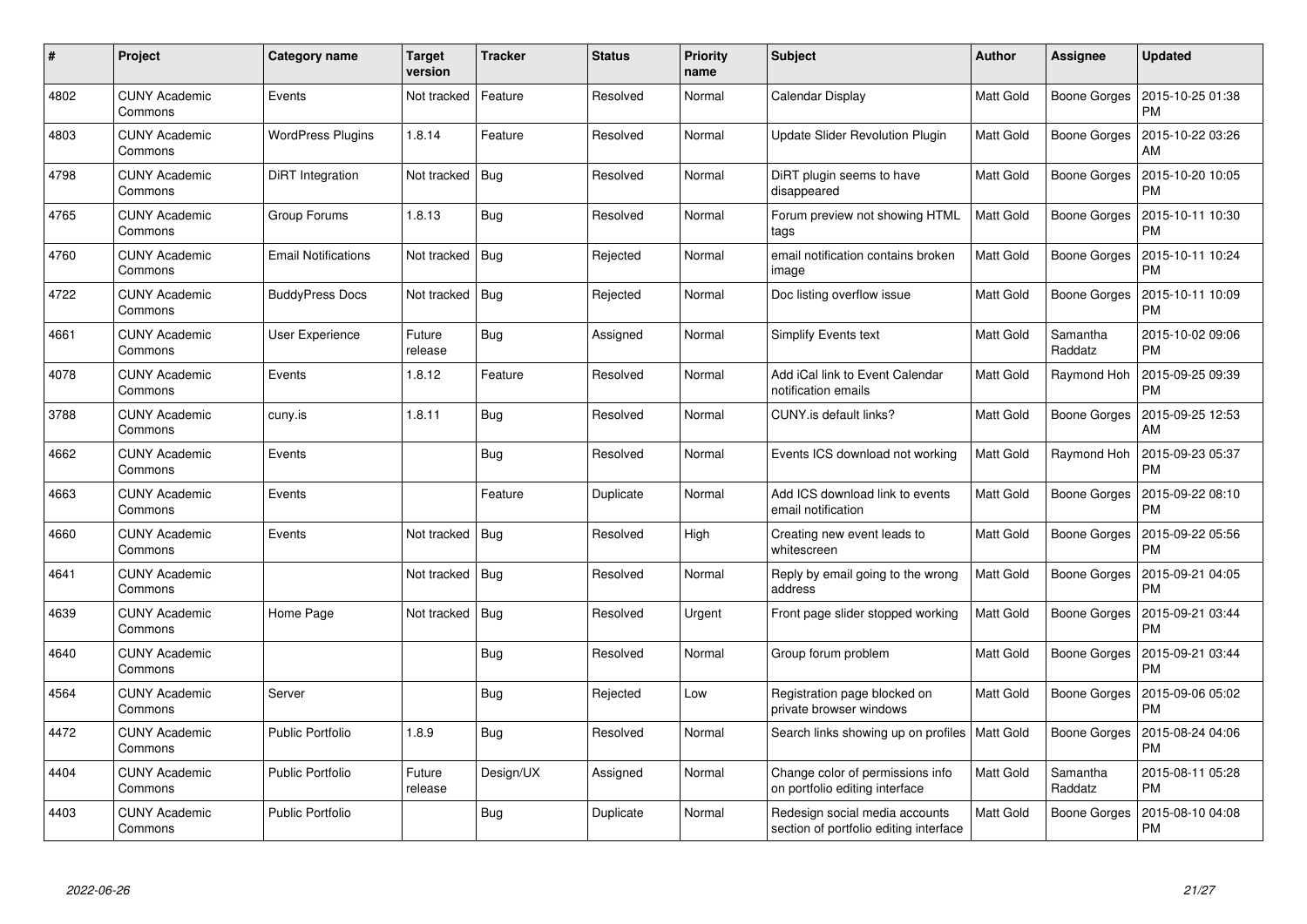| #    | Project                         | <b>Category name</b>       | <b>Target</b><br>version | <b>Tracker</b> | <b>Status</b> | <b>Priority</b><br>name | <b>Subject</b>                                                     | <b>Author</b>    | Assignee            | <b>Updated</b>                |
|------|---------------------------------|----------------------------|--------------------------|----------------|---------------|-------------------------|--------------------------------------------------------------------|------------------|---------------------|-------------------------------|
| 4151 | <b>CUNY Academic</b><br>Commons | <b>WordPress Themes</b>    | Not tracked              | Support        | Resolved      | Normal                  | CUNY GCDI homepage image<br>links broken                           | Matt Gold        | Daniel Jones        | 2015-08-10 02:43<br><b>PM</b> |
| 4367 | <b>CUNY Academic</b><br>Commons | DiRT Integration           | 1.8.6                    | Bug            | Resolved      | Normal                  | Thumbnail images broken on DiRT<br>tool listing                    | <b>Matt Gold</b> | Boone Gorges        | 2015-08-02 12:55<br>AM        |
| 4079 | <b>CUNY Academic</b><br>Commons | Events                     | 1.8.6                    | Bug            | Resolved      | Normal                  | Change ical label for Events<br>Calendar                           | Matt Gold        | Raymond Hoh         | 2015-07-22 04:16<br><b>PM</b> |
| 4315 | <b>CUNY Academic</b><br>Commons | WordPress (misc)           | Not tracked              | <b>Bug</b>     | Resolved      | Normal                  | Authentication request                                             | Matt Gold        | Boone Gorges        | 2015-07-21 05:55<br><b>PM</b> |
| 4028 | <b>CUNY Academic</b><br>Commons | Reply By Email             | Not tracked              | <b>Bug</b>     | Resolved      | Normal                  | Erroneous notice of Duplicate<br>posting                           | Matt Gold        | Raymond Hoh         | 2015-07-21 10:26<br>AM        |
| 4235 | <b>CUNY Academic</b><br>Commons |                            | Not tracked              | Design/UX      | Assigned      | Normal                  | Explore user experience around<br>comments on forum topics vs docs | Matt Gold        | Samantha<br>Raddatz | 2015-07-21 10:23<br>AM        |
| 4202 | <b>CUNY Academic</b><br>Commons | <b>WordPress Themes</b>    | 1.8.4                    | Feature        | Resolved      | Normal                  | Upload new version of premium<br>Bridge theme                      | Matt Gold        | <b>Boone Gorges</b> | 2015-07-02 10:12<br>AM        |
| 4187 | <b>CUNY Academic</b><br>Commons | <b>WordPress Themes</b>    | 1.8.4                    | Feature        | Resolved      | Normal                  | Upload new version of premium<br>Planar theme                      | <b>Matt Gold</b> | Boone Gorges        | 2015-07-02 10:11<br>AM        |
| 4238 | <b>CUNY Academic</b><br>Commons | Events                     | Future<br>release        | Feature        | Assigned      | Normal                  | Copy Events to Other Groups?                                       | Matt Gold        | Boone Gorges        | 2015-07-02 10:08<br>AM        |
| 4197 | <b>CUNY Academic</b><br>Commons | <b>User Experience</b>     | 1.8.4                    | Bug            | Resolved      | Normal                  | Open help link in same window                                      | Matt Gold        | Boone Gorges        | 2015-06-26 03:01<br><b>PM</b> |
| 4196 | <b>CUNY Academic</b><br>Commons |                            |                          | Bug            | Rejected      | High                    | News feed weirdness                                                | <b>Matt Gold</b> | <b>Boone Gorges</b> | 2015-06-25 03:41<br><b>PM</b> |
| 4155 | <b>CUNY Academic</b><br>Commons | Group Forums               |                          | Bug            | Duplicate     | Normal                  | Don't see forum search                                             | Matt Gold        | Boone Gorges        | 2015-06-16 12:32<br><b>PM</b> |
| 4111 | <b>CUNY Academic</b><br>Commons | commonsinabox.org          | Not tracked              | <b>Bug</b>     | Resolved      | Normal                  | Add Virginia DH site to CBOX<br>showcase                           | Matt Gold        | scott voth          | 2015-06-08 10:01<br><b>PM</b> |
| 4125 | <b>CUNY Academic</b><br>Commons | <b>WordPress Themes</b>    | 1.8.2                    | <b>Bug</b>     | Resolved      | Normal                  | Help overlay layer issue                                           | Matt Gold        | Daniel Jones        | 2015-06-08 10:34<br>AM        |
| 3625 | <b>CUNY Academic</b><br>Commons | WordPress (misc)           |                          | Bug            | Rejected      | Normal                  | Unable to manually create account<br>for non-CUNY (gmail) user     | Matt Gold        | Boone Gorges        | 2015-06-01 03:09<br><b>PM</b> |
| 4057 | <b>CUNY Academic</b><br>Commons | <b>BuddyPress Docs</b>     | 1.8.1                    | <b>Bug</b>     | Resolved      | Normal                  | Canceling edit mode of BP Doc<br>reloads editing screen            | Matt Gold        | Boone Gorges        | 2015-06-01 03:08<br><b>PM</b> |
| 3587 | <b>CUNY Academic</b><br>Commons | My Commons                 | 1.8.1                    | Bug            | Resolved      | Normal                  | Force SSL issue                                                    | Matt Gold        | Boone Gorges        | 2015-06-01 11:39<br>AM        |
| 4072 | <b>CUNY Academic</b><br>Commons | <b>Email Notifications</b> | 1.8.1                    | Bug            | Resolved      | Normal                  | Double email notification                                          | Matt Gold        | Raymond Hoh         | 2015-05-26 03:05<br>AM        |
| 3178 | <b>CUNY Academic</b><br>Commons | Group Forums               | 1.8                      | Design/UX      | Resolved      | Normal                  | Create ability to repost forums<br>posts to other forums           | Matt Gold        | Daniel Jones        | 2015-05-21 12:55<br><b>PM</b> |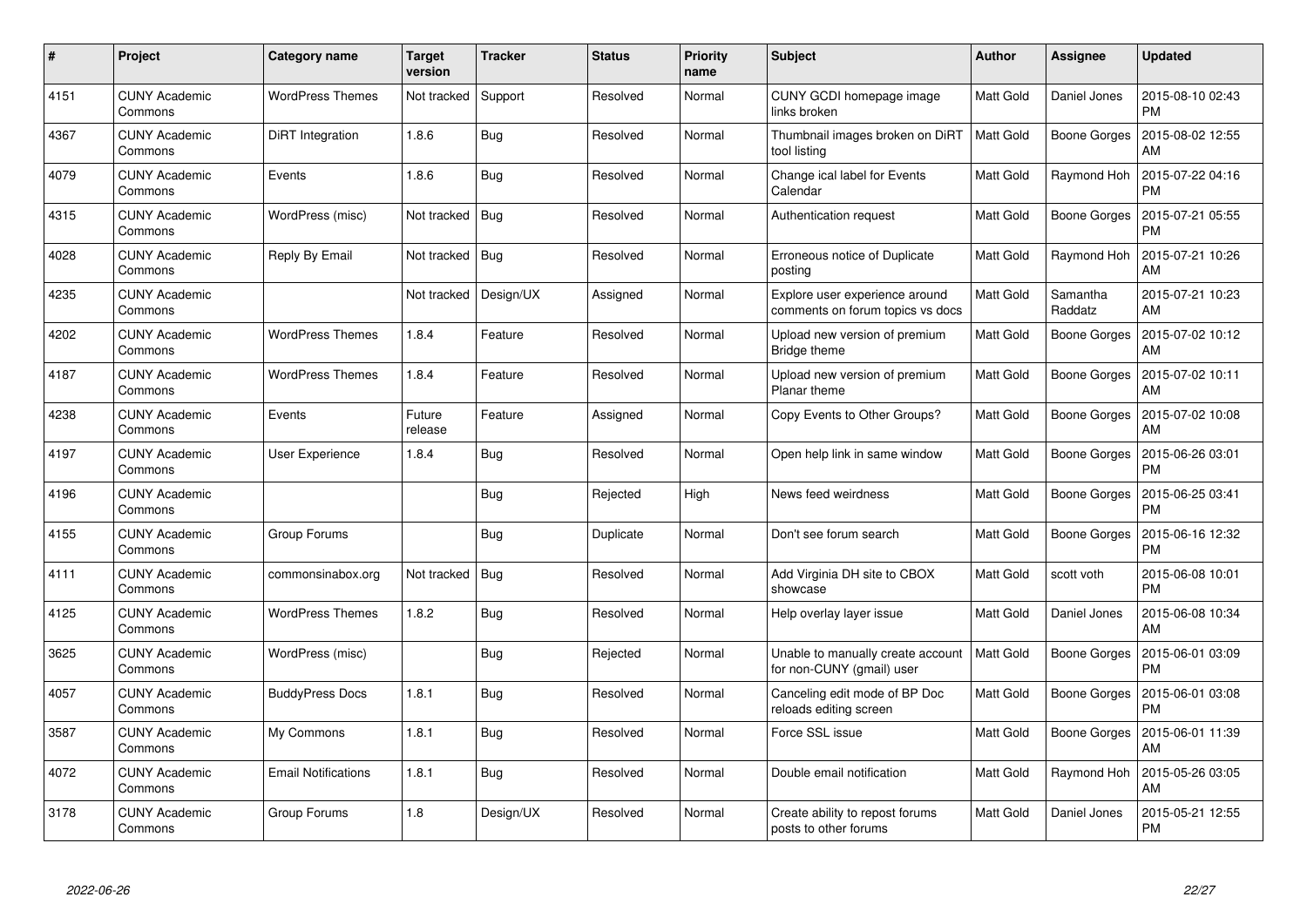| $\#$ | Project                         | Category name              | <b>Target</b><br>version | <b>Tracker</b> | <b>Status</b> | <b>Priority</b><br>name | <b>Subject</b>                                                                        | <b>Author</b>    | Assignee            | <b>Updated</b>                |
|------|---------------------------------|----------------------------|--------------------------|----------------|---------------|-------------------------|---------------------------------------------------------------------------------------|------------------|---------------------|-------------------------------|
| 4053 | <b>CUNY Academic</b><br>Commons | Events                     | Future<br>release        | Feature        | Assigned      | Normal                  | Create new tab for past events                                                        | Matt Gold        | Boone Gorges        | 2015-05-12 02:10<br>PM        |
| 4027 | <b>CUNY Academic</b><br>Commons | Commons In A Box           | Not tracked              | Design/UX      | Assigned      | Normal                  | Usability review of CBOX update<br>procedures                                         | Matt Gold        | Samantha<br>Raddatz | 2015-05-11 06:36<br><b>PM</b> |
| 3941 | <b>CUNY Academic</b><br>Commons | <b>Email Notifications</b> | 1.8.1                    | Feature        | Resolved      | Normal                  | Group forums -- Edited comment<br>notifications                                       | <b>Matt Gold</b> | Daniel Jones        | 2015-05-11 04:08<br><b>PM</b> |
| 4039 | <b>CUNY Academic</b><br>Commons | Group Files                | 1.7.21                   | Feature        | Resolved      | Normal                  | Redirect to login when<br>non-logged-in user tries to view file<br>from private group | <b>Matt Gold</b> | <b>Boone Gorges</b> | 2015-05-11 11:30<br>AM        |
| 2765 | CUNY Academic<br>Commons        | Toolbar                    | 1.8                      | Bug            | Resolved      | Normal                  | Scrolling/layer issue on admin bar                                                    | Matt Gold        | Boone Gorges        | 2015-05-05 03:48<br><b>PM</b> |
| 3924 | <b>CUNY Academic</b><br>Commons | Commons In A Box           | Not tracked              | Publicity      | Rejected      | Normal                  | Update CBOX showcase                                                                  | <b>Matt Gold</b> | scott voth          | 2015-04-28 10:34<br><b>PM</b> |
| 4010 | CUNY Academic<br>Commons        | <b>WordPress Plugins</b>   | 1.7.20                   | Bug            | Resolved      | High                    | GC Digital Fellows site down                                                          | Matt Gold        |                     | 2015-04-22 10:30<br>AM        |
| 3652 | CUNY Academic<br>Commons        | Group Forums               | 1.8                      | Bug            | Resolved      | Low                     | Forum preview doesn't show live<br>link                                               | <b>Matt Gold</b> | Raymond Hoh         | 2015-04-21 06:46<br><b>PM</b> |
| 3991 | CUNY Academic<br>Commons        | Toolbar                    | 1.7.19                   | <b>Bug</b>     | Resolved      | Normal                  | WP-Admin Bar positioning error on<br>mobile devices                                   | <b>Matt Gold</b> | Boone Gorges        | 2015-04-21 02:30<br>PM        |
| 4004 | <b>CUNY Academic</b><br>Commons | Group Forums               | Not tracked              | Support        | Resolved      | High                    | 'Duplicate topic detected" error<br>message when posting to group<br>forum            | <b>Matt Gold</b> | Boone Gorges        | 2015-04-20 10:21<br>AM        |
| 3990 | <b>CUNY Academic</b><br>Commons | commonsinabox.org          | Not tracked              | Publicity      | Resolved      | Normal                  | Update CBOX showcase                                                                  | <b>Matt Gold</b> | scott voth          | 2015-04-16 10:27<br><b>PM</b> |
| 3995 | <b>CUNY Academic</b><br>Commons | BuddyPress (misc)          | Not tracked              | Bug            | Resolved      | Normal                  | Possible People Page filter error                                                     | Matt Gold        | <b>Boone Gorges</b> | 2015-04-16 07:51<br>AM        |
| 3605 | <b>CUNY Academic</b><br>Commons | Group Announcments         |                          | Feature        | Rejected      | Normal                  | Revise Announcements Group<br>Page Explanatory Text                                   | <b>Matt Gold</b> | Daniel Jones        | 2015-04-13 04:45<br><b>PM</b> |
| 3536 | <b>CUNY Academic</b><br>Commons | My Commons                 | Future<br>release        | Feature        | Assigned      | Normal                  | Infinite Scroll on My Commons<br>page                                                 | Matt Gold        | Raymond Hoh         | 2015-04-13 04:42<br>PM        |
| 3574 | <b>CUNY Academic</b><br>Commons | My Commons                 |                          | <b>Bug</b>     | Duplicate     | Normal                  | Address awkward possessive<br>cases on My Commons page                                | <b>Matt Gold</b> | Raymond Hoh         | 2015-04-13 04:41<br><b>PM</b> |
| 3662 | <b>CUNY Academic</b><br>Commons | <b>SEO</b>                 | Future<br>release        | Feature        | Assigned      | Normal                  | Duplicate Content/SEO/Google<br>issues                                                | Matt Gold        | Raymond Hoh         | 2015-04-13 04:37<br><b>PM</b> |
| 3564 | <b>CUNY Academic</b><br>Commons | User Experience            |                          | Design/UX      | Rejected      | Normal                  | Consider repositioning Forum link<br>in group nav                                     | Matt Gold        | Chris Stein         | 2015-04-13 04:32<br><b>PM</b> |
| 3969 | <b>CUNY Academic</b><br>Commons | <b>WordPress Plugins</b>   | 1.7.18                   | Bug            | Resolved      | Normal                  | External Group Blogs plugin<br>causing duplicate items of the<br>same post:           | <b>Matt Gold</b> | Raymond Hoh         | 2015-04-10 07:51<br>PM        |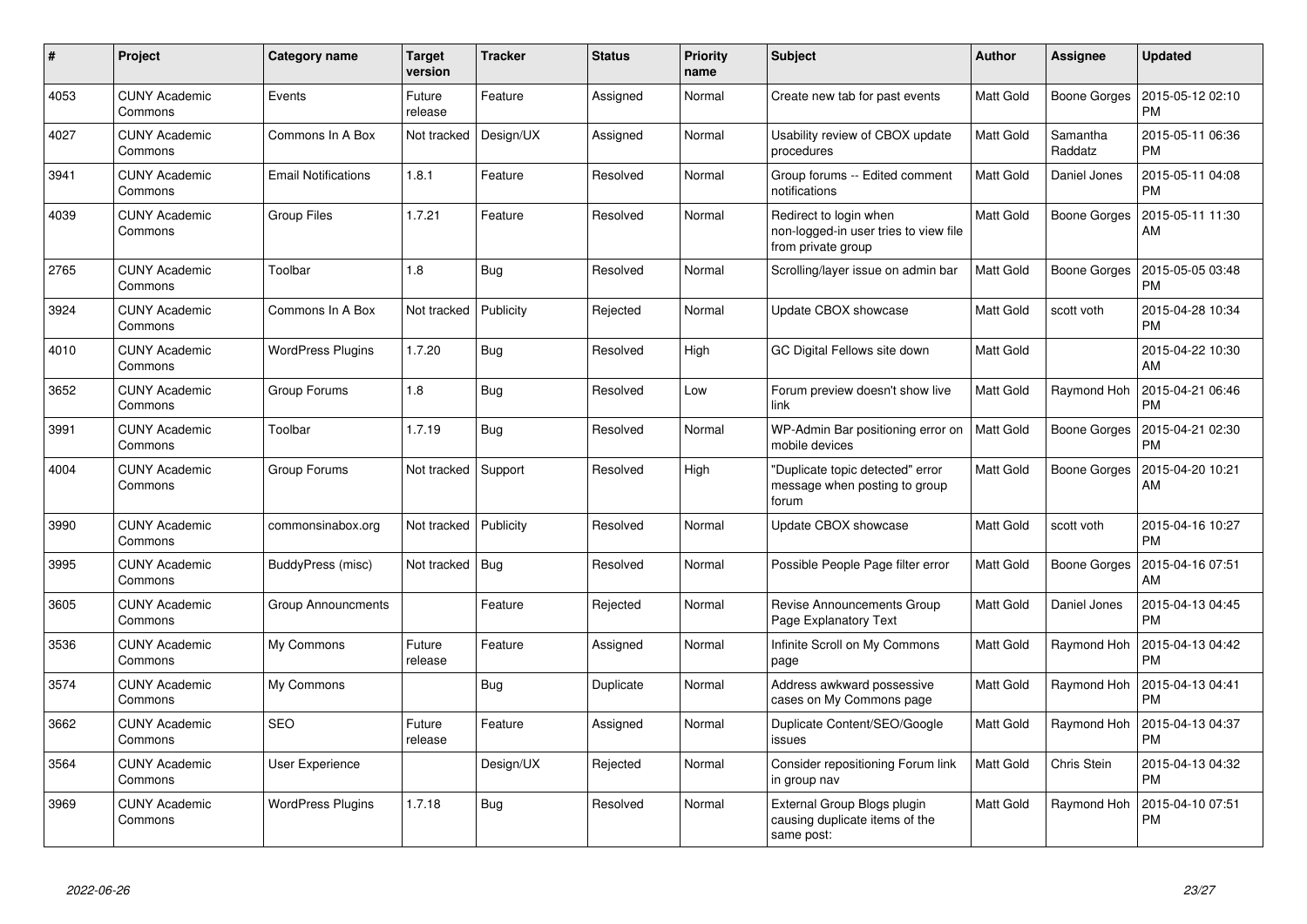| #    | Project                         | <b>Category name</b>       | <b>Target</b><br>version | <b>Tracker</b> | <b>Status</b> | <b>Priority</b><br>name | <b>Subject</b>                                                                                  | <b>Author</b> | Assignee            | <b>Updated</b>                |
|------|---------------------------------|----------------------------|--------------------------|----------------|---------------|-------------------------|-------------------------------------------------------------------------------------------------|---------------|---------------------|-------------------------------|
| 370  | <b>CUNY Academic</b><br>Commons | Registration               | Future<br>release        | Feature        | Assigned      | High                    | <b>Guest Accounts</b>                                                                           | Matt Gold     | <b>Matt Gold</b>    | 2015-04-09 09:33<br><b>PM</b> |
| 3577 | <b>CUNY Academic</b><br>Commons | My Commons                 | Future<br>release        | Design/UX      | Assigned      | Normal                  | Replies to items in My Commons                                                                  | Matt Gold     | Raymond Hoh         | 2015-04-09 05:19<br><b>PM</b> |
| 827  | <b>CUNY Academic</b><br>Commons | Groups (misc)              |                          | Feature        | Deferred      | Normal                  | Allow Groups to have sub-groups                                                                 | Matt Gold     | Chris Stein         | 2015-04-08 05:40<br>PM        |
| 3954 | <b>CUNY Academic</b><br>Commons | <b>Email Notifications</b> | 1.7.18                   | <b>Bug</b>     | Resolved      | Normal                  | <b>Issues with Email notifications for</b><br>Groups w/RSS Feeds attached                       | Matt Gold     | Raymond Hoh         | 2015-04-08 05:04<br><b>PM</b> |
| 262  | <b>CUNY Academic</b><br>Commons | <b>Group Files</b>         |                          | Feature        | Deferred      | Normal                  | Ideas for Improvements to Group<br>Docs                                                         | Matt Gold     |                     | 2015-04-03 09:29<br><b>AM</b> |
| 275  | <b>CUNY Academic</b><br>Commons | <b>WordPress Plugins</b>   |                          | Feature        | Deferred      | Normal                  | Develop Document Repository<br><b>Plugin for Wordpress</b>                                      | Matt Gold     | Boone Gorges        | 2015-04-01 09:27<br><b>PM</b> |
| 94   | <b>CUNY Academic</b><br>Commons | Upgrades                   |                          | Feature        | Deferred      | Normal                  | Create new favicon                                                                              | Matt Gold     | <b>Matt Gold</b>    | 2015-04-01 09:20<br><b>PM</b> |
| 54   | <b>CUNY Academic</b><br>Commons | Wiki                       |                          | Feature        | Rejected      | Normal                  | Install MediaWiki Stat Extension                                                                | Matt Gold     |                     | 2015-04-01 09:19<br><b>PM</b> |
| 52   | <b>CUNY Academic</b><br>Commons | Wiki                       |                          | Feature        | Deferred      | Low                     | Upgrade FCK Editor to Latest<br>version                                                         | Matt Gold     |                     | 2015-04-01 09:18<br><b>PM</b> |
| 38   | <b>CUNY Academic</b><br>Commons | <b>WordPress Plugins</b>   | Future<br>release        | Feature        | Deferred      | Normal                  | Possible Upgrade to Sitewide Tags<br>Plugin                                                     | Matt Gold     |                     | 2015-04-01 09:18<br><b>PM</b> |
| 3770 | <b>CUNY Academic</b><br>Commons | Public Portfolio           | Future<br>release        | Feature        | Assigned      | Normal                  | Improve Layout/Formatting of<br>Positions Area on Public Portfolios                             | Matt Gold     | Chris Stein         | 2015-04-01 09:17<br><b>PM</b> |
| 3342 | <b>CUNY Academic</b><br>Commons | <b>Email Notifications</b> |                          | <b>Bug</b>     | Duplicate     | Normal                  | Group Invitation Email Links<br>Incorrect/Non-Working                                           | Matt Gold     | <b>Boone Gorges</b> | 2015-04-01 09:04<br><b>PM</b> |
| 2978 | <b>CUNY Academic</b><br>Commons | BuddyPress (misc)          |                          | Feature        | Deferred      | Normal                  | Revise Invite Anyone Workflow                                                                   | Matt Gold     | Chris Stein         | 2015-04-01 08:54<br><b>PM</b> |
| 3308 | <b>CUNY Academic</b><br>Commons | Group Invitations          | Future<br>release        | Feature        | Assigned      | Normal                  | Allow members to rescind group<br>invitations                                                   | Matt Gold     | Boone Gorges        | 2015-04-01 08:53<br><b>PM</b> |
| 3759 | <b>CUNY Academic</b><br>Commons | WordPress (misc)           | Future<br>release        | Feature        | Assigned      | Normal                  | Review Interface for Adding Users<br>to Blogs                                                   | Matt Gold     | <b>Boone Gorges</b> | 2015-03-24 05:52<br><b>PM</b> |
| 3809 | <b>CUNY Academic</b><br>Commons | BuddyPress (misc)          | 1.7.17                   | <b>Bug</b>     | Resolved      | Normal                  | BuddyPress member filters not<br>working correctly                                              | Matt Gold     | Matt Gold           | 2015-03-22 01:03<br><b>AM</b> |
| 3942 | <b>CUNY Academic</b><br>Commons | Redmine                    | Not tracked              | Documentation  | Resolved      | Normal                  | <b>Preferred Redmine Statuses</b>                                                               | Matt Gold     | Boone Gorges        | 2015-03-21 09:25<br>PM        |
| 3165 | <b>CUNY Academic</b><br>Commons | <b>Email Notifications</b> |                          | <b>Bug</b>     | Rejected      | Normal                  | HTML notification of post with<br>attachments didn't include mention<br>of/links to attachments | Matt Gold     | Boone Gorges        | 2015-03-21 09:05<br>РM        |
| 3042 | <b>CUNY Academic</b><br>Commons | Public Portfolio           | Future<br>release        | Feature        | Assigned      | Normal                  | Browsing member interests                                                                       | Matt Gold     | Boone Gorges        | 2015-03-21 09:04<br><b>PM</b> |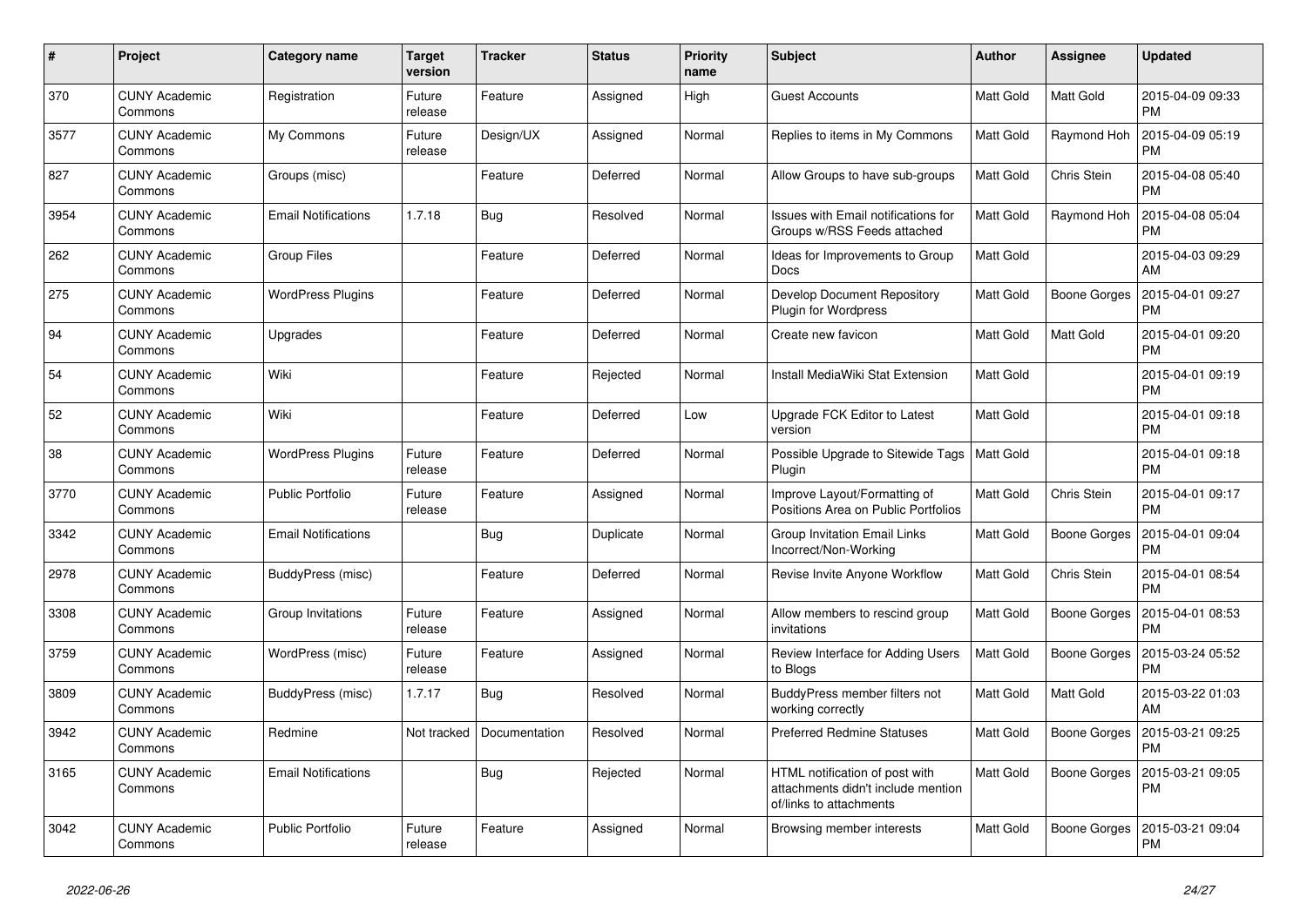| #    | <b>Project</b>                  | Category name              | <b>Target</b><br>version | <b>Tracker</b> | <b>Status</b> | <b>Priority</b><br>name | <b>Subject</b>                                                            | Author           | Assignee            | <b>Updated</b>                |
|------|---------------------------------|----------------------------|--------------------------|----------------|---------------|-------------------------|---------------------------------------------------------------------------|------------------|---------------------|-------------------------------|
| 3853 | <b>CUNY Academic</b><br>Commons | BuddyPress (misc)          | 1.7.16                   | <b>Bug</b>     | Resolved      | High                    | Post erroneously ascribed to wrong   Matt Gold<br>author in activity feed |                  | Raymond Hoh         | 2015-03-21 01:13<br><b>PM</b> |
| 3933 | <b>CUNY Academic</b><br>Commons | DiRT Integration           | Not tracked              | Bug            | Rejected      | Normal                  | DiRT Directory 'tool' directory<br>shows blank page                       | Matt Gold        | Boone Gorges        | 2015-03-20 08:47<br>AM        |
| 3932 | <b>CUNY Academic</b><br>Commons | commonsinabox.org          | Not tracked              | Publicity      | Resolved      | Normal                  | Replace Islamic History Commons<br>screenshot                             | <b>Matt Gold</b> | <b>Boone Gorges</b> | 2015-03-19 09:39<br><b>PM</b> |
| 3915 | <b>CUNY Academic</b><br>Commons | commonsinabox.org          | Not tracked              | Publicity      | Resolved      | Normal                  | Add Futures Initiative to CBOX<br>showcase                                | Matt Gold        | scott voth          | 2015-03-19 09:34<br><b>PM</b> |
| 3917 | <b>CUNY Academic</b><br>Commons | Home Page                  | 1.7.16                   | <b>Bug</b>     | Resolved      | Normal                  | New homepage display errors                                               | Matt Gold        | Raymond Hoh         | 2015-03-18 11:15<br>AM        |
| 3910 | <b>CUNY Academic</b><br>Commons | Home Page                  | 1.7.15.2                 | Bug            | Resolved      | High                    | Home Page Display Errors                                                  | Matt Gold        | Boone Gorges        | 2015-03-17 10:21<br>AM        |
| 3911 | <b>CUNY Academic</b><br>Commons | <b>SEO</b>                 | Not tracked              | Support        | Resolved      | Normal                  | Subdomains blocking googlebot?                                            | <b>Matt Gold</b> | Matt Gold           | 2015-03-15 11:14<br>AM        |
| 3914 | <b>CUNY Academic</b><br>Commons | <b>WordPress Plugins</b>   | 1.7.15.1                 | Feature        | Resolved      | High                    | Upgrade Yoast's SEO plugin                                                | Matt Gold        | Boone Gorges        | 2015-03-13 05:30<br>PM        |
| 3346 | <b>CUNY Academic</b><br>Commons | BuddyPress (misc)          | 1.8                      | Design/UX      | Resolved      | Normal                  | Notification page option ordering                                         | Matt Gold        | Daniel Jones        | 2015-03-13 05:25<br><b>PM</b> |
| 3865 | <b>CUNY Academic</b><br>Commons | Design                     | 1.7.15                   | Bug            | Resolved      | Normal                  | DiRT Tools listing in Group ><br>Manage                                   | Matt Gold        | Boone Gorges        | 2015-03-12 10:35<br>AM        |
| 3866 | <b>CUNY Academic</b><br>Commons | <b>Email Notifications</b> | 1.7.15                   | Bug            | Resolved      | Normal                  | Email notification does not indicate<br>presence of an attachment         | <b>Matt Gold</b> | Boone Gorges        | 2015-03-12 10:35<br>AM        |
| 3864 | <b>CUNY Academic</b><br>Commons | DiRT Integration           | 1.7.15                   | Bug            | Resolved      | Normal                  | DiRT Tools Group sidebar label<br>display                                 | Matt Gold        | Boone Gorges        | 2015-03-11 09:30<br>PM        |
| 3660 | <b>CUNY Academic</b><br>Commons | Layout                     | 1.8                      | Feature        | Resolved      | Normal                  | ZenDesk Placement                                                         | Matt Gold        | Raymond Hoh         | 2015-03-11 02:10<br><b>PM</b> |
| 3898 | <b>CUNY Academic</b><br>Commons | Server                     |                          | System Upgrade | Resolved      | Urgent                  | commons down                                                              | Matt Gold        | Boone Gorges        | 2015-03-11 09:50<br>AM        |
| 3640 | <b>CUNY Academic</b><br>Commons |                            | Future<br>release        | Bug            | Rejected      | Normal                  | Logged out of commons when<br>trying to publish a post                    | Matt Gold        | Daniel Jones        | 2015-03-09 11:27<br>AM        |
| 3860 | <b>CUNY Academic</b><br>Commons | commonsinabox.org          | Not tracked              | Publicity      | Resolved      | Normal                  | Review CBOX showcase sites                                                | Matt Gold        | scott voth          | 2015-03-07 10:53<br><b>AM</b> |
| 446  | <b>CUNY Academic</b><br>Commons | WordPress (misc)           | 1.8                      | Feature        | Resolved      | Normal                  | Create better account activation<br>error messages                        | Matt Gold        | Daniel Jones        | 2015-03-05 11:23<br>AM        |
| 3859 | <b>CUNY Academic</b><br>Commons | Group Forums               | 1.7.14                   | Bug            | Resolved      | Normal                  | Group Forum Button Layout                                                 | Matt Gold        | <b>Boone Gorges</b> | 2015-03-05 10:57<br>AM        |
| 3820 | <b>CUNY Academic</b><br>Commons | commonsinabox.org          | Not tracked              | Publicity      | Resolved      | Normal                  | Add Texas DH site to CBOX<br>showcase                                     | Matt Gold        | scott voth          | 2015-03-04 09:24<br>AM        |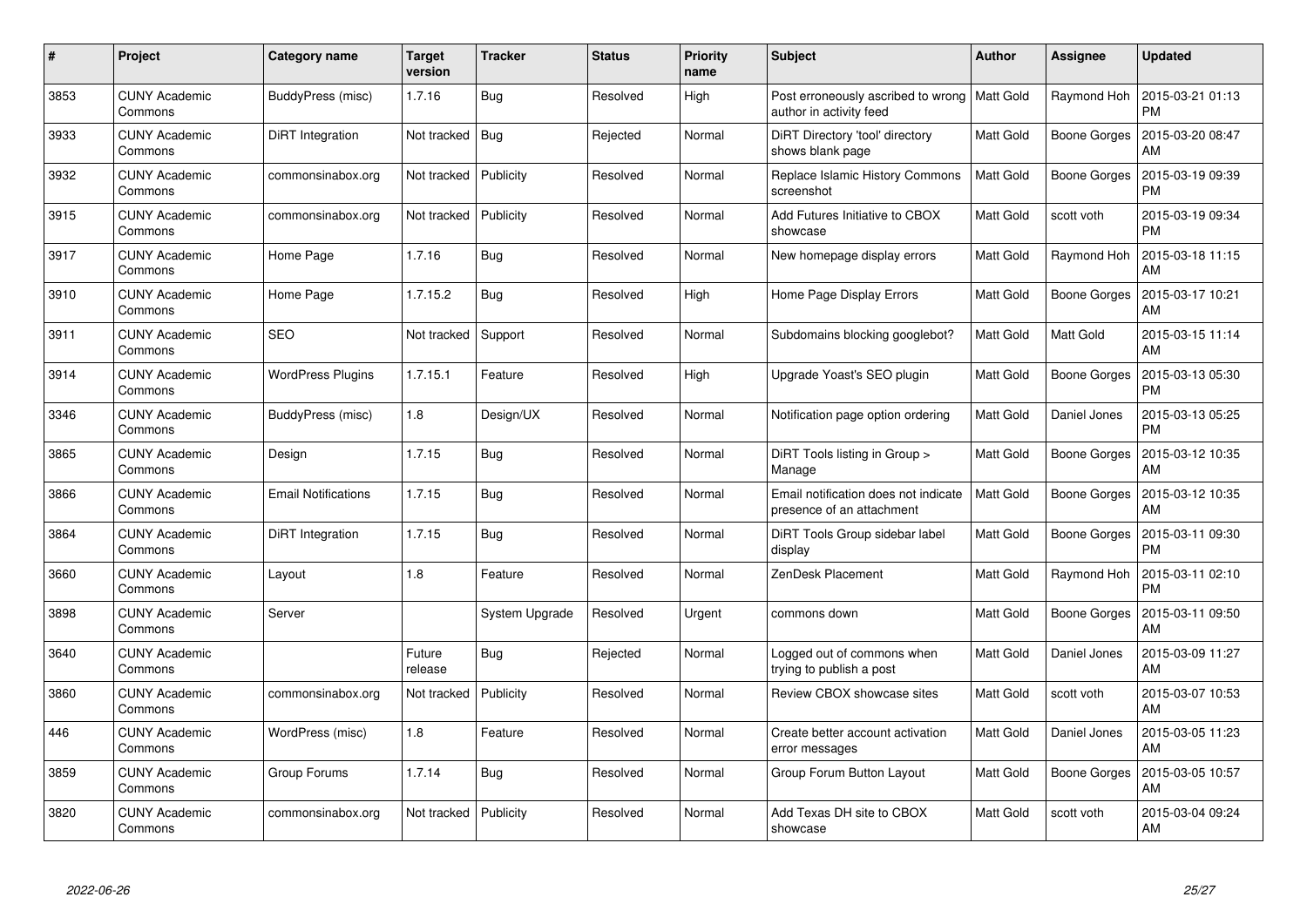| #    | Project                         | <b>Category name</b>     | <b>Target</b><br>version | <b>Tracker</b> | <b>Status</b> | <b>Priority</b><br>name | <b>Subject</b>                                                          | <b>Author</b>    | Assignee            | <b>Updated</b>                |
|------|---------------------------------|--------------------------|--------------------------|----------------|---------------|-------------------------|-------------------------------------------------------------------------|------------------|---------------------|-------------------------------|
| 3802 | <b>CUNY Academic</b><br>Commons | Home Page                | 1.7.14                   | Bug            | Resolved      | Normal                  | Long user name causes problems<br>with Who's Online homepage<br>display | Matt Gold        | Daniel Jones        | 2015-02-23 03:39<br><b>PM</b> |
| 3823 | <b>CUNY Academic</b><br>Commons | commonsinabox.org        | Not tracked              | Bug            | Resolved      | Normal                  | CBOX styling issue                                                      | Matt Gold        | Boone Gorges        | 2015-02-23 03:33<br>PM        |
| 3769 | <b>CUNY Academic</b><br>Commons | <b>Public Portfolio</b>  | 1.7.12                   | <b>Bug</b>     | Resolved      | Normal                  | Completion mouseover on editing<br>version of profile is blank          | Matt Gold        | Boone Gorges        | 2015-02-12 09:13<br>AM        |
| 3761 | <b>CUNY Academic</b><br>Commons | WordPress (misc)         |                          | Bug            | Rejected      | Normal                  | User reports that Add Users by<br>Email Address not working             | Matt Gold        | Daniel Jones        | 2015-02-12 09:01<br><b>AM</b> |
| 3799 | <b>CUNY Academic</b><br>Commons | cuny.is                  | 1.7.12                   | Bug            | Resolved      | Normal                  | cuny.is issue                                                           | Matt Gold        | Boone Gorges        | 2015-02-10 09:07<br><b>PM</b> |
| 3796 | <b>CUNY Academic</b><br>Commons | Documentation            | Not tracked              | Documentation  | Resolved      | Normal                  | Add domain mapping info to Uses<br>sites page                           | <b>Matt Gold</b> | scott voth          | 2015-02-08 10:02<br><b>PM</b> |
| 3760 | <b>CUNY Academic</b><br>Commons | <b>WordPress Plugins</b> | 1.7.11                   | Feature        | Resolved      | Normal                  | Add WP Accessiblity Plugin                                              | Matt Gold        | Raymond Hoh         | 2015-02-02 02:30<br><b>AM</b> |
| 3729 | <b>CUNY Academic</b><br>Commons | WordPress (misc)         | 1.7.11                   | Feature        | Resolved      | Normal                  | Add 'contact us' line to failed login<br>screen                         | Matt Gold        | Daniel Jones        | 2015-02-02 01:16<br>AM        |
| 364  | <b>CUNY Academic</b><br>Commons | <b>WordPress Plugins</b> | Future<br>release        | Feature        | New           | Normal                  | <b>Bulletin Board</b>                                                   | Matt Gold        |                     | 2015-01-05 08:50<br><b>PM</b> |
| 1562 | <b>CUNY Academic</b><br>Commons | <b>WordPress Plugins</b> | Future<br>release        | Feature        | Assigned      | Low                     | Play with NYT Collaborative<br><b>Authoring Tool</b>                    | Matt Gold        | <b>Boone Gorges</b> | 2015-01-05 08:47<br><b>PM</b> |
| 658  | <b>CUNY Academic</b><br>Commons | <b>WordPress Plugins</b> | Future<br>release        | Feature        | Assigned      | Normal                  | Rebulid Sitewide Tag Suggestion                                         | Matt Gold        | Boone Gorges        | 2015-01-05 08:47<br><b>PM</b> |
| 412  | <b>CUNY Academic</b><br>Commons | <b>WordPress Themes</b>  | Future<br>release        | Feature        | Assigned      | Normal                  | <b>Featured Themes</b>                                                  | Matt Gold        | Dominic Giglio      | 2015-01-05 08:44<br><b>PM</b> |
| 2691 | <b>CUNY Academic</b><br>Commons | BuddyPress (misc)        |                          | <b>Bug</b>     | Rejected      | Normal                  | Problems inviting members to a<br>group                                 | Matt Gold        | Dominic Giglio      | 2015-01-02 03:12<br><b>PM</b> |
| 3727 | <b>CUNY Academic</b><br>Commons | Publicity                | Not tracked              | Publicity      | Resolved      | Normal                  | Happy new year homepage slide                                           | Matt Gold        | scott voth          | 2014-12-28 02:20<br><b>PM</b> |
| 3717 | <b>CUNY Academic</b><br>Commons | Groups (misc)            | 1.7.7                    | <b>Bug</b>     | Resolved      | Normal                  | Member invitations to Group<br>Members error alert                      | Matt Gold        | Boone Gorges        | 2014-12-22 02:25<br><b>PM</b> |
| 3714 | <b>CUNY Academic</b><br>Commons | cuny.is                  | 1.7.7                    | Feature        | Resolved      | Normal                  | cuny.is access                                                          | Matt Gold        | Boone Gorges        | 2014-12-22 02:19<br><b>PM</b> |
| 3688 | <b>CUNY Academic</b><br>Commons | <b>BuddyPress Docs</b>   | 1.7.6                    | Bug            | Resolved      | Normal                  | Doc creation didn't create email<br>notification                        | Matt Gold        | Boone Gorges        | 2014-12-12 08:57<br>AM        |
| 3692 | <b>CUNY Academic</b><br>Commons | commonsinabox.org        | Not tracked              | Feature        | Resolved      | Normal                  | Tighten registration security on<br>commonsinabox.org                   | Matt Gold        | Boone Gorges        | 2014-12-03 03:06<br><b>PM</b> |
| 3693 | <b>CUNY Academic</b><br>Commons | Reply By Email           |                          | <b>Bug</b>     | Resolved      | Normal                  | notification of RBE double posting                                      | Matt Gold        | Raymond Hoh         | 2014-12-03 02:40<br><b>PM</b> |